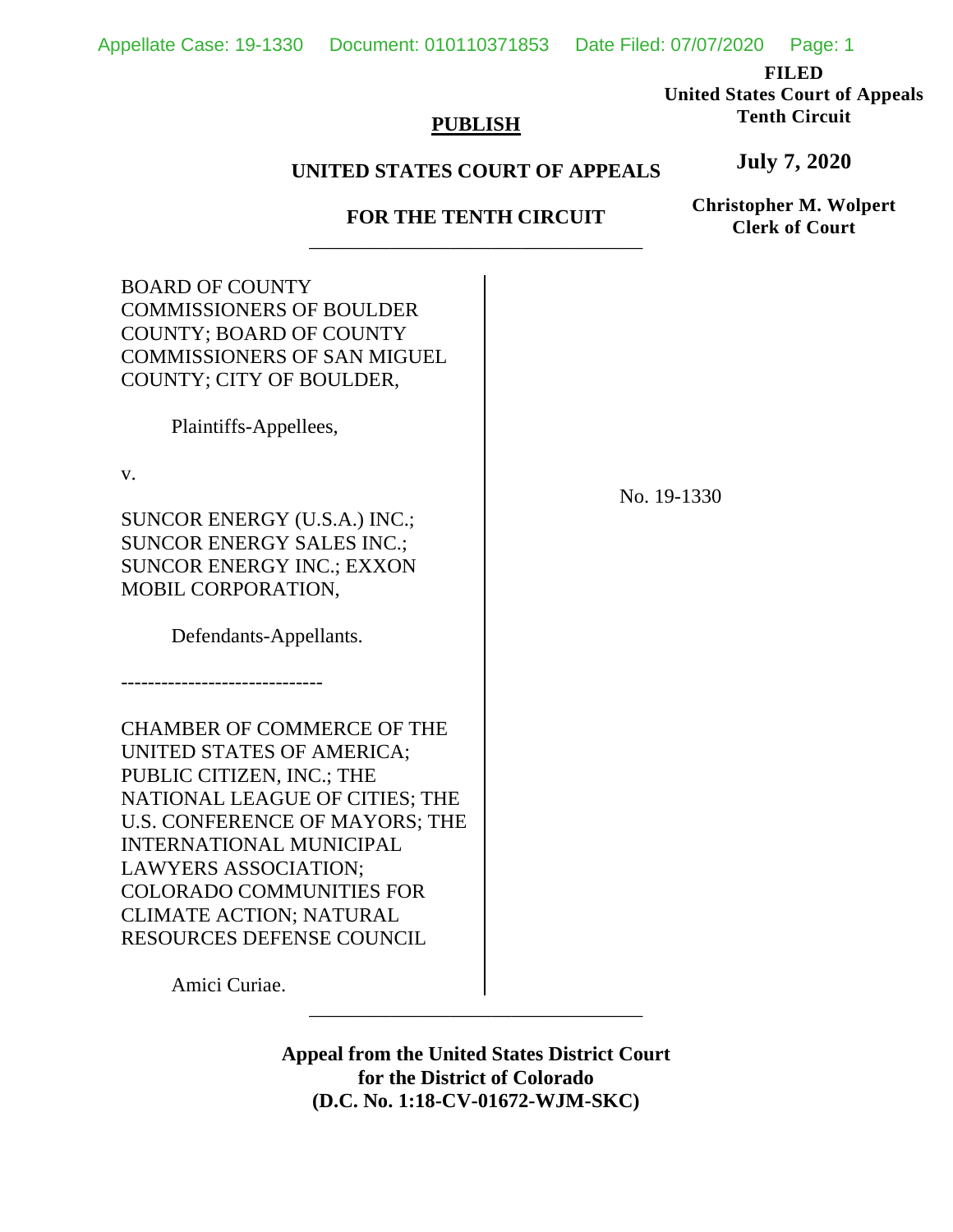\_\_\_\_\_\_\_\_\_\_\_\_\_\_\_\_\_\_\_\_\_\_\_\_\_\_\_\_\_\_\_\_\_

Kannon K. Shanmugam, Paul, Weiss, Rifkind, Wharton & Garrison LLP, Washington, D.C. (William T. Marks, Paul, Weiss, Rifkind, Wharton & Garrison LLP, Washington, D.C.; Theodore V. Wells, Jr., Daniel J. Toal, Jaren Janghorbani, Paul, Weiss, Rifkind, Wharton & Garrison LLP, New York, New York; Colin G. Harris, Faegre Baker Daniels LLP, Boulder, Colorado; and Hugh Quan Gottschalk, Evan B. Stephenson, Wheeler Trigg O'Donnell LLP, Denver, Colorado, with him on the briefs), for Defendants – Appellants.

Richard Herz, EarthRights International, Washington, D.C. (Marco Simons, Sean Powers, Michelle Harrison, EarthRights International, Washington, D.C.; David G. Bookbinder, Niskanen Center, Washington, D.C.; and Kevin S. Hannon, The Hannon Law Firm, Denver, Colorado, with him on the brief), for Plaintiff – Appellee.

Peter D. Keisler, C. Frederick Beckner III, and Ryan C. Morris, Sidley Austin LLP, Washington, D.C., filed an amicus brief on behalf of Chamber of Commerce of the United States of America.

W. Eric Pilsk, Sarah M. Keane, Sara V. Mogharabi, and Samantha R. Caravello, Kaplan Kirsch & Rockwell LLP, Denver, Colorado, filed an amicus brief on behalf of Colorado Communities for Climate Action.

Robert S. Peck, Center for Constitutional Litigation, P.C., Washington, D.C., filed an amicus brief on behalf of the National League of Cities, the United States Conference of Mayors, and the International Municipal Lawyers Association.

Peter Huffman, Natural Resources Defense Council, Washington, D.C., filed an amicus brief on behalf of the Natural Resources Defense Council.

Scott L. Nelson and Allison M. Zieve, Public Citizen Litigation Group, Washington, D.C., filed an amicus brief on behalf of Public Citizen.

\_\_\_\_\_\_\_\_\_\_\_\_\_\_\_\_\_\_\_\_\_\_\_\_\_\_\_\_\_\_\_\_\_

\_\_\_\_\_\_\_\_\_\_\_\_\_\_\_\_\_\_\_\_\_\_\_\_\_\_\_\_\_\_\_\_\_

\_\_\_\_\_\_\_\_\_\_\_\_\_\_\_\_\_\_\_\_\_\_\_\_\_\_\_\_\_\_\_\_\_

Before **LUCERO**, **HOLMES**, and **McHUGH**, Circuit Judges.

**McHUGH**, Circuit Judge.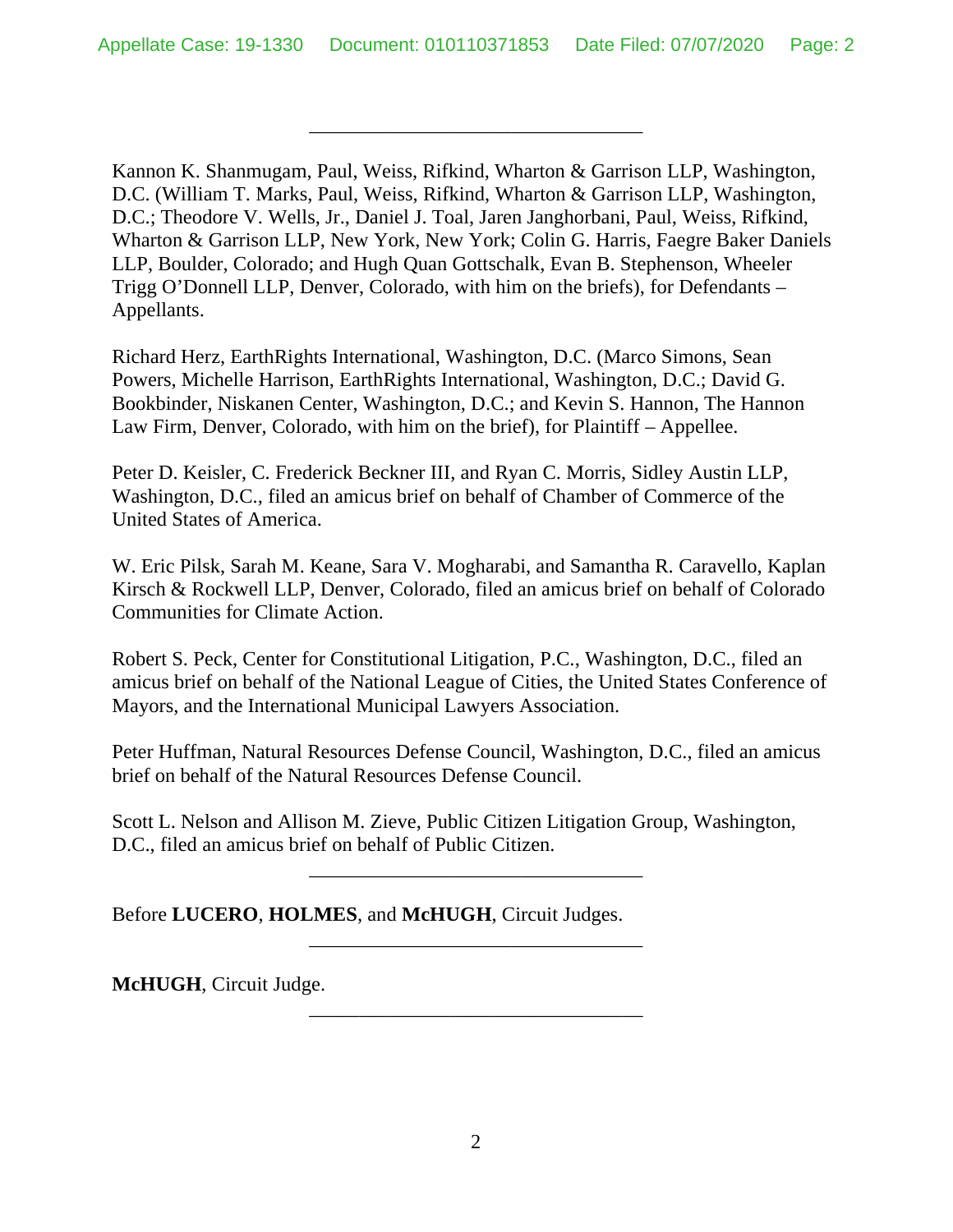This appeal concerns whether federal court is the proper forum for a suit filed in Colorado state court by local governmental entities for the global warming-related damage allegedly caused by oil and gas companies in Colorado. Suncor Energy and ExxonMobil advanced seven bases for federal subject matter jurisdiction in removing the action to federal court, each of which the district court rejected in its remand order. Suncor Energy and ExxonMobil now appeal, relying on six of those bases for federal jurisdiction. We hold, however, that 28 U.S.C. § 1447(d) limits our appellate jurisdiction to just one of them—federal officer removal under 28 U.S.C. § 1442(a)(1). And because we conclude ExxonMobil failed to establish grounds for federal officer removal, we affirm the district court's order on that basis and dismiss

the remainder of this appeal.

### **I. BACKGROUND**

Three local Colorado government entities—the County Commissioners of Boulder and San Miguel Counties and the City of Boulder (Plaintiffs-Appellees; collectively, the "Counties")—filed suit in Colorado state court on June 11, 2018, against Suncor Energy<sup>[1](#page-2-0)</sup> and ExxonMobil Corporation (Defendants-Appellants, collectively, "Defendants"). The complaint asserts that the Counties face substantial and rising costs to protect people and property within their jurisdictions from the threat of global warming, including from increasing and intensified heat waves, wildfires, droughts, and floods across Colorado. The Counties allege that Defendants

<span id="page-2-0"></span><sup>&</sup>lt;sup>1</sup> "Suncor Energy" includes Suncor Energy (U.S.A.) Inc.; Suncor Energy Sales Inc.; and Suncor Energy Inc.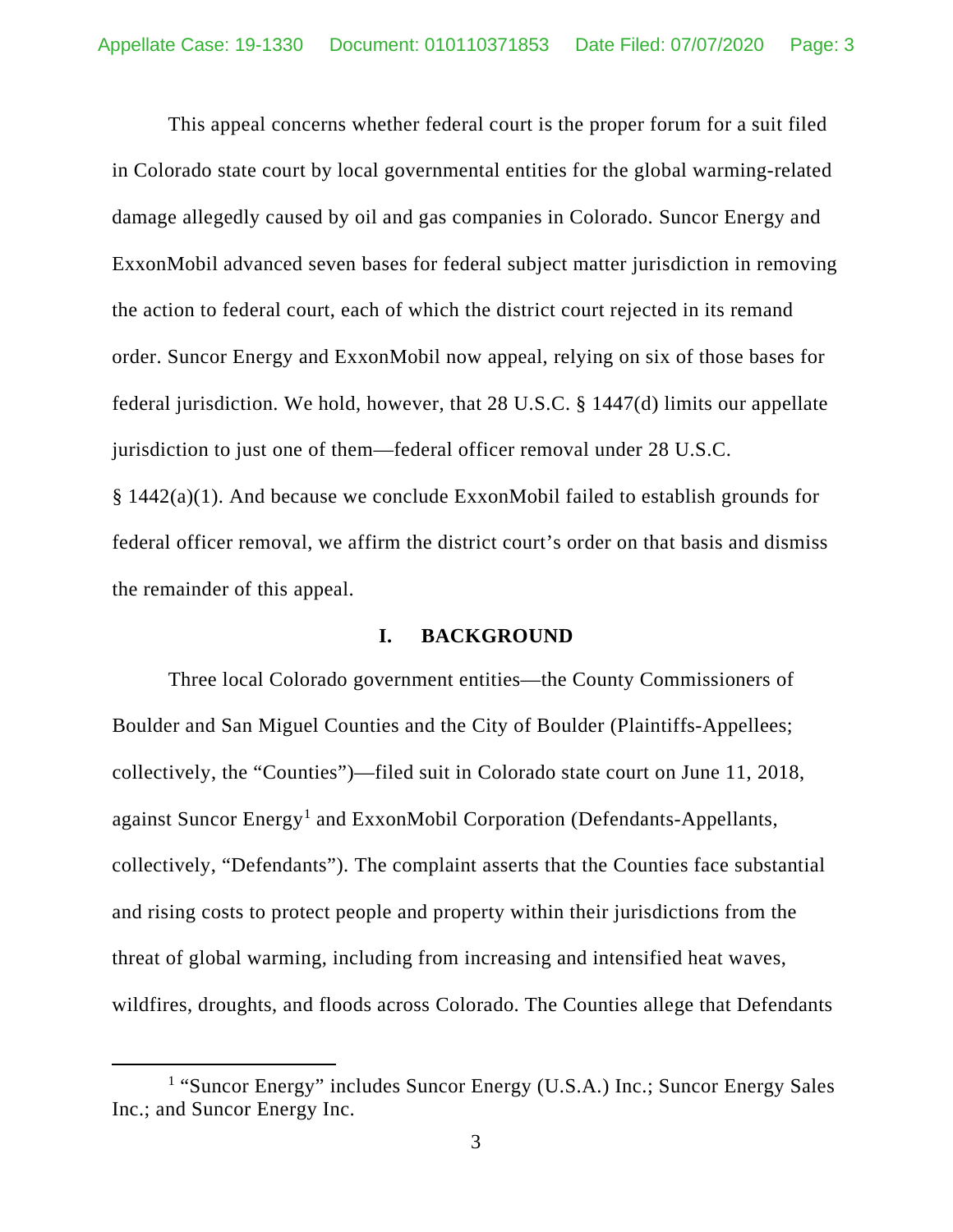have substantially contributed to this local environmental harm by engaging in unchecked fossil fuel activity—producing, promoting, refining, marketing, and selling—which has resulted in excess greenhouse gas emissions. For decades after becoming aware of the dangers of global warming, the Counties further allege, Defendants continued to produce, promote, refine, market, and sell fossil fuels at levels that caused and contributed to negative climate alteration without disclosing the harms posed by continued fossil fuel overuse. According to the complaint, Defendants misrepresented the dangers of unchecked fossil fuel use and acted to prevent and forestall changes in energy use that they knew were needed to limit the impact of global warming, thereby exacerbating the climate-related harm suffered by the Counties and their residents.

The complaint asserts state law claims for public and private nuisance, trespass, unjust enrichment, civil conspiracy, and violation of the Colorado Consumer Protection Act. Among other forms of relief, the Counties seek past and future compensatory damages to mitigate the impact of global warming in their respective jurisdictions, along with remediation and/or abatement of the attendant global warming-related environmental hazards they now face. The Counties do not seek "to enjoin any oil and gas operations or sales in the State of Colorado, or elsewhere, or to enforce emissions controls of any kind." App. 195. They ask the state court not "to stop or regulate" fossil fuel production or emissions, but instead to ensure Defendants pay a pro rata share of the costs the Counties have incurred and will incur based on Defendants' averred contribution to climate alteration, and to help remediate the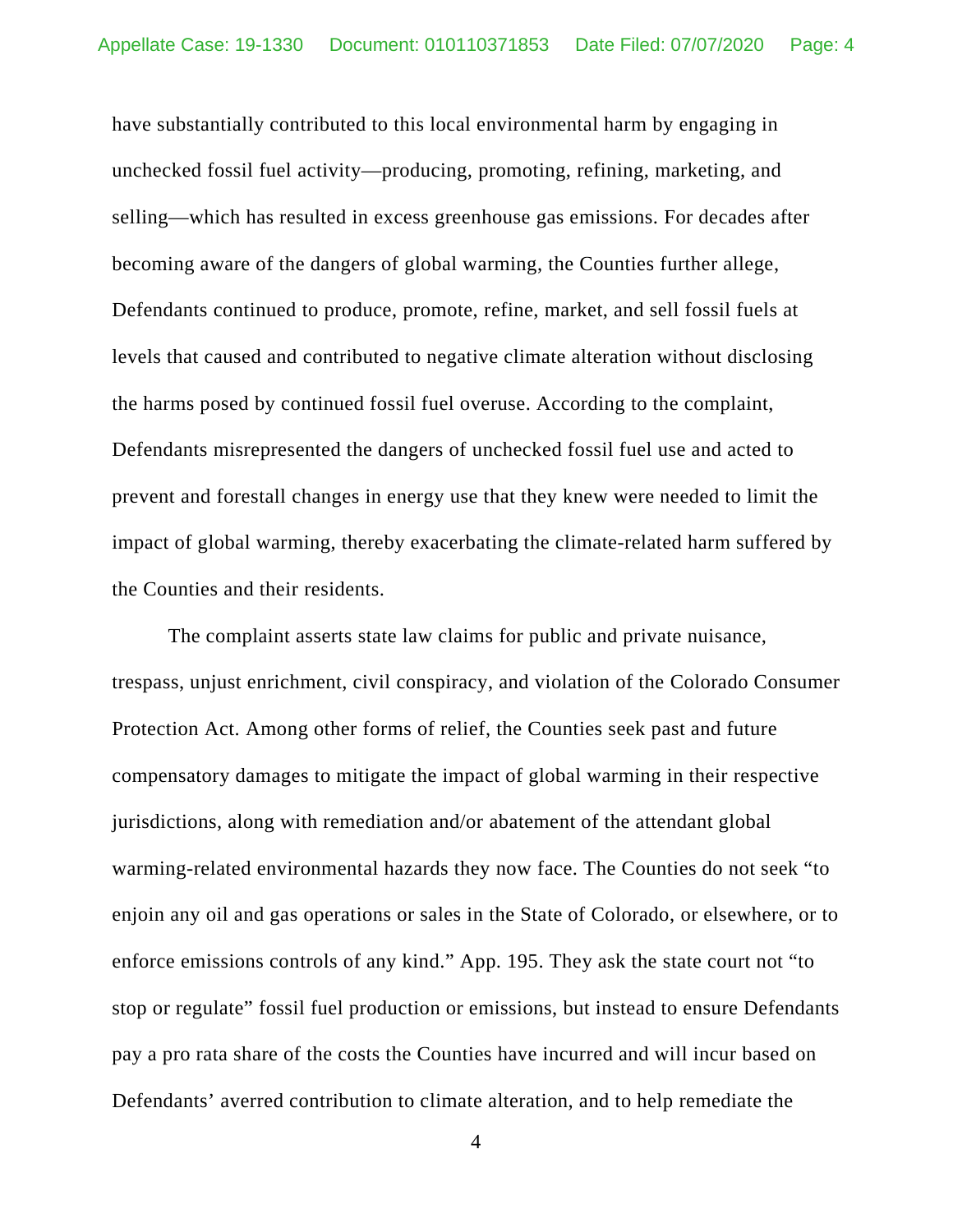harm the Counties claim has been and will be caused by Defendants' allegedly tortious and illegal conduct. App. 74.

On June 29, 2018, Defendants filed a notice of removal in federal district court for the District of Colorado, asserting seven grounds for federal jurisdiction. Five of these grounds relied upon the general removal statute, 28 U.S.C. § 1441(a), which allows for removal of "any civil action brought in a State court of which the district courts of the United States have original jurisdiction." Of these five grounds, four were based on general federal question jurisdiction<sup>[2](#page-4-0)</sup>—that the Counties' claims (1) arose under federal common law; (2) were completely preempted by federal law; (3) implicated disputed and substantial federal issues under *Grable & Sons Metal Products, Inc. v. Darue Engineering & Manufacturing*, 545 U.S. 308 (2005); and (4) arose in part from incidents that occurred on federal enclaves. The fifth claim of original federal jurisdiction was based on the Outer Continental Shelf Lands Act, 43 U.S.C. § 1349(b). Additionally, Defendants relied on two other removal provisions: the bankruptcy removal statute, 28 U.S.C. § 1452, and the federal officer removal statute, 28 U.S.C. § 1442(a)(1).

The Counties filed a motion to remand pursuant to 28 U.S.C. § 1447(c) based on lack of federal subject matter jurisdiction. The district court granted this motion on September 5, 2019, rejecting all seven grounds for removal and remanding to the

<span id="page-4-0"></span><sup>2</sup> See 28 U.S.C. § 1331, which confers original jurisdiction on the federal district courts "of all civil actions arising under the Constitution, laws, or treaties of the United States."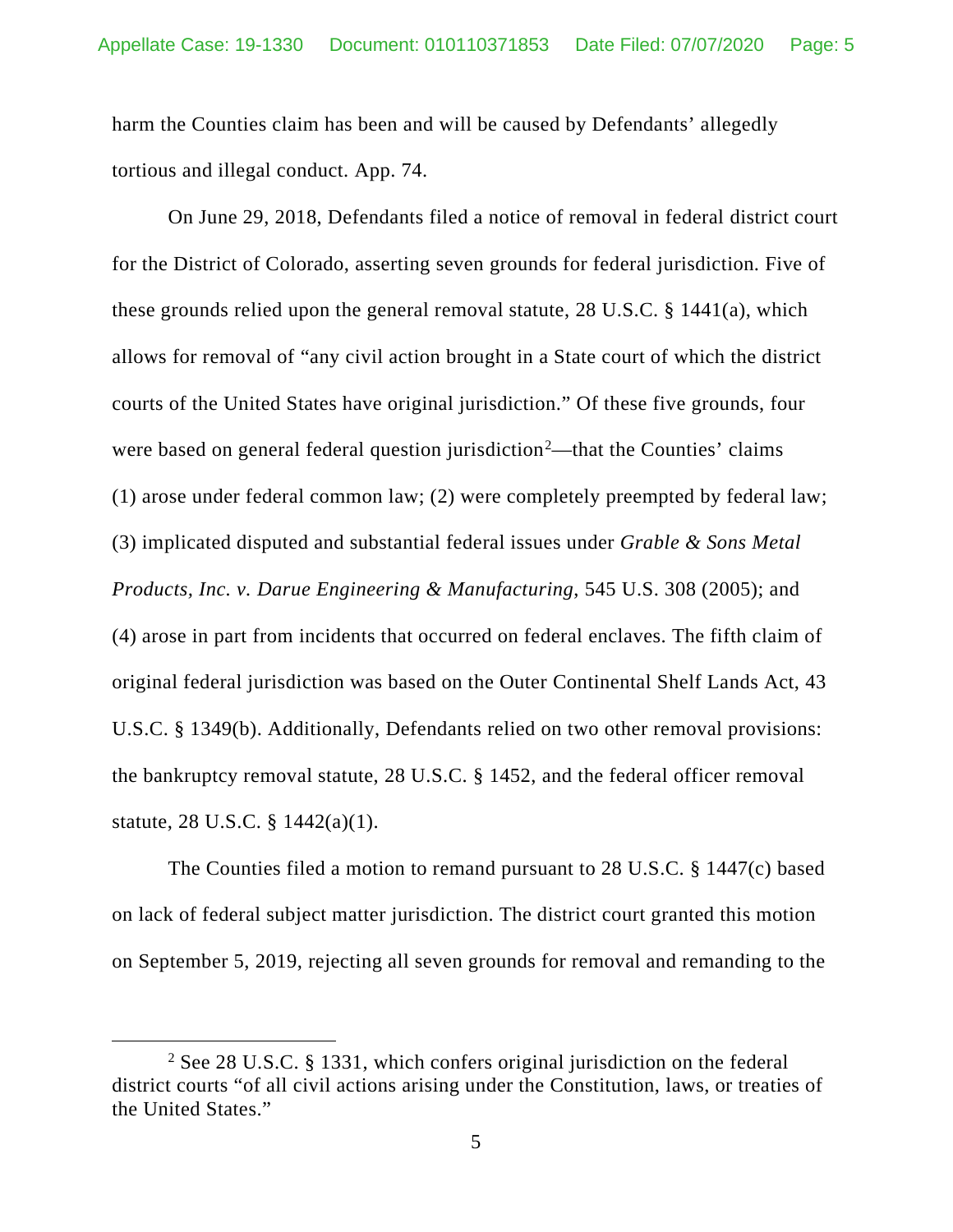Colorado state court. *Bd. of Cty. Comm'rs. of Boulder County v. Suncor Energy (U.S.A.) Inc.* (*Boulder County I*), 405 F. Supp. 3d 947, 954–55 (D. Colo. 2019).

Defendants appealed the district court's remand order with respect to six of their seven asserted bases for removal (omitting a challenge to bankruptcy removal). They also moved in the district court for a stay of the remand order pending appeal. Notwithstanding the general bar to remand order appealability imposed by 28 U.S.C. § 1447(d), Defendants argued before the district court that the exception in § 1447(d) permitting review of federal officer removal under 28 U.S.C. § 1442 creates appellate jurisdiction to consider all of their asserted removal bases. While acknowledging that this court has yet to determine the scope of appellate review of remand orders premised on the § 1447(d) exceptions, as well as circuit disagreement on that issue, Defendants asserted that plenary review was compelled by a Seventh Circuit decision interpreting the Supreme Court's holding in *Yamaha Motor Corp., U.S.A. v. Calhoun*, 516 U.S. 199 (1996). Defendants further contended that this court's interpretation of the Class Action Fairness Act's removal provision in *Coffey v. Freeport McMoran Copper & Gold*, 581 F.3d 1240 (10th Cir. 2009), "strongly suggests that it would review the district court's entire order, not simply the ground that permitted appeal." Defendants' Mot. for Stay of Remand Order, Dist. Ct. ECF No. 75 at 6.

The district court denied this motion to stay its remand order on October 7, 2019. *Bd. of Cty. Comm'rs of Boulder County v. Suncor Energy (U.S.A.) Inc.* (*Boulder County II*), 423 F. Supp. 3d 1066 (D. Colo. 2019). Noting the split of authority on the scope of appellate review of remand orders, as well as the lack of a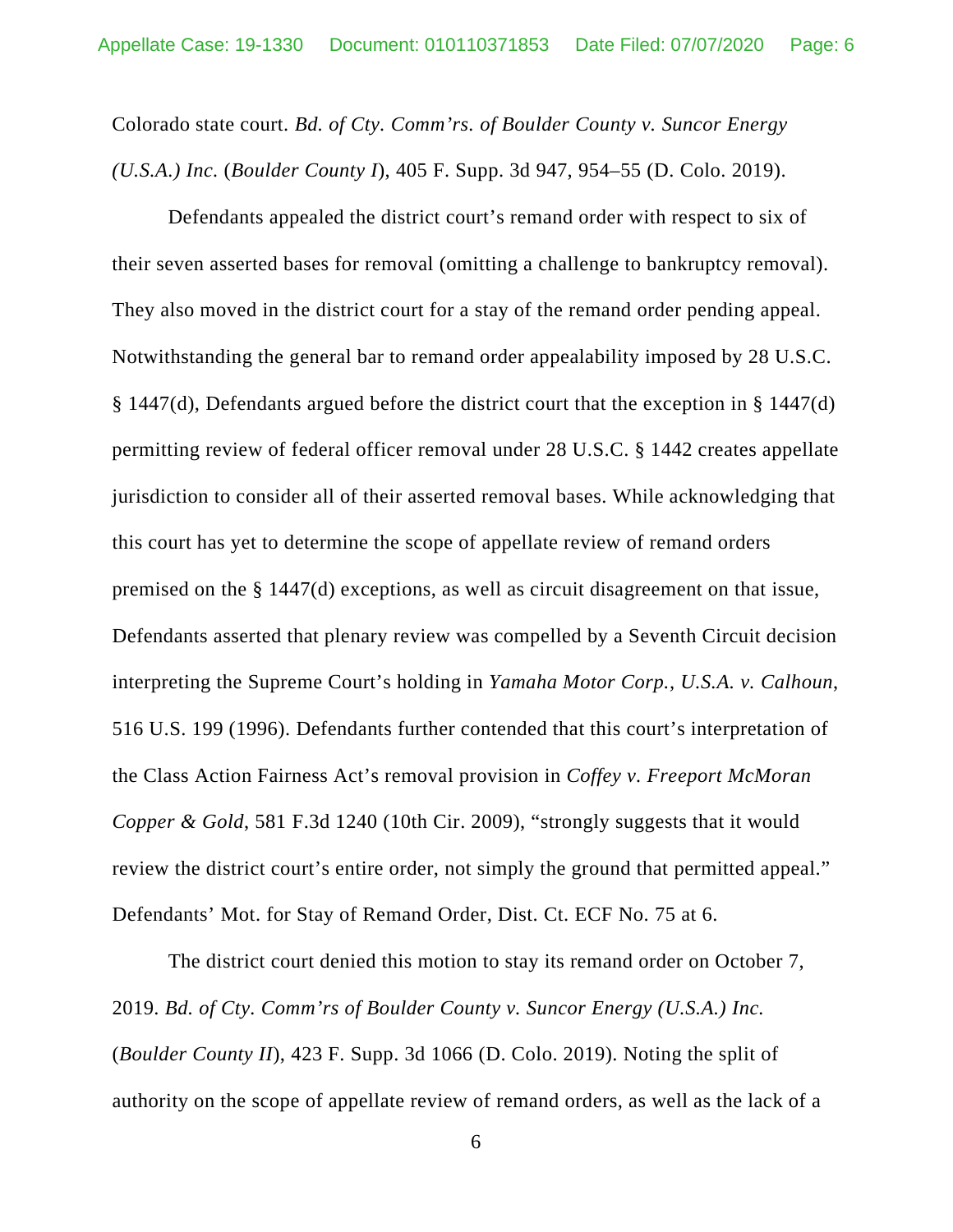controlling Tenth Circuit opinion, the district court reasoned that this court would likely "follow the weight of authority and find that the only ground subject to appeal is federal officer jurisdiction under § 1442." *Id.* at 1070. It disagreed with Defendants' reading of *Yamaha* and *Coffey*, finding instead that "*Coffey* suggests the Tenth Circuit would be unlikely to review aspects of a remand order that would otherwise be unreviewable"—here, all bases for federal question jurisdiction other than § 1442. *Id.* at 1071.

Defendants then filed motions in this court and the Supreme Court for a temporary stay of the remand order pending appeal, which both courts denied. The Counties filed a motion for partial dismissal based on the reviewability bar in § 1447(d), seeking to narrow the issues on appeal to only the propriety of federal officer removal. [3](#page-6-0) It is to this issue of the scope of our appellate jurisdiction that we first turn.

### **II. SCOPE OF APPELLATE JURISDICTION**

"'The authority of appellate courts to review district-court orders remanding removed cases to state court is substantially limited by statute,' namely, 28 U.S.C. § 1447(d)." *Mayor & City Council of Baltimore v. BP P.L.C.*, 952 F.3d 452, 459 (4th

<span id="page-6-0"></span><sup>&</sup>lt;sup>3</sup> The Counties also moved for summary affirmance based on issue preclusion, arguing the Fourth Circuit's ruling in *Mayor & City Council of Baltimore v. B.P. PLC*, 952 F.3d 452 (4th Cir. 2020)—which rejected the same federal officer removal argument brought here, in a case featuring ExxonMobil as a defendant—is a supervening change of law under 10th Cir. R. 27.3(A)(1)(b). *See also County of San Mateo v. Chevron Corp.*, 960 F.3d 586 (9th Cir. 2020) (rejecting the same federal officer removal argument in a case also featuring ExxonMobil as a defendant).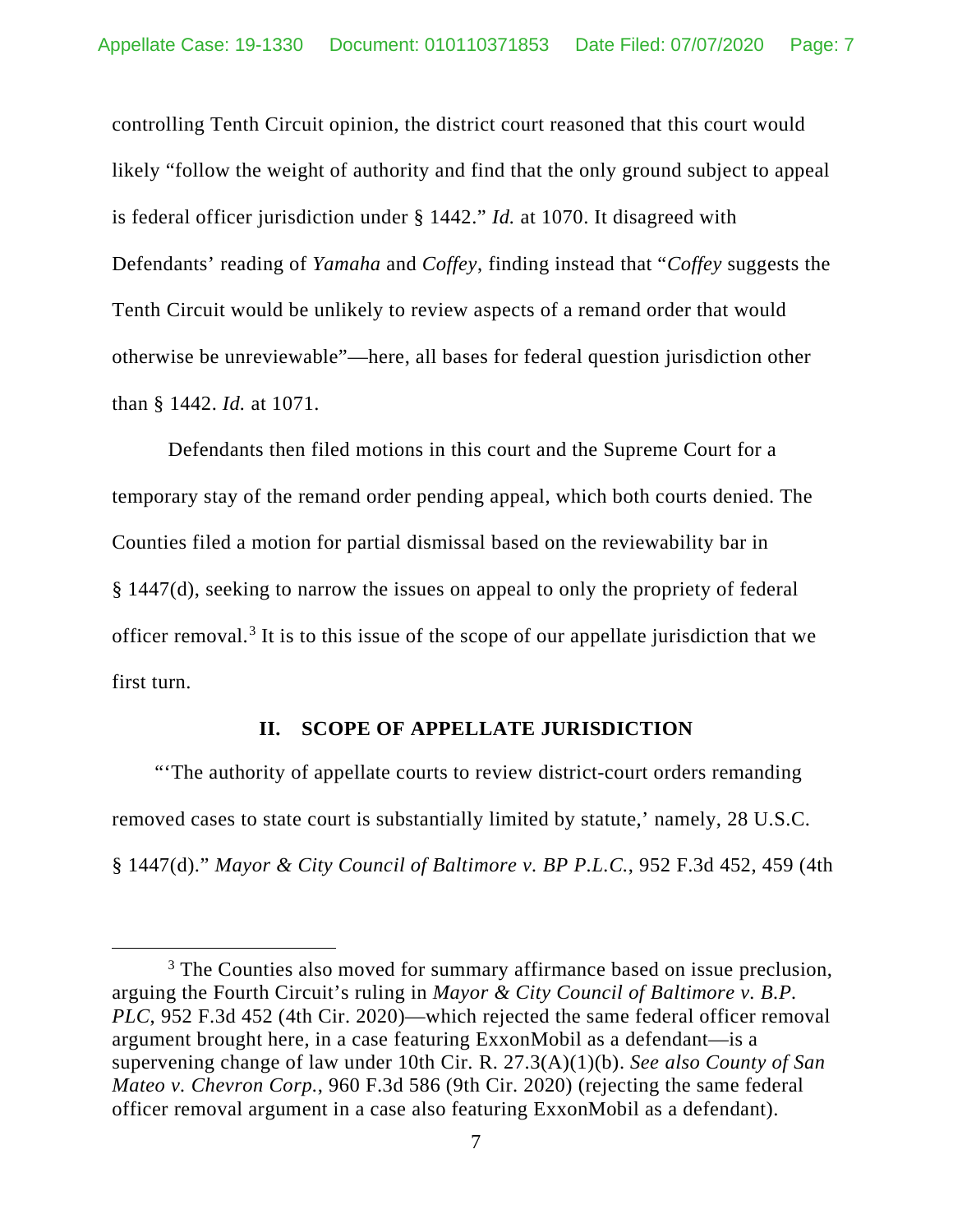Cir. 2020) (quoting *Powerex Corp. v. Reliant Energy Servs.*, 551 U.S. 224, 229 (2007)). Consequently, "the threshold question in an appeal of a remand order is whether the district court's decision is reviewable notwithstanding the proscription set forth in 28 U.S.C. § 1447(d)."[4](#page-7-0) *Am. Soda, LLP v. U.S. Filter Wastewater Grp.*, 428 F.3d 921, 924 (10th Cir. 2005). Section 1447(d) of the Judicial Code, Title 28 U.S.C., provides:

An order remanding a case to the State court from which it was removed is not reviewable on appeal or otherwise, except that an order remanding a case to the State court from which it was removed pursuant to section 1442 or 1443 of this title shall be reviewable by appeal or otherwise.

The primary clause of this statute is construed together with 28 U.S.C.

§ 1447(c), which describes two grounds for remand—lack of federal subject matter jurisdiction and a defect in removal procedure. *See Things Remembered, Inc. v. Petrarca*, 516 U.S. 124, 127 (1995); *City of Albuquerque v. Soto Enters.*, 864 F.3d 1089, 1092–95 (10th Cir. 2017). "If a district court orders remand on either of these grounds, § 1447(d) absolutely prohibits appellate review of the order, and we adhere firmly to this prohibition even where we believe that the district court was plainly incorrect." *Kennedy v. Lubar*, 273 F.3d 1293, 1297 (10th Cir. 2001); *see also Powerex Corp.*, 551 U.S. at 238–39 ("Appellate courts must take th[e] jurisdictional prescription [of § 1447(d)] seriously, however pressing the merits of the appeal might

<span id="page-7-0"></span><sup>&</sup>lt;sup>4</sup> We can thoroughly explore this question because "federal courts always have jurisdiction to consider their own jurisdiction." *Pritchett v. Office Depot, Inc.*, 420 F.3d 1090, 1093 (10th Cir. 2005).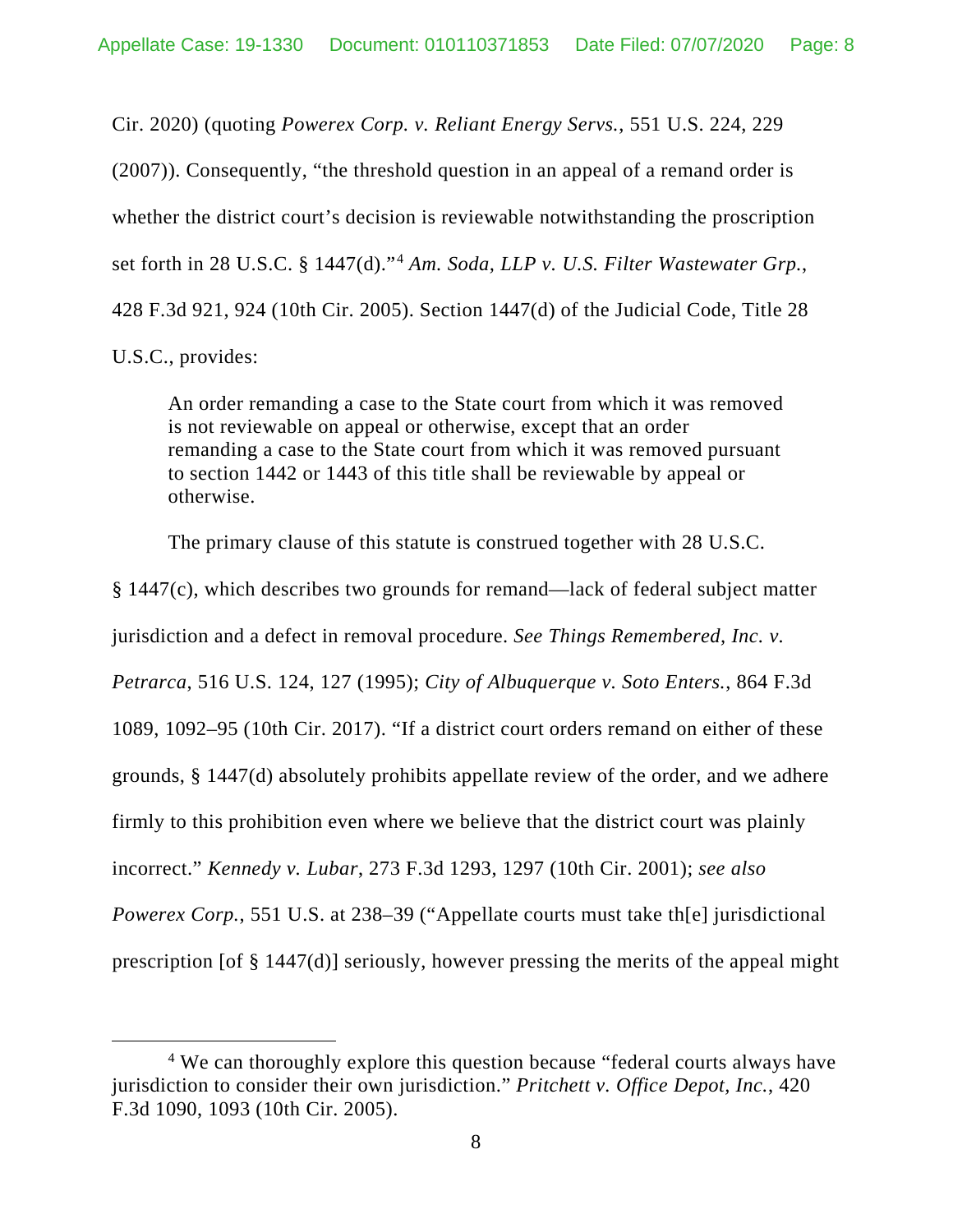seem."). "Thus, we have jurisdiction to review a remand order only if (1) the remand was for a reason other than lack of subject matter jurisdiction or a defect in the removal procedure or (2) the 'except' clause of § 1447(d) gives us jurisdiction." *Miller v. Lambeth*, 443 F.3d 757, 759 (10th Cir. 2006).

The roots of § 1447(d)'s primary clause stretch back to 1887. *Thermtron Prods. v. Hermansdorfer*, 423 U.S. 336, 343 (1976); *see Osborn v. Haley*, 549 U.S. 225, 262 (2007) (Scalia, J., dissenting) (stating that  $\S$  1447(d)'s "bar to appellate review is a venerable one"). The "except" clause was added via the 1964 Civil Rights Act, and allowed for appellate review only of remands of civil rights cases removed pursuant to 28 U.S.C. § 1443. *See Thermtron*, 423 U.S. at 342 n.7. Congress expanded this clause to provide for review of remands of cases removed pursuant to the federal officer removal statute, 28 U.S.C. § 1442, through the Removal Clarification Act of 2011, Pub. L. No. 112-51, 125 Stat. 545. This act amended § 1447(d) "by inserting '1442 or' before '1443.'" 125 Stat. at 546.

Here, the district court's remand order was premised on lack of subject matter jurisdiction, a § 1447(c) ground barred from review by § 1447(d). *Boulder County I*, 405 F. Supp. 3d at 955–56. This characterization was indisputably colorable. *See Powerex Corp.*, 551 U.S. at 234 ("[R]eview of the District Court's characterization of its remand as resting upon lack of subject-matter jurisdiction, to the extent it is permissible at all, should be limited to confirming that that characterization was colorable."). It was also indisputably in good faith. *See Archuleta v. Lacuesta*, 131 F.3d 1359, 1363 (10th Cir. 1997) ("[W]here a district court in good faith remands a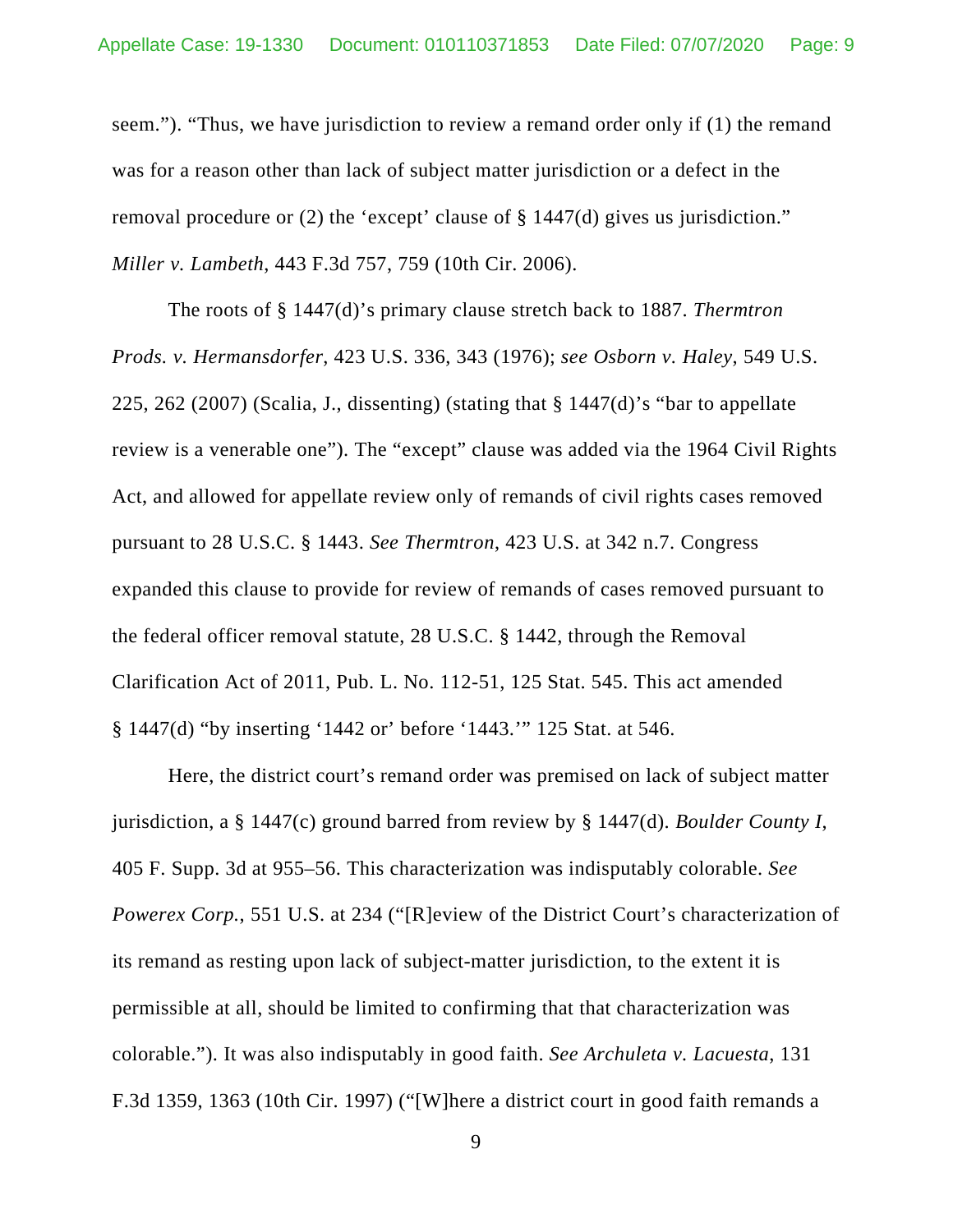case for lack of jurisdiction under § 1447(c), we do not have the power to review the remand."). The jurisdictional dispute thus concerns only the effect of  $\S$  1447(d)'s "except" clause on the scope of our appellate review of the district court's order.<sup>[5](#page-9-0)</sup>

Defendants assert that because their removal was premised partly on federal officer removal under § 1442, we have appellate jurisdiction to review the district court's entire remand order, not just the portion dispensing with the federal officer removal argument. The Counties disagree, asserting that the scope of our review must be confined to the district court's disposition of the § 1442 argument. We have yet to issue a precedential opinion deciding this question of appellate jurisdiction, which turns on statutory construction.<sup>[6](#page-9-1)</sup> In doing so now, we adopt the narrower interpretation of the scope of § 1447(d) review advanced by the Counties.

<span id="page-9-1"></span><sup>6</sup> In *Sanchez v. Onuska*, No. 93-2155, 1993 WL 307897, at \*1 (10th Cir. Aug. 13, 1993) (unpublished), we determined that § 1447(d) allowed for review of a remand order "[t]o the extent the removal is based upon § 1443," but that the remainder of the remand order was "not reviewable and must be dismissed for lack of

<span id="page-9-0"></span><sup>5</sup> Appellate jurisdiction is also constrained by 28 U.S.C. § 1291, which empowers federal circuit courts to review only "final decisions of the district courts." In *Thermtron Products, Inc. v. Hermansdorfer*, 423 U.S. 336, 352–53 (1976), the Supreme Court stated that "an order remanding a removed action does not represent a final judgment reviewable by appeal." But the Court disavowed this assertion in *Quackenbush v. Allstate Ins. Co.*, 517 U.S. 706 (1996), reasoning that while the abstention-based remand order at issue "d[id] not meet the traditional definition of finality," *id.* at 715, it was nonetheless appealable because it put the litigants "effectively out of [federal] court," *id.* at 714 (quoting *Moses H. Cone Mem'l Hosp. v. Mercury Constr. Corp.*, 460 U.S. 1, 10 n.11 (1983)). "We have acknowledged the central point of *Quackenbush*, i.e., that a remand order may be reviewed under 28 U.S.C. § 1291 as a final order or as a collateral order because [a] remand order puts the litigants effectively out of court." *In re Stone Container Corp.*, 360 F.3d 1216, 1219 (10th Cir. 2004) (internal quotation marks omitted). Consequently, § 1291 does not present a jurisdictional hurdle here.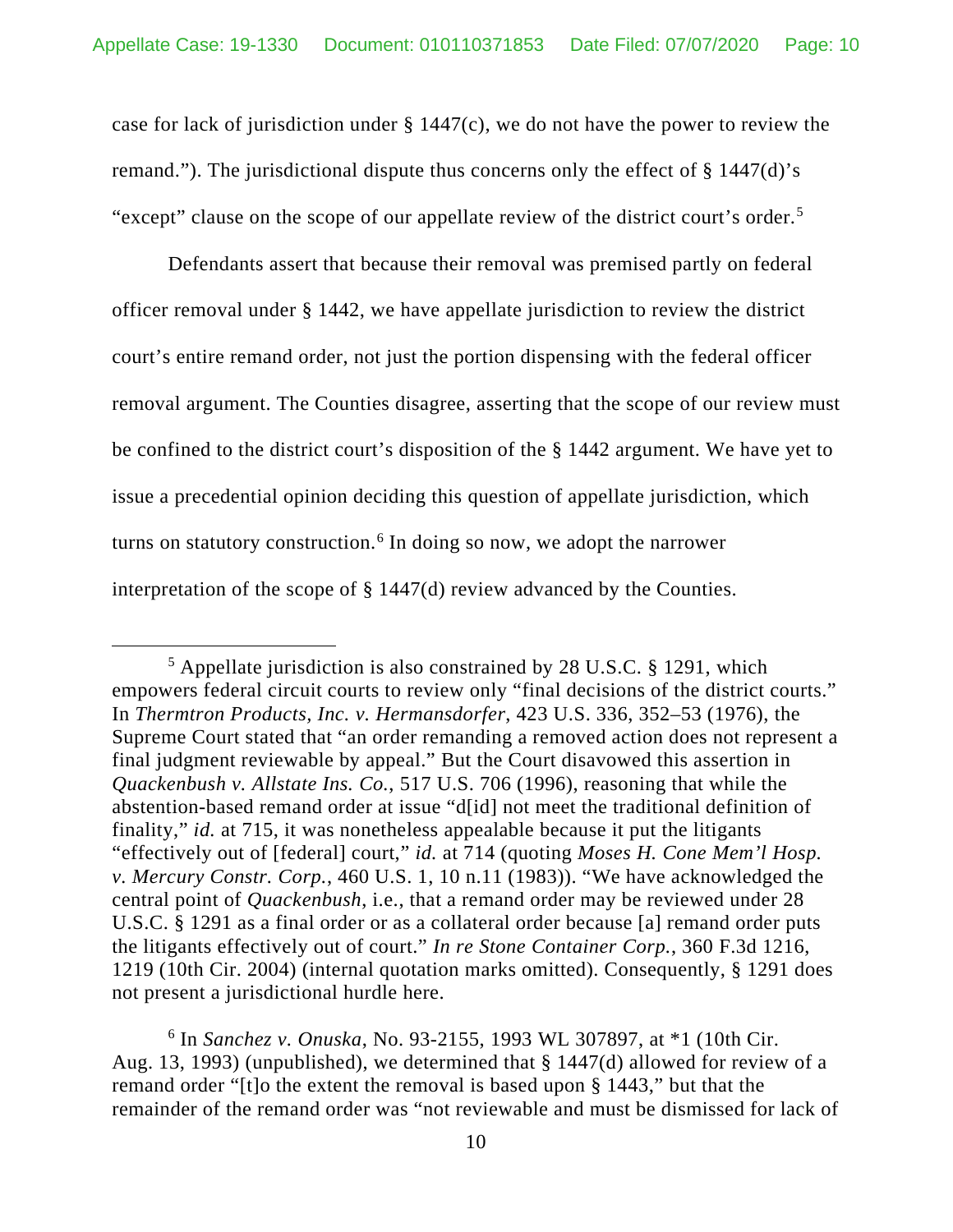#### **A.** *The § 1447(d) Circuit Split*

Before proceeding to the substantive statutory analysis, we pause to note disagreement among the courts of appeals over whether invoking a § 1447(d) exception in a petition for removal creates appellate jurisdiction over the district court's whole remand order, or only over that portion addressing the excepted basis. Six circuits—the Second, Third, Fourth, Eighth, Ninth, and Eleventh—hold that a remand order premised on a § 1447(c) ground is reviewable only to the extent it addresses a § 1442 (federal officer) or 1443 (civil rights) removal argument. *See Jacks v. Meridian Resource Co*., 701 F.3d 1224, 1229 (8th Cir. 2012); *Patel v. Del Taco, Inc.*, 446 F.3d 996, 998 (9th Cir. 2006); *Alabama v. Conley*, 245 F.3d 1292, 1293 n.1 (11th Cir. 2001); *Davis v. Glanton*, 107 F.3d 1044, 1047 (3d Cir. 1997); *State Farm Mut. Auto Ins. Co. v. Baasch*, 644 F.2d 94, 97 (2d Cir. 1981); *Noel v. McCain*, 538 F.2d 633, 635 (4th Cir. 1976); *see also City of Baltimore*, 952 F.3d at 459 (rejecting arguments to depart from circuit precedent on the scope of § 1447(d) review via an appeal concerning functionally identical global warming-related state law claims); *County of San Mateo v. Chevron Corp.*, 960 F.3d 586, 595–98 (9th Cir. 2020) (same).

In 2015, the Seventh Circuit fractured this unanimity on the scope of appellate review created by § 1447(d), holding that the invocation of a § 1447(d) exception

jurisdiction." Unpublished decisions, of course, provide only persuasive authority. *See* 10th Cir. R. 32.1(A). After conducting our own analysis here, we adopt a position consistent with *Onuska*.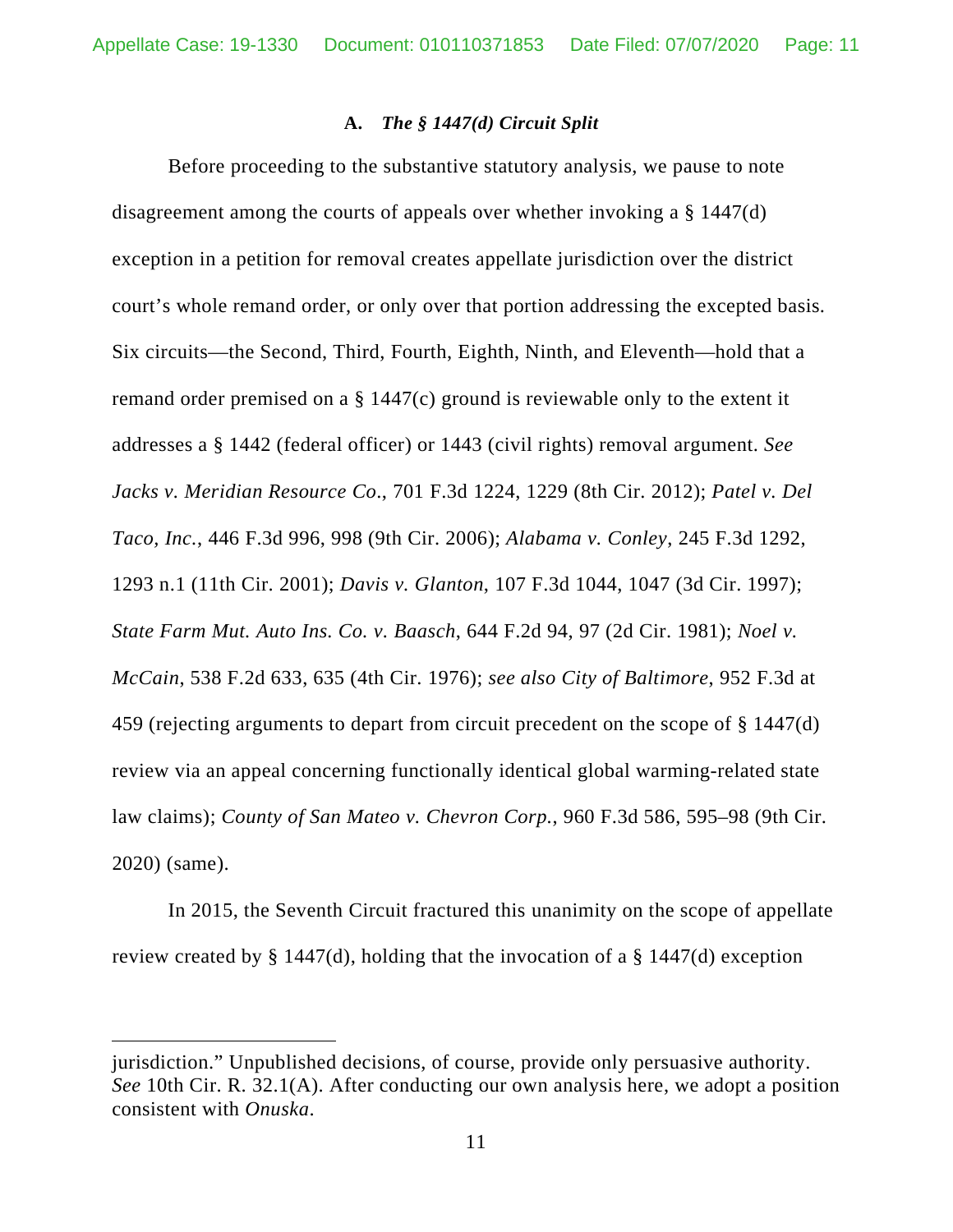allows for plenary review of all other removal bases addressed in a remand order. *See* 

*Lu Junhong v. Boeing Co.*, 792 F.3d 805, 811 (7th Cir. 2015).[7](#page-11-0) Unlike the other

courts to address the issue—which employed mostly summary analysis in refusing to

extend the review granted by the  $\S 1447(d)$  exceptions to any otherwise

nonreviewable removal bases contained in a remand order—the Seventh Circuit

engaged in a comprehensive discussion of statutory text and policy. As Defendants

lean heavily on this reasoning, we examine it in some depth.

In *Mays v. City of Flint*, 871 F.3d 437, 442 (6th Cir. 2017), the Sixth Circuit cited *Lu Junhong* in holding that its jurisdiction to review an order remanding a case that was removed pursuant to § 1442 "also encompasses review of the district court's decision on the alternative ground for removal under 28 U.S.C. § 1441"—there, "substantial federal question" jurisdiction. However, *Mays* failed to distinguish two Sixth Circuit decisions from the 1970's—*Detroit Police Lieutenants & Sergeants Ass'n v. City of Detroit*, 597 F.3d 566, 567–68 (6th Cir. 1979), and *Appalachian Volunteers, Inc. v. Clark*, 432 F.2d 530, 534 (6th Cir. 1970)—that held appellate jurisdiction lacking to review any portion of a district court's remand order other than its ruling on § 1443 (at that time the only statutory exception in § 1447(d)).

<span id="page-11-0"></span><sup>7</sup> Two other circuits have since issued opinions following *Lu Junhong* on the scope of appellate review created by § 1447(d), but each has conflicting precedent on the issue.

In *Decatur Hospital Authority v. Aetna Health, Inc.*, 854 F.3d 292, 296 (5th Cir. 2017), the Fifth Circuit relied on *Lu Junhong*'s reasoning to hold the entire district court's remand order reviewable when one of the asserted grounds for removal is § 1442. In a subsequent opinion dismissing in part an appeal from a remand order, however, the Fifth Circuit noted in passing that while the defendant "d[id] not argue that the § 1447(d) exception for federal officer jurisdiction allows us to review the entire remand order," "[t]his court has rejected similar arguments in the past." *City of Walker v. Louisiana*, 877 F.3d 563, 566 n.2 (5th Cir. 2017) (citing *Robertson v. Ball*, 534 F.2d 63, 65–66 (5th Cir. 1976)); *see also Gee v. Texas*, 769 F. App'x 134, 134 & n.2 (5th Cir. 2019) (unpublished) (following *City of Walker*, while not citing *Decatur Hospital*, in holding that "[w]here a party has argued for removal on multiple grounds, we only have jurisdiction to review a district court's remand decision for compliance with [§ 1442 or 1443]").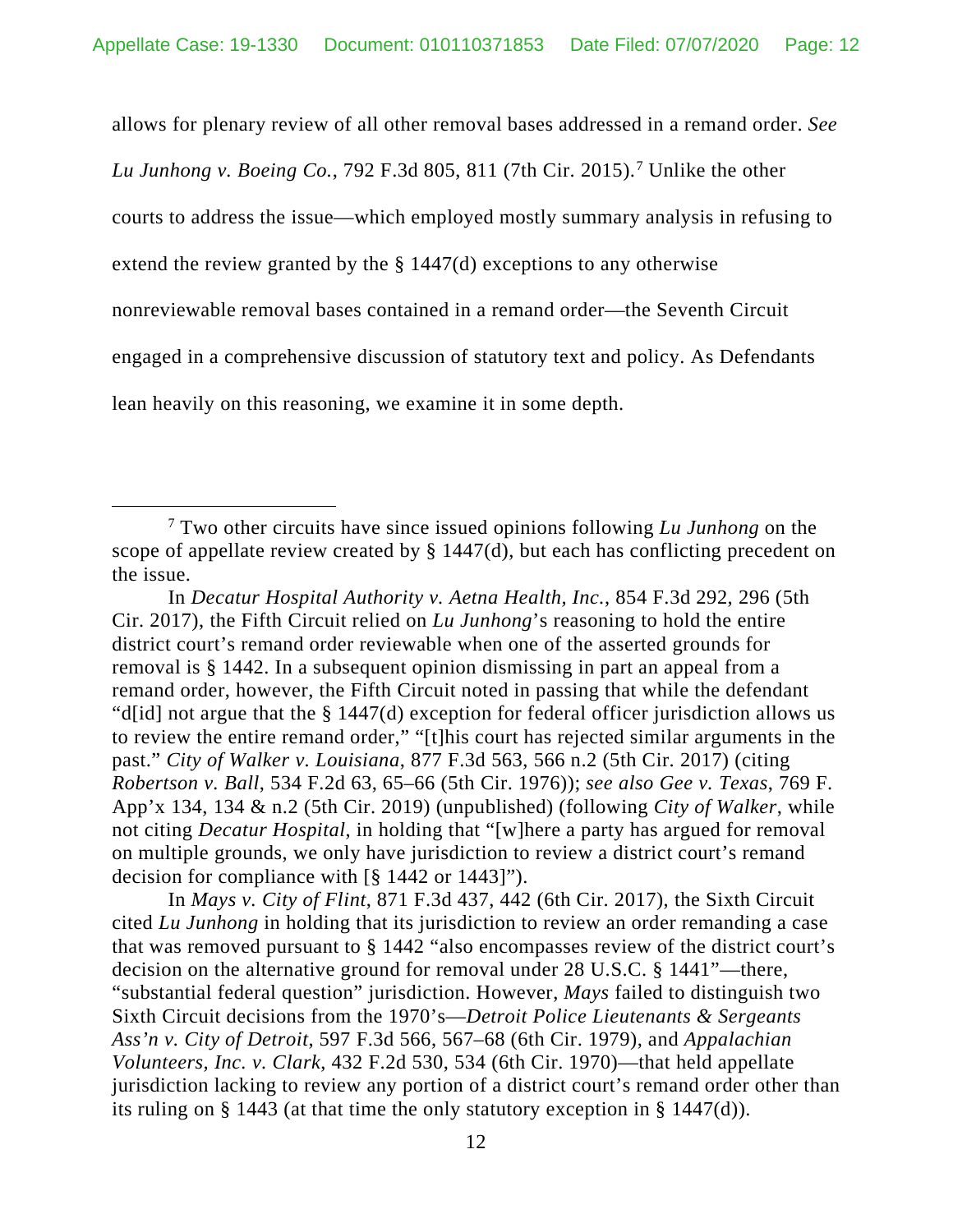The Seventh Circuit's reasoning in *Lu Junhong* relied primarily on the Supreme Court's decision in *Yamaha Motor Corp., U.S.A. v. Calhoun*, 516 U.S. 199 (1996). *Yamaha* addressed the meaning of 28 U.S.C. § 1292(b), which concerns a district court's certification of controlling questions of law to the courts of appeals for discretionary review. The *Yamaha* Court held that upon accepting an interlocutory appeal under § 1292(b), a federal court of appeals has jurisdiction over the whole "order," rather than being limited to review of the individual question (or questions) framed by the district court. 516 U.S. at 205. Per *Lu Junhong*'s interpretation of *Yamaha*'s holding, "[t]o say that a district court's 'order' is reviewable is to allow appellate review of the *whole* order, not just of particular issues or reasons." 792 F.3d at 811.

In determining that § 1447(d) is best construed the same way, *Lu Junhong*  analogized to another statute creating an exception to the general lack of appellate jurisdiction over remand orders. The Class Action Fairness Act ("CAFA"), Pub. L. No. 109-2, 119 Stat. 4–14, creates federal subject matter jurisdiction over certain types of class actions and allows for appellate review "of 'an order of a district court' that has remanded after finding that the Act does not permit removal." 792 F.3d at 811 (quoting 28 U.S.C. § 1453(c)(1)). A prior Seventh Circuit decision, *Brill v. Countrywide Home Loans, Inc.*, 427 F.3d 446, 451–52 (7th Cir. 2005), applied *Yamaha* in interpreting § 1453(c)(1) to allow for plenary review of remand orders addressing CAFA removal, even if such orders also address other bases for removal. *Lu Junhong* reasoned that *Brill* stood for the proposition "that once an appeal of a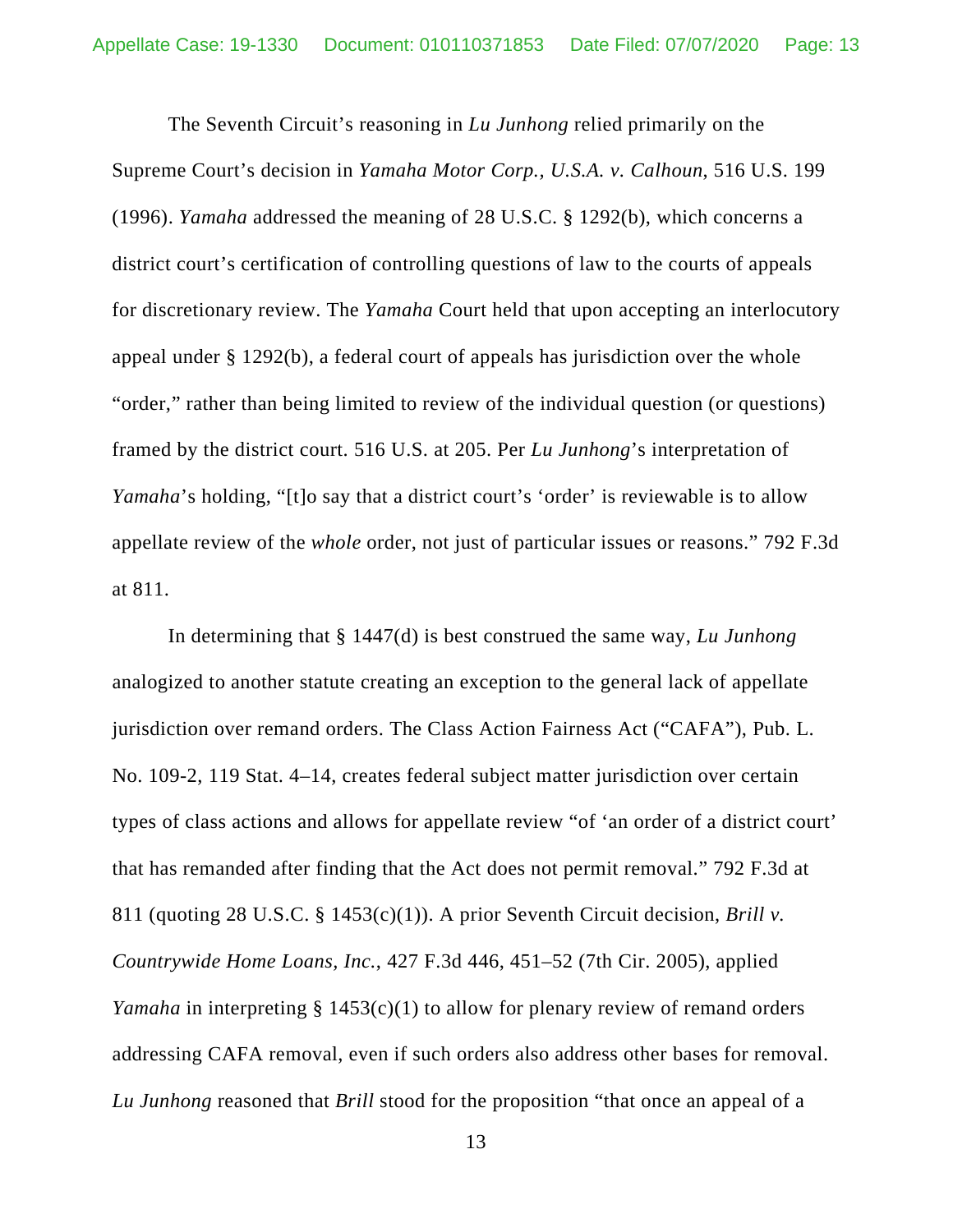remand 'order' has been authorized by statute, the court of appeals may consider all

of the legal issues entailed in the decision to remand." 792 F.3d at 811.

The *Lu Junhong* court deemed its interpretation of the word "order" in

§ 1447(d) to be "entirely textual":

The Court remarked in *Kircher* [*v. Putnam Funds Trust*, 547 U.S. 633, 641 n.8 (2006)], that Congress has on occasion made the rule of § 1447(d) inapplicable to particular "orders"—and for this the Court cited, among other statutes, § 1447(d) itself. We take both Congress and *Kircher* at their word in saying that, if appellate review of an "order" has been authorized, that means review of the "order." Not particular reasons *for* an order, but the order itself.

*Id.* at 812.

And the *Lu Junhong* court further determined that § 1447(d)'s statutory

purpose led to the same outcome:

[Section] 1447(d) was enacted to prevent appellate delay in determining where litigation will occur. . . . But once Congress has authorized appellate review of a remand order—as it has authorized review of suits removed on the authority of § 1442—a court of appeals has been authorized to take the time necessary to determine the right forum. The marginal delay from adding an extra issue to a case where the time for briefing, argument, and decision has already been accepted is likely to be small.

*Id.* at 813 (citations omitted). Any concern that unscrupulous defendants will use the

§ 1447(d) exceptions as "a hook to allow appeal of some different subject" did not

counsel a different result, because frivolous removals can lead to sanctions, and

frivolous appeals can be dealt with summarily. *Id.*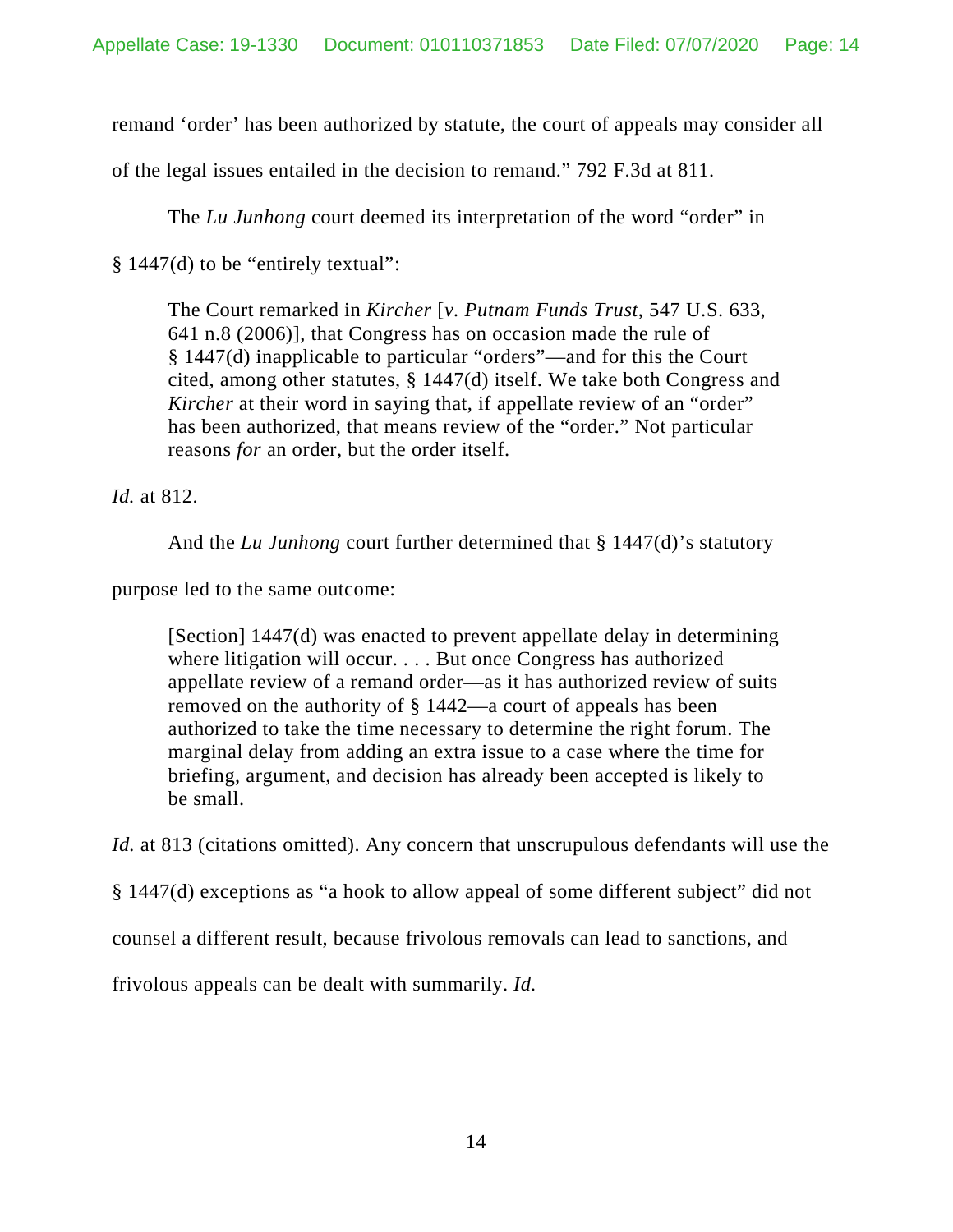#### **B.** *Statutory Analysis*

To decide the scope of our appellate review of the district court's remand order—and determine whether to follow *Lu Junhong* or the opposing weight of circuit authority on the issue—we must construe the meaning of § 1447(d)'s "except" clause de novo. *See United States v. Porter*, 745 F.3d 1035, 1040 (10th Cir. 2014).

"The goal of statutory interpretation is to ascertain the congressional intent and give effect to the legislative will." *In re Taylor*, 899 F.3d 1126, 1129 (10th Cir. 2018) (internal quotation marks omitted). "In conducting this analysis, we first turn to the statute's plain language," *id*, as "[a] statute clear and unambiguous on its face must be interpreted according to its plain meaning," *In re Geneva Steel Co.*, 281 F.3d 1173, 1178 (10th Cir. 2002).

"A statute is ambiguous when it is capable of being understood by reasonably well-informed persons in two or more different senses." *United States v. Quarrell*, 310 F.3d 664, 669 (10th Cir. 2002) (internal quotation marks omitted). "The plainness or ambiguity of statutory language is determined by reference to the language itself, the specific context in which that language is used, and the broader context of the statute as a whole." *Ceco Concrete Const., LLC v. Centennial State Carpenters Pension Tr.*, 821 F.3d 1250, 1258 (10th Cir. 2016) (quoting *Robinson v. Shell Oil Co.*, 519 U.S. 337, 341 (1997))*.* If statutory meaning cannot be derived "merely by reference to the text, we may also look to traditional canons of statutory construction to inform our interpretation," *Conrad v. Phone Directories Co.*, 585 F.3d 1376, 1381 (10th Cir. 2009), and "may seek guidance from Congress's intent, a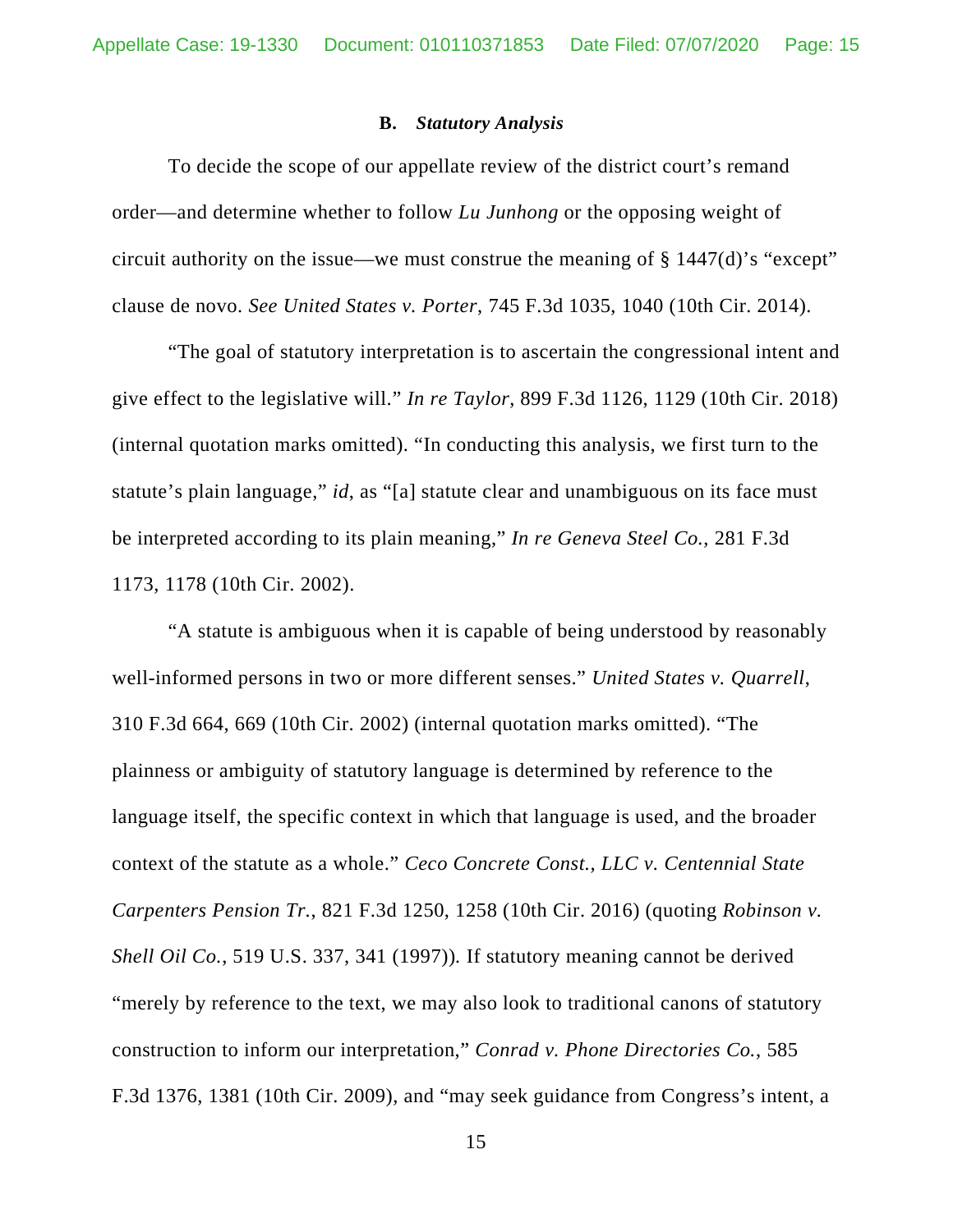task aided by reviewing the legislative history," *In re Geneva Steel Co.*, 281 F.3d at 1178. "Ambiguous text can also be decoded by knowing the purpose behind the statute." *Id.*

Because text alone does not clarify the meaning of § 1447(d)'s "except" clause, we rely upon this full toolkit of statutory construction. *Cf. Watson v. Philip Morris Cos.*, 551 U.S. 142, 147 (2007) (using the "text's language, context, history, and purposes" to guide interpretation of the federal officer removal statute).

#### *Text and Context*

The "except" clause states "that an *order* remanding a case . . . removed pursuant to section 1442 or  $1443...$  shall be reviewable [.]" 28 U.S.C. § 1447(d) (emphasis added). Defendants seize upon this reference to "order," contending the "plain text of Section 1447(d) provides that, when a case is removed under Section 1442, the remand '*order*'—not just the applicability of the federal-officer ground for removal—is reviewable on appeal." Appellant Br. at 4; *see Lu Junhong*, 792 F.3d at 811 ("To say that a district court's 'order' is reviewable is to allow appellate review of the *whole* order, not just of particular issues or reasons."). We do not interpret the word "order" in isolation, however, for "[t]he meaning—or ambiguity—of certain words or phrases may only become evident when placed in context." *FDA v. Brown & Williamson Tobacco Corp.*, 529 U.S. 120, 132 (2000); *see also Deal v. United States*, 508 U.S. 129, 132 (1993) ("[T]he meaning of a word cannot be determined in isolation, but must be drawn from the context in which it is used."); *United States v. Villa*, 589 F.3d 1334, 1343 (10th Cir. 2009) ("[T]he meaning of statutory language,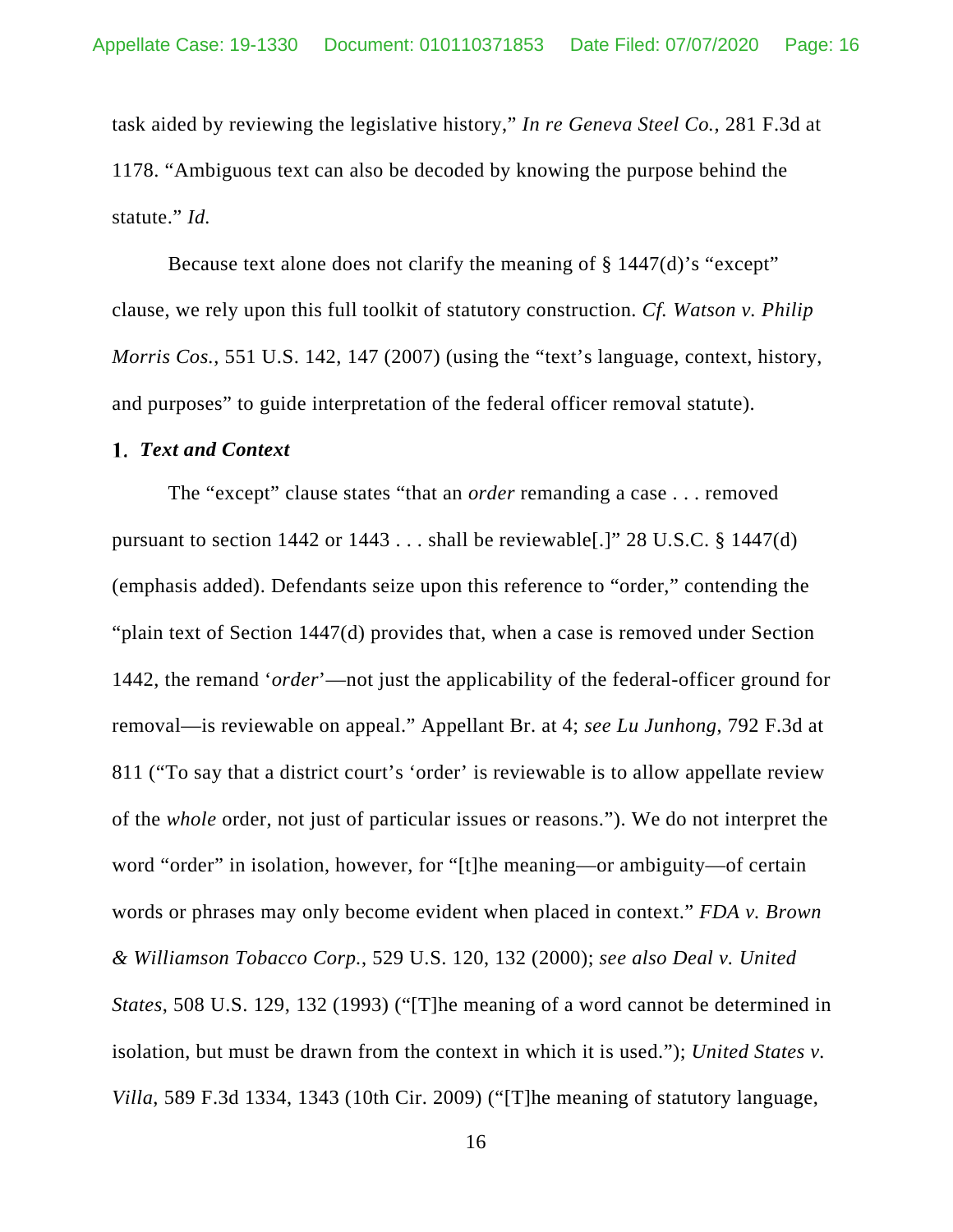plain or not, depends on context." (quoting *Bailey v. United States*, 516 U.S. 137, 145 (1995)). Here, the specific context of the "except" clause adds ambiguity to the meaning of "order," because § 1447(d) "treats Section 1442 and 1443 removal as distinct from other removals." Appellee Mot. for Partial Dismissal at 12. As the Counties state, because the "except" clause refers to removals "pursuant to section 1442 or 1443," not pursuant to those sections *in part*, it "does not expressly contemplate the situation in which removal is done pursuant to one of these sections *and* other grounds." *Id*. And as a result, it also does not expressly contemplate the situation in which remand is granted regarding such mixed grounds for removal.

By modifying its reference to appealability in such way, § 1447(d)'s "except" clause leaves no clear answer to what scope of appellate review is applied when both enumerated (§ 1442 or 1443) and unenumerated bases for federal subject matter jurisdiction are addressed in the same remand order. The *Lu Junhong* court impliedly conceded as much in asserting that "Section 1447(d) itself authorizes review of the remand order, because the case was removed (*in part*) pursuant to § 1442." 792 F.3d at 811 (emphasis added). In other words, to convey its point that the plain language of § 1447(d) creates plenary review of a remand order upon invocation of a federal officer removal basis, the Seventh Circuit was forced to modify that language with a clarifying parenthetical entirely absent from the statutory text. *Cf. BP Am., Inc. v. Oklahoma ex rel. Edmondson*, 613 F.3d 1029, 1033 (10th Cir. 2010) ("That second, italicized condition, however, appears nowhere in the statute, and we are not at liberty to take our editing pencils to what Congress has written."). We thus determine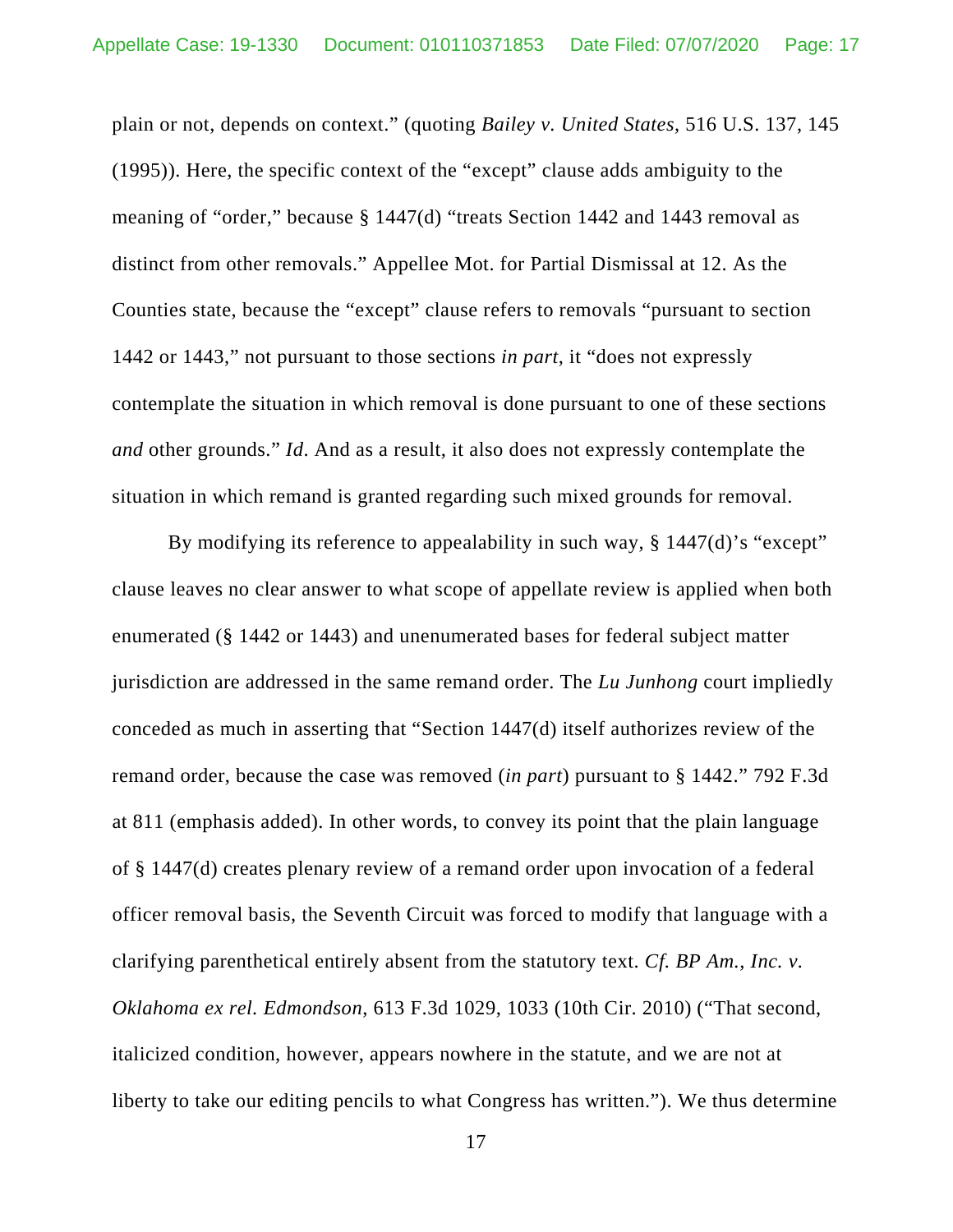that the specific context in which "order" is used in the "except" clause creates ambiguity regarding the ambit of our jurisdiction over appeals of mixed remand orders like the one here.

Contextual analysis next requires "examining the subsection's structure." *In re Woods*, 743 F.3d 689, 694 (10th Cir. 2014); *see Davis v. Mich. Dep't of Treasury*, 489 U.S. 803, 809 (1989) ("[T]he words of a statute must be read in their context and with a view to their place in the overall statutory scheme."). That is,  $\S$  1447(d)'s primary clause—"An order remanding a case to the State court from which it was removed is not reviewable on appeal or otherwise"—must inform the reading of its secondary exception. *See In re Woods*, 743 F.3d at 694 (finding the statute at issue "best understood by breaking the provision into its two principal parts," amounting to the general rule and its exception); *see also Shell Oil Co. v. Iowa Dep't of Revenue*, 488 U.S. 19, 25 (1988) (reasoning that a statutory subsection should be "read in its entirety" to divine the meaning of an exception). Because the structure of § 1447(d) exhibits "a scheme whereby a default rule is subject to an exception, we are guided by the interpretive principle that exceptions to a general proposition should be construed narrowly." *In re Woods*, 743 F.3d at 699; *see Comm'r of Internal Revenue v. Clark*, 489 U.S. 726, 739 (1989) ("In construing provisions . . . in which a general statement of policy is qualified by an exception, we usually read the exception narrowly in order to preserve the primary operation of the provision."). "Flowing from this interpretive principle . . . is the related concept that exceptions must not be interpreted so broadly as to swallow the rule." *In re Woods*, 743 F.3d at 699; *see*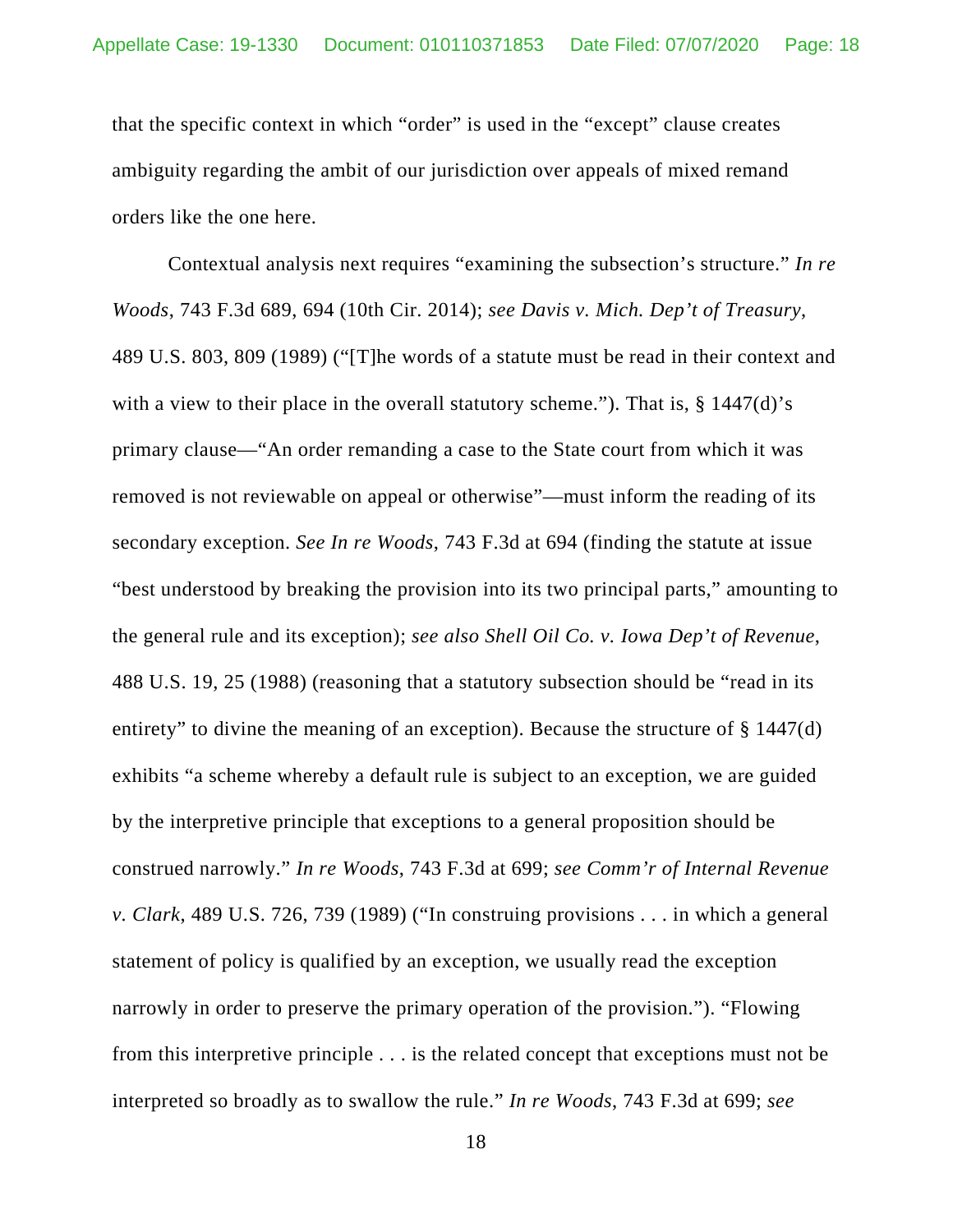*Cuomo v. Clearing House Ass'n, L.L.C.*, 557 U.S. 519, 530 (2009) (rejecting an interpretation of a statutory exception that "would swallow the rule"); *Minter v. Prime Equip. Co.*, 451 F.3d 1196, 1212 (10th Cir. 2006) (reading the impeachment exception to Fed. R. Evid. 407 "narrowly, lest it swallow the rule"); *In re Annis*, 232 F.3d 749, 753 (10th Cir. 2000) (rejecting a broad construction of a statutory exemption that "would swallow the rule").

Application of these guidelines leads us to believe that the "except" clause must be narrowly construed. *See In re Woods*, 743 F.3d at 698. As the Counties note, § 1447(d)'s "overall thrust," embodied in its primary clause, "is to impose one of the most categorical bars to reviewability found anywhere in federal law." Appellee Mot. for Partial Dismissal at 12; *see Osborn*, 549 U.S. at 262 (Scalia, J., dissenting) (noting that "[f]ew statutes read more clearly" than the primary clause of  $\S$  1447(d)); *Gravitt v. Sw. Bell Tel. Co.*, 430 U.S. 723, 723 (1977) (per curiam) (noting the clause's "unmistakabl[e] command[]"); *see also Kircher v. Putnam Funds Tr.*, 547 U.S. 633, 642 (2006) ("Where the order is based on one of the [grounds enumerated in § 1447(c)], review is unavailable no matter how plain the legal error in ordering the remand." (alterations in original) (quoting *Briscoe v. Bell*, 432 U.S. 404, 413 n.13 (1977)). "Given that Congress has enacted [this] general rule" against remand reviewability, "we should not eviscerate that legislative judgment through an expansive reading of a somewhat ambiguous exception." *Clark*, 489 U.S. at 739. An expansive reading of § 1447(d)'s ambiguous "except" clause to allow for plenary review would risk just such an evisceration: it would let defendants skirt "the primary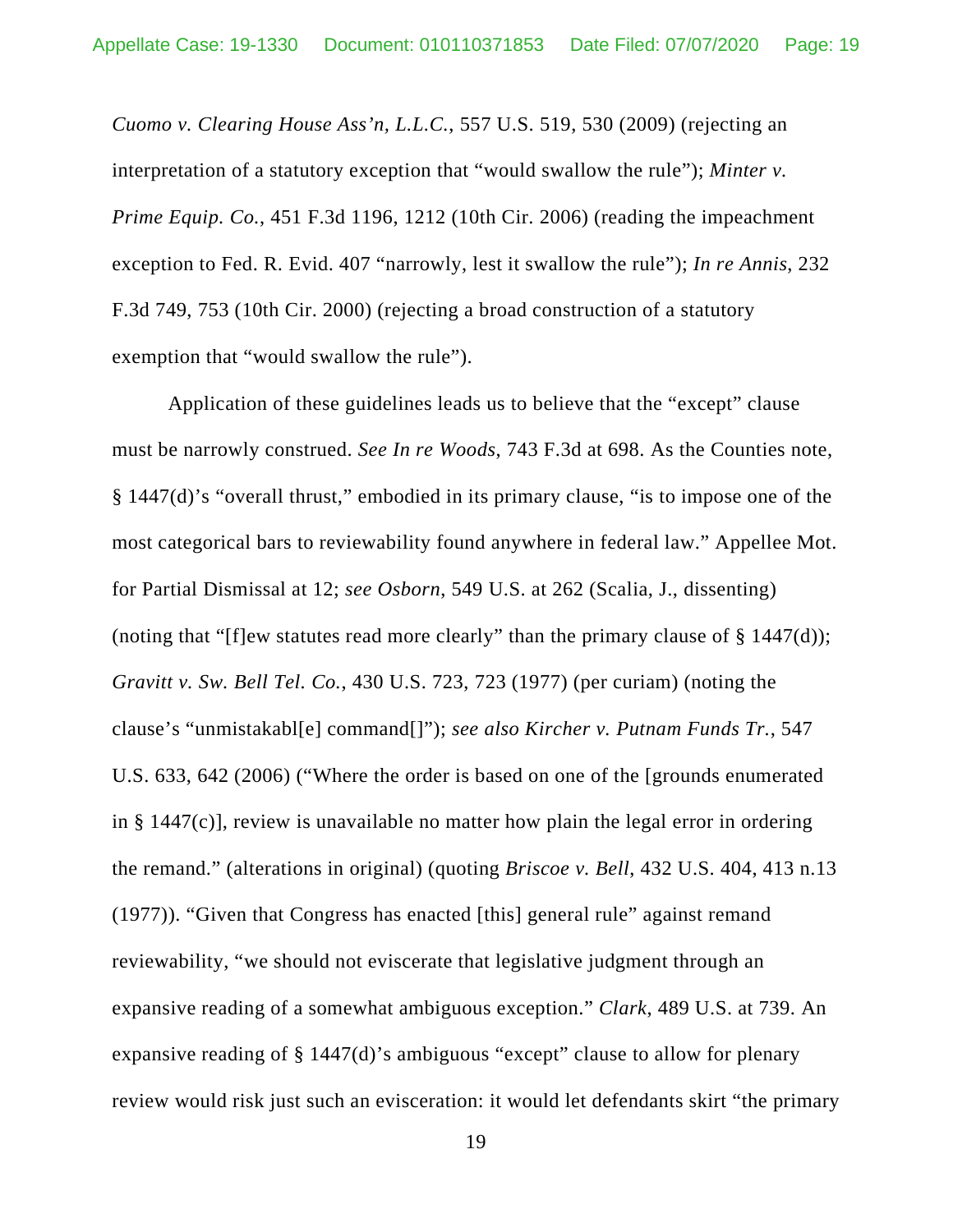operation of the provision," *see id.*—its absolute prohibition against appeal of the vast majority of subject matter jurisdiction-based remands—by simply including a colorable § 1442 or 1443 basis in their petition for removal. *Cf. Fed. Deposit Ins. Co. v. Alley*, 820 F.2d. 1121, 1124 (10th Cir. 1987) (holding that a prior version of "§ 1447(c) must be read disjunctively in order not to eviscerate the thrust of § 1447(d)"). A broad construction would likewise risk the exception swallowing the general rule, by turning § 1447(d)'s secondary clause into a jurisdictional loophole allowing appellants to do indirectly what they cannot do directly. If, alongside the two removal grounds it explicitly exempted, Congress intended the "except" clause to also lift the general bar to appellate jurisdiction over all unenumerated subject matter jurisdiction removal grounds, it could have clearly indicated this intent in the statutory text—for example, by modifying "pursuant to 1442 or 1443" with "in part." *Cf. Lu Junhong*, 792 F.3d at 811; Appellee Mot. for Partial Dismissal at 12.

Because Congress did not indicate any such intent, the phrase 'pursuant to section 1442 or 1443' must be construed "in a way that allows the rule's exception to function as just that—an exception." *In re Woods*, 743 F.3d at 699. Interpreting the "except" clause to create review of only its two enumerated removal bases, rather than all other bases rejected by a district court in an order also addressing those exceptions, serves to preserve, rather than erode, the "strong legislative mandate" against remand order reviewability, *Kennedy*, 273 F.3d at 1300, conveyed through § 1447(d)'s "long established policy," *In re Bear River Drainage Dist.*, 267 F.2d 849,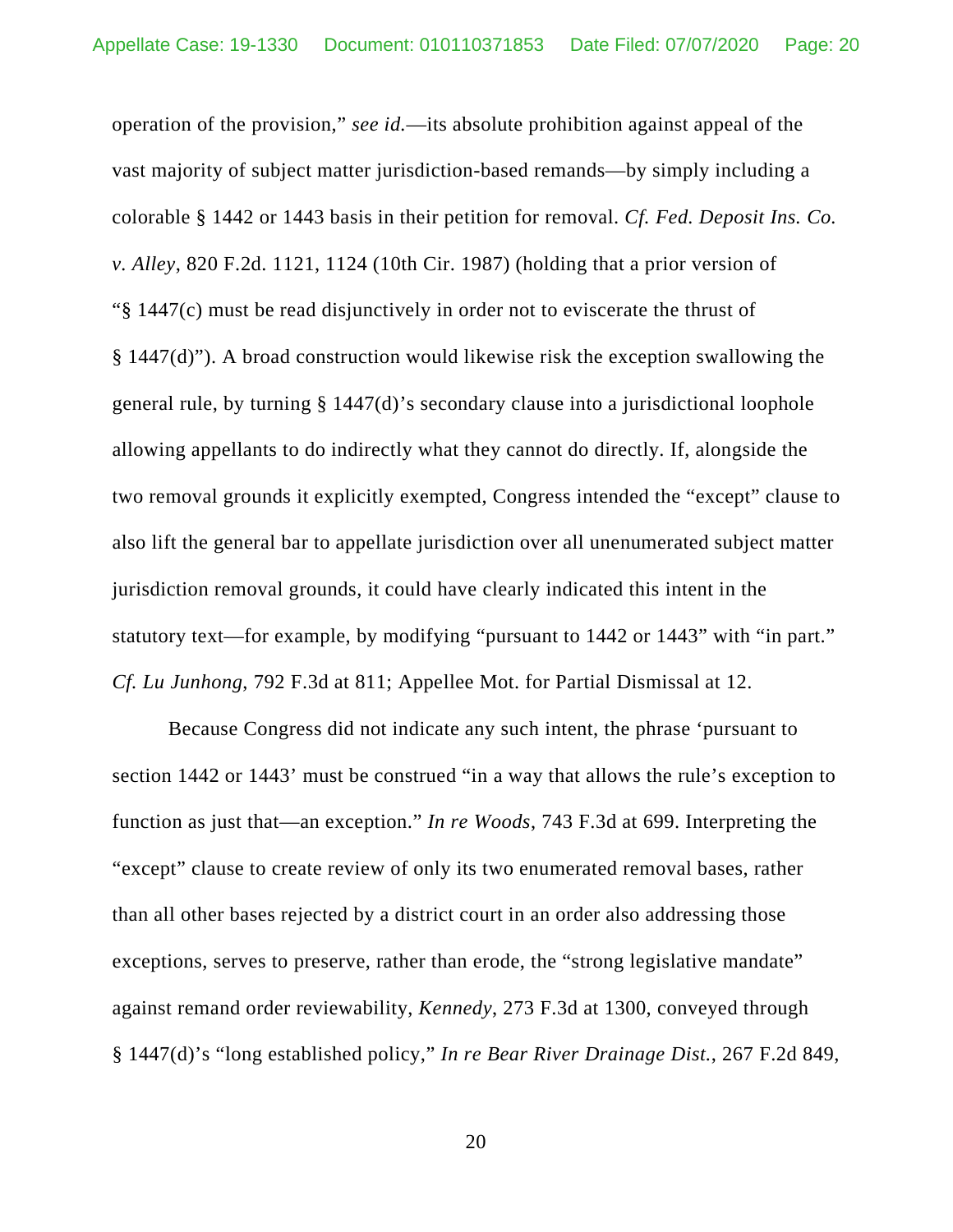[8](#page-20-0)51 (10th Cir. 1959).<sup>8</sup> In thereby harmonizing  $\S$  1447(d)'s venerable baseline rule with its exception, the narrower interpretation of the scope of review created by the "except" clause preserves the subsection's overall structure and prevents "a serious and unacceptable risk of the exception consuming the rule." *In re Woods*, 743 F.3d at 700.

Instead of addressing this statutory context, Defendants argue that the scope of § 1447(d) review is clarified via *extra*-statutory context—namely, *Yamaha*'s interpretation of the word "order" in 28 U.S.C. § 1292(b). As introduced above, that provision permits a district court to certify an interlocutory order to the court of appeals for immediate discretionary review if the order "involves a controlling question of law as to which there is substantial difference of opinion."[9](#page-20-1) In *Yamaha*, the Supreme Court determined whether, under § 1292(b), appellate courts can "exercise jurisdiction over any question that is included within the order that contains

When a district judge, in making in a civil action an order not otherwise appealable under this section, shall be of the opinion that such order involves a controlling question of law as to which there is substantial ground for difference of opinion and that an immediate appeal from the order may materially advance the ultimate termination of the litigation, he shall so state in writing in such order. The Court of Appeals which would have jurisdiction of an appeal of such action may thereupon, in its discretion, permit an appeal to be taken from such order, if application is made to it within ten days after the entry of the order[.]

<span id="page-20-1"></span><span id="page-20-0"></span><sup>8</sup> *Cf. Gardner v. Westinghouse Broadcasting Co.*, 437 U.S. 478, 480 (1978) (narrowly interpreting 28 U.S.C.  $\S$  1292(a)(1)'s "exception from the long-established policy against piecemeal appeals").

<sup>9</sup> Section 1292(b) reads, in relevant part: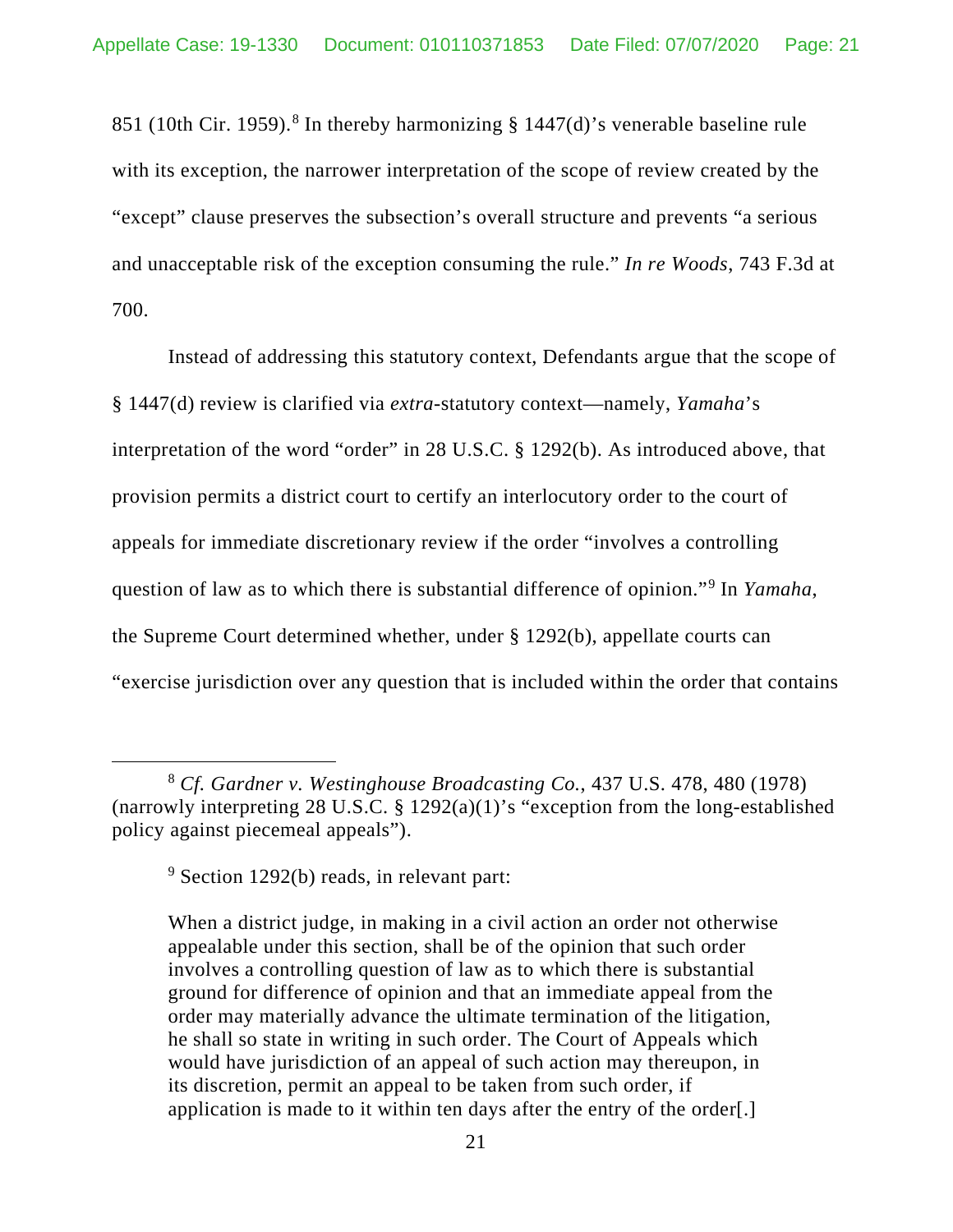the controlling question of law identified by the district court[.]" 516 U.S. at 204. Per the text of § 1292(b), the Court held that "appellate jurisdiction applies to the *order*  certified to the court of appeals, and is not tied to the particular question formulated by the district court." *Id.* at 205. Therefore, "the appellate court may address any issue fairly included within the certified order." *Id.*

Even though *Yamaha* interpreted a distinct section of the Judicial Code concerning neither removal nor remand, the Court's interpretation of "order" might at first glance appear analogous, as both § 1292(b) and § 1447(d) contemplate the appealability of district court orders. *Cf. District of Columbia v. Carter*, 409 U.S. 418, 421 (1973) ("At first glance, it might seem logical simply to assume . . . that identical words used in two related statutes were intended to have the same effect."). But *Yamaha* did not "purport to establish a general rule governing the scope of appellate jurisdiction for every statute that uses that word." *City of Baltimore*, 952 F.3d at 460. While "there is a natural presumption that identical words used in different parts of the *same act* are intended to have the same meaning," *Atl. Cleaners & Dyers v. United States*, 286 U.S. 427, 433 (1932) (emphasis added), no such presumption applies to the same word used in different statutes. And even regarding intra-statutory meaning, "the presumption is not rigid"—it "readily yields whenever there is such variation in the connection in which the words are used as reasonably to warrant the conclusion that they were employed in different parts of the act with different intent." *General Dynamics Land Sys., Inc. v. Cline*, 540 U.S. 581, 595 (2004) (quoting *Atl. Cleaners*, 286 U.S. at 433). Put more succinctly, "[c]ontext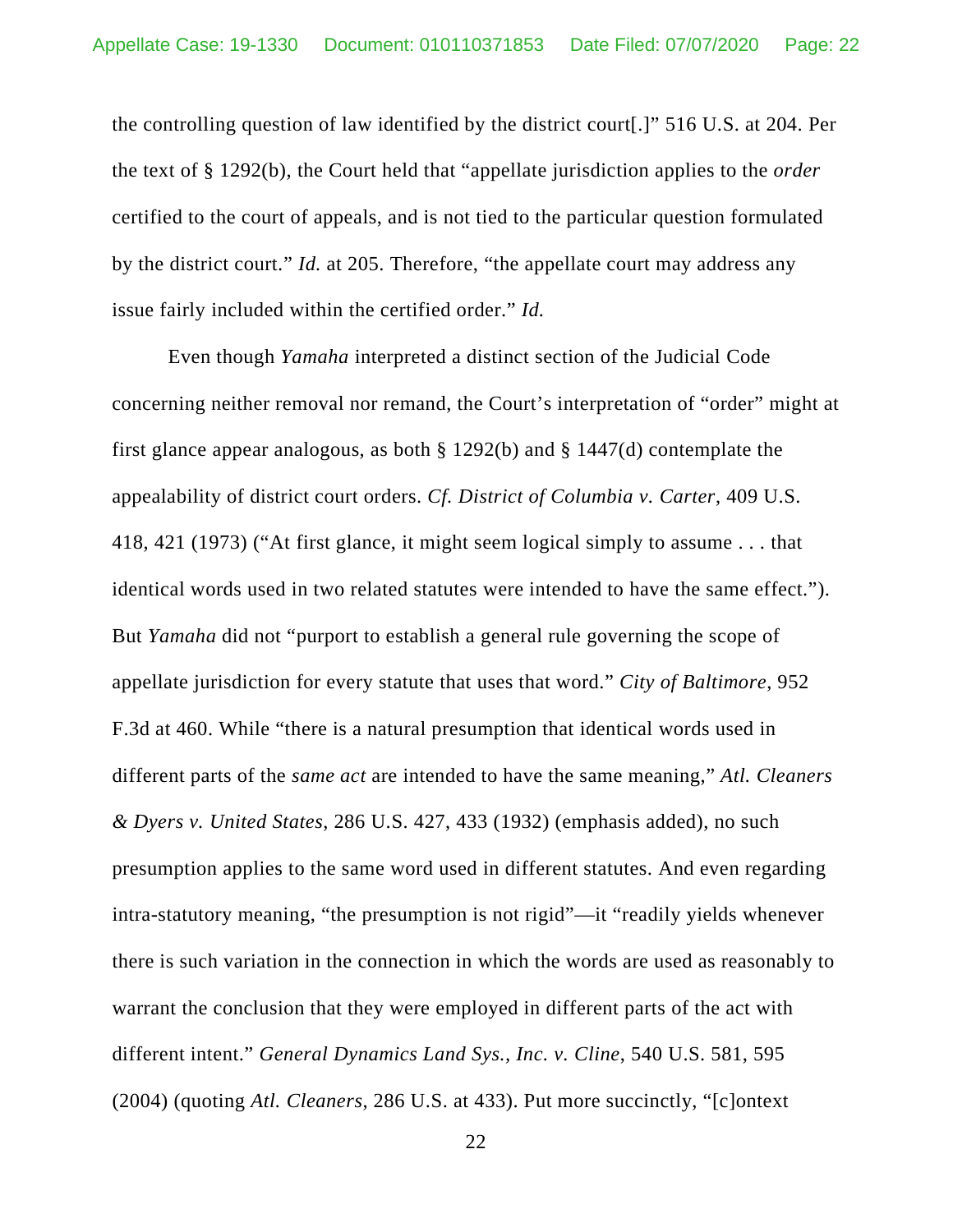counts." *Envtl. Defense v. Duke Energy Corp.*, 549 U.S. 561, 576 (2007). As such, the Supreme Court has "several times affirmed that identical language may convey varying content when used in different statutes, sometimes even in different provisions of the same statute." *Yates v. United States*, 574 U.S. 528, 537 (2015) (plurality opinion); *see id*. at 537–38 (listing examples).

Such is the case here: The contextual differences between § 1292(b), which speaks generally of any interlocutory district court order, and § 1447(d), which speaks specifically of remand orders with two express underlying bases, strongly suggest that the word "order" conveys varying content in the two statutes. Section 1292(b) broadly "permit[s] an appeal to be taken from *such order*," referring to "an order not otherwise appealable under this section"—that is, *any* non-final district court order besides the three specialized interlocutory varieties outlined in § 1292(a). *See In re Bear River*, 267 F.2d at 851 (stating that § 1292(b) "applies generally to 'a civil action' in which 'an order not otherwise appealable under this section' is made"). Section 1447(d), on the other hand, specifies the orders exempted from its general bar on reviewability with multiple identifying layers: "an order *remanding* a case . . . *removed pursuant to section 1442 or 1443*." (emphasis added). Because § 1292(b) imposes limits on neither the type of order that may be certified for review nor the underlying basis for such order, an appellate court reasonably "may address any issue fairly included within the certified order." *Yamaha*, 516 U.S. at 205. But because § 1447(d) *does* limit the orders that shall be reviewable by both type (remand) and basis (those removed pursuant to § 1442 or 1443), such limiting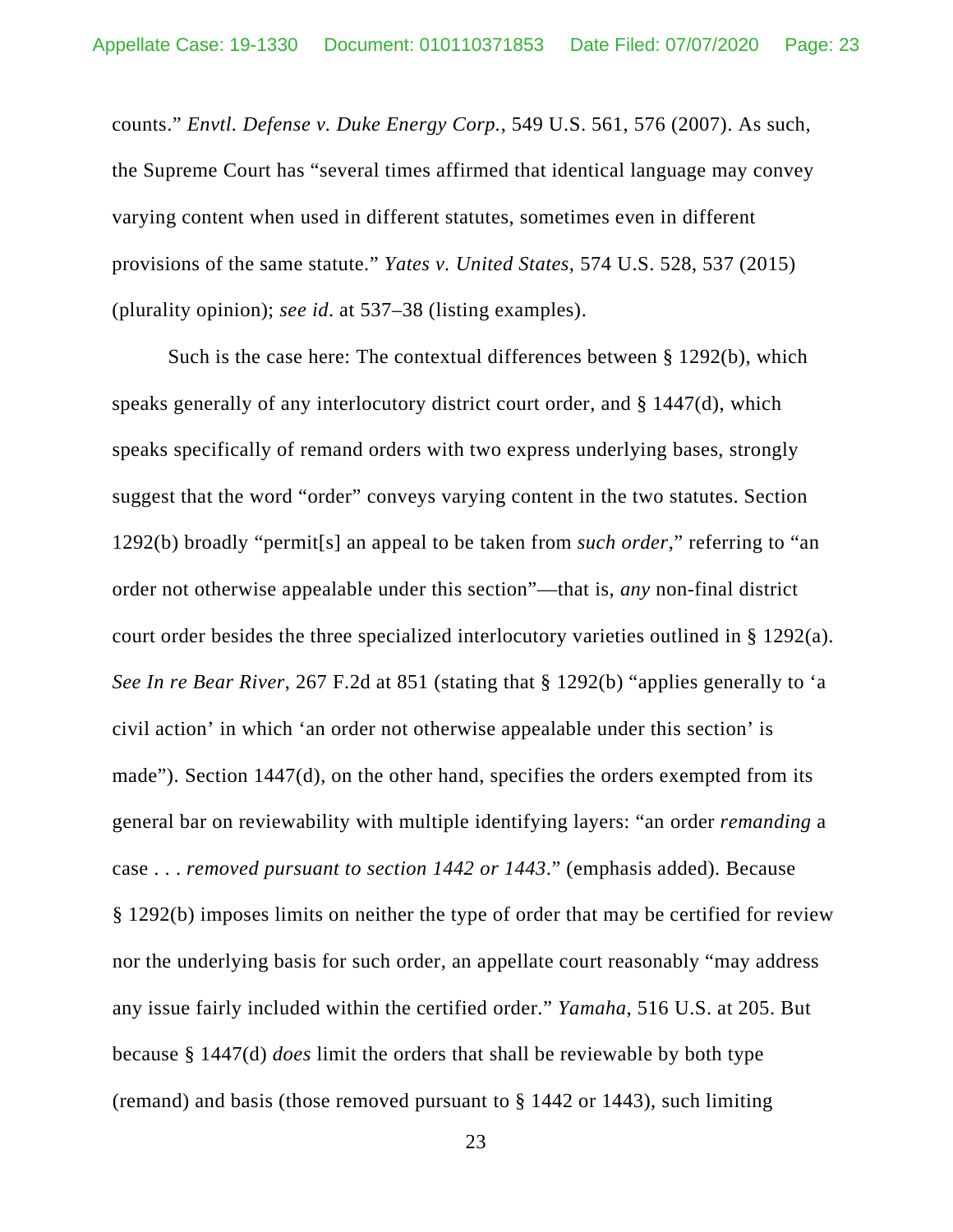language is sensibly read to cabin appellate review to the two enumerated removal bases contemplated by the statute, thereby animating a discrete kind of district court remand order. *Cf. Gustafson v. Alloyd Co.*, 513 U.S. 561, 577 (1995) ("Just as the absence of limiting language in § 17(a) [of the Securities Act of 1933] resulted in broad coverage, the presence of limiting language in § 12(2) requires a narrow construction."); *Jarecki v. G.D. Searle & Co.*, 367 U.S. 303, 307 (1961) (reading the words surrounding "discovery" in a section of the tax code to "strongly suggest that a precise and narrow application was intended"). In short, "there is such variation in the connection in which the words are used" in each statute "as reasonably to warrant the conclusion that they were employed . . . with different intent." *Carter*, 409 U.S. at 421 (quoting *Atl. Cleaners & Dyers*, 286 U.S. at 433).

Strengthening our determination that "order" was employed with different intent in the two statutes is the basic observation that, while both § 1292(b) and § 1447(d) concern appellate review of lower court orders, they point in opposite directions. As the district court reasoned in rejecting Defendants' motion for a stay, "§ 1292(b) expressly authorizes appellate review of orders certified by the district court, while § 1447(d) explicitly bars review of any kind, with only two specified, narrow exceptions." *Boulder County II*, 423 F. Supp. 3d at 1071; *see also Feidt v. Owens Corning Fiberglas Corp.*, 153 F.3d 124, 130 (3d Cir. 1998) ("Section 1447(d) prohibits review of a particular type of district court order, namely a remand order under section 1447(c), whereas section 1292(b) is a more general grant of appellate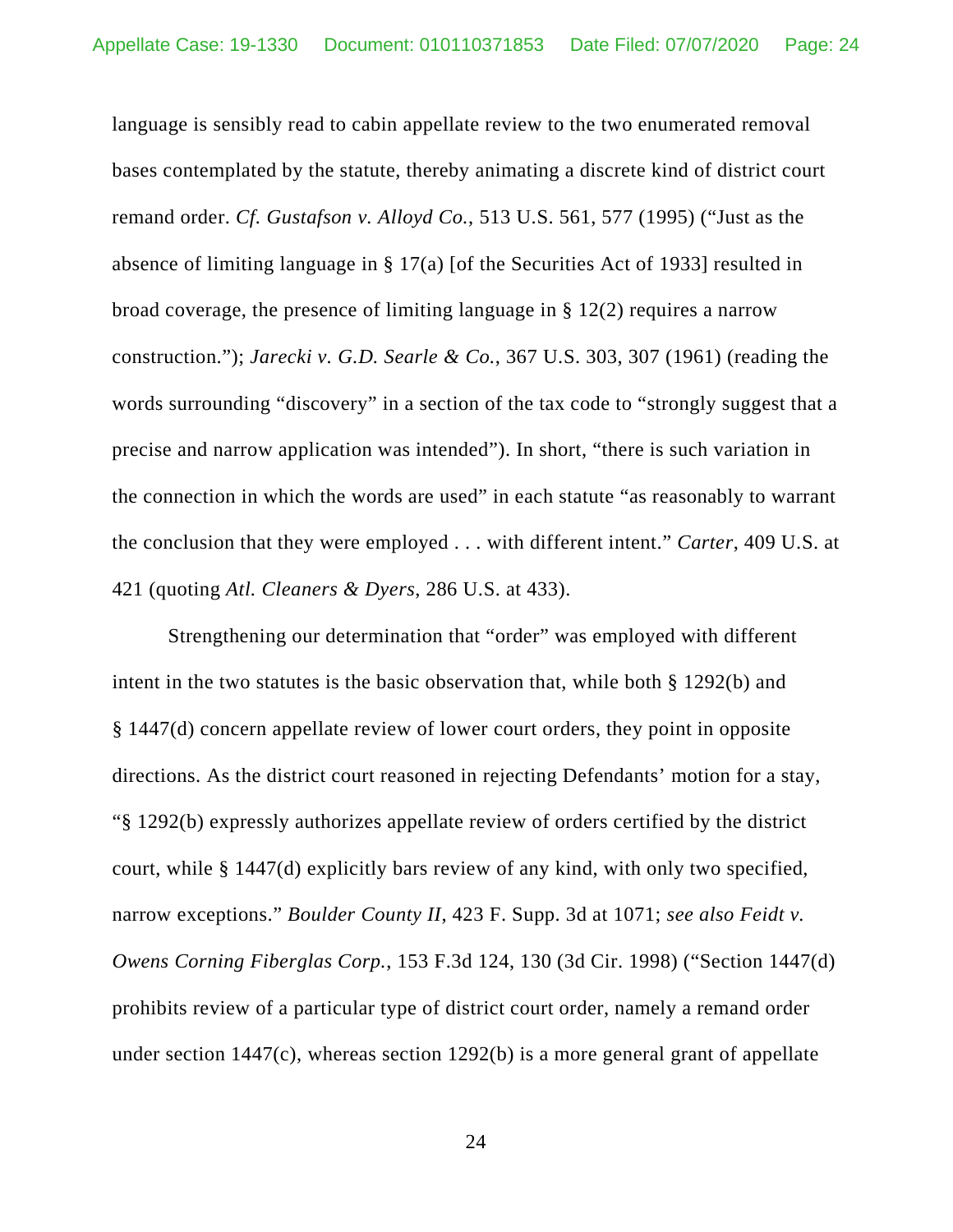jurisdiction.")*.* The Fourth Circuit expanded on this fundamental divergence in its opinion rejecting the same *Yamaha*-based textual argument advanced by Defendants:

[Section] 1292(b) permits appellate review of important issues before final judgment, but it does not make otherwise non-appealable questions reviewable. Reading "order" to authorize plenary review thus makes sense in the § 1292(b) context, as § 1292(b) only affects the timing of review for otherwise appealable questions. But giving the word "order" the same meaning in the § 1447(d) context would mandate review of issues that are ordinarily unreviewable, period—even following a final judgment.

*City of Baltimore*, 952 F.3d at 460. We find this analysis persuasive. Put another way, to read "order" the same way in both § 1292(b) and § 1447(d) would ignore the distinction between a statute that "governs *when* an appellate court may review a particular question within its discretion" and one that "limits *which* issues are 'reviewable on appeal or otherwise.'" *Id.* (quoting § 1447(d)). Ignoring this distinction between the "*when*" and "*which*" of appealability would cut against the Supreme Court's directive to "take th[e] jurisdictional prescription [of § 1447(d)] seriously, however pressing the merits of the appeal might seem," *Powerex Corp.*, 551 U.S. at 238–39, contravene the mandate against expanding the limited statutory jurisdiction of the federal courts by judicial decree, *see Kokkonen v. Guardian Life Ins. Co. of Am.*, 511 U.S. 375, 377 (1994), and lead us into an interpretive pitfall the Court has repeatedly flagged—that is, "[t]he tendency to assume that a word which appears in two or more legal rules, and so in connection with more than one purpose, has and should have precisely the same scope in all of them," a tendency that "has all the tenacity of original sin and must constantly be guarded against," *Wachovia Bank*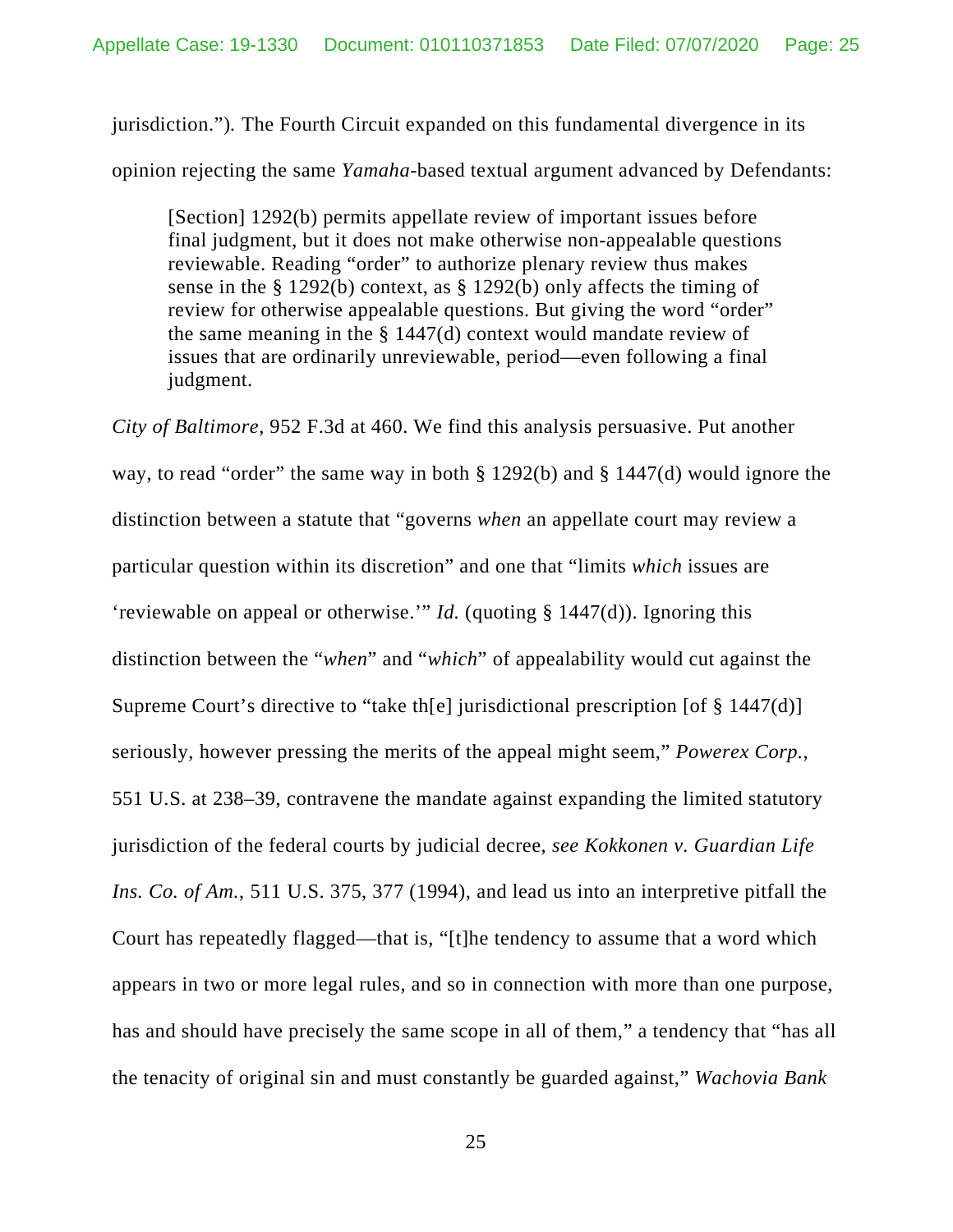*v. Schmidt*, 546 U.S. 303, 319 (2006) (quoting Walter Wheeler Cook, *"Substance" and "Procedure" in the Conflict of Laws*, 42 Yale L.J. 333, 337 (1933)).

These differences between the two statutes, expressed in terms of both structure and function, have important practical application in assessing appellate jurisdiction, as both this court and others have noted. For example, *In re Bear River* addressed a district court's use of § 1292(b) to certify a controlling question of law contained in its order remanding a case to state court. 267 F.2d at 850. We held that appellate jurisdiction to review the remand order was lacking, because § 1447(d)'s specific prohibition overrode § 1292(b)'s general grant of jurisdiction: "While the generality of § 1292(b) might seem sufficient to encompass a remand order, it does not expressly either amend or repeal  $\S 1447(d)$ ," which "applies specially to prohibit appeals from remand orders." *Id.* at 851. In addressing the same issue decades later, the Third Circuit likewise concluded that "the jurisdictional bar of section 1447(d) trumps the power to grant leave to appeal in section 1292(b)," because "a statute dealing with a narrow, precise, and specific subject is not submerged by a later enacted statute covering a more generalized spectrum." *Feidt*, 153 F.3d at 130 (quoting *Radzanower v. Touche Ross & Co.*, 426 U.S. 148, 153 (1976)).

*Bear River* and *Feidt* provide added authority for our conclusion that the contextual contrast between the two statutes—§ 1292(b) being a general grant of appellate jurisdiction, and § 1447(d) being a specific prohibition of it—leads to the natural conclusion that the same word employed in each provision conveys a distinct meaning. *See, e.g.*, *United States v. Cleveland Indians Baseball Co.*, 532 U.S. 200,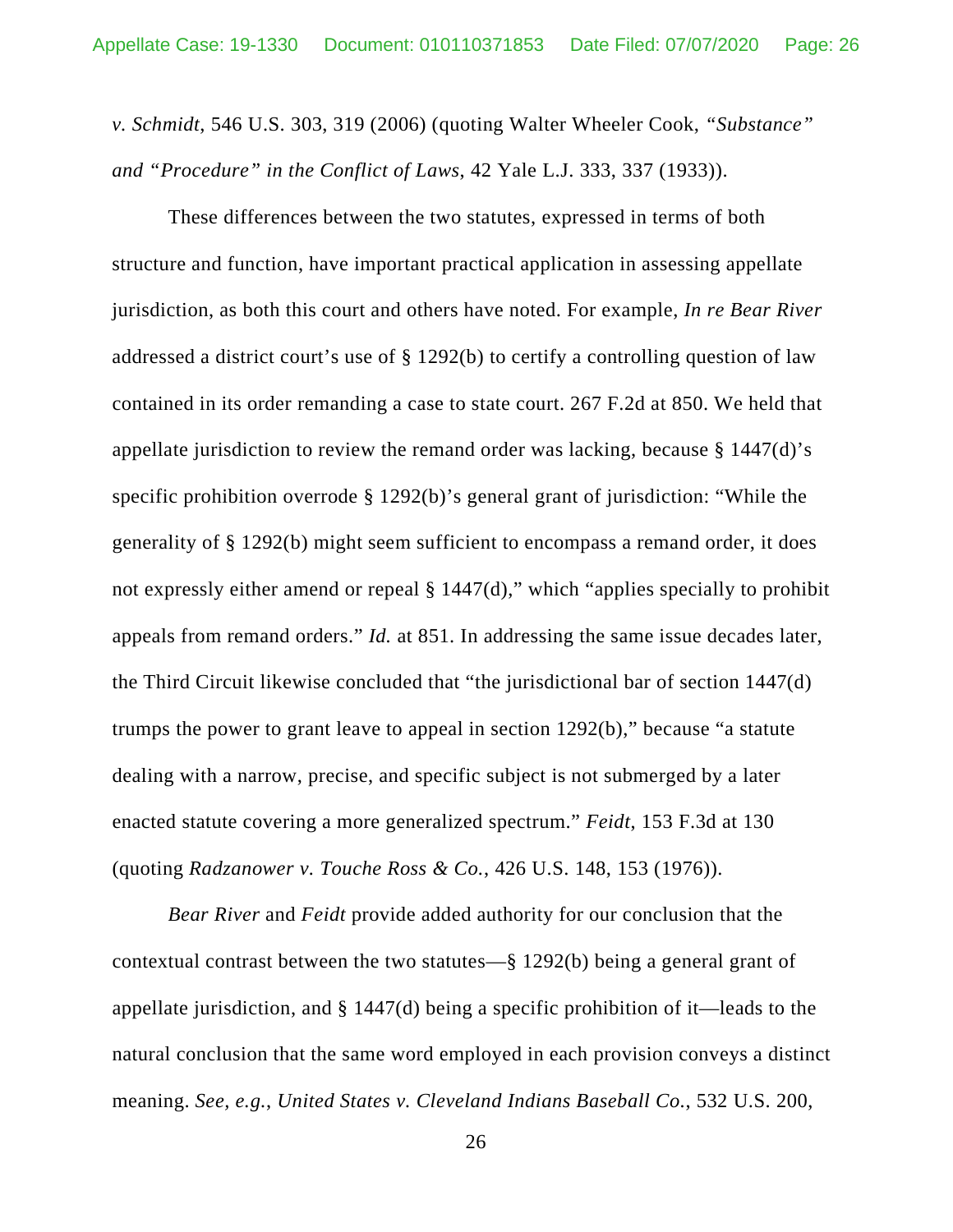213 (2001) (phrase "wages paid" means different things in different parts of Title 26 of the United States Code); *Shell Oil Co.*, 519 U.S. at 343–44 (term "employee" means different things in different parts of Title VII); *Carter*, 409 U.S. at 420 ("Whether the District of Columbia constitutes a 'State or Territory' within the meaning of any particular statutory or constitutional provision depends upon the character and aim of the specific provision involved."). Thus, *Yamaha*'s construction of "order" in § 1292(b) "does not compel symmetrical construction" of the same word "in the discrete . . . context[]" of § 1447(d). *See Cleveland Indians Baseball Co.*, 532 U.S. at 213. To the contrary, our analysis of § 1292(b) and § 1447(d) indicates that while the word "order" in the former statute allows for plenary review of all issues contained in a certified order, its use in the "except" clause contemplates remand orders addressing cases removed solely pursuant to § 1442 or 1443, and thus favors limiting remand order review to those specifically delineated removal bases.

Besides marshalling *Yamaha*, Defendants assert that our opinion in *Coffey v. Freeport McMoran Copper & Gold*, 581 F.3d 1240 (10th Cir. 2009), also "counsels in favor of review of the district court's entire order, not simply the ground that permitted appeal." Appellant Br. at 11. Like the district court, we are not convinced.

*Coffey* concerned a provision of CAFA, 28 U.S.C. § 1453(c)(1), that states "notwithstanding section 1447(d), a court of appeals may accept an appeal from an order of a district court granting or denying a motion to remand a class action to the State court from which it was removed." The defendants in *Coffey* removed to federal court based on both CAFA and the Comprehensive Environmental Response,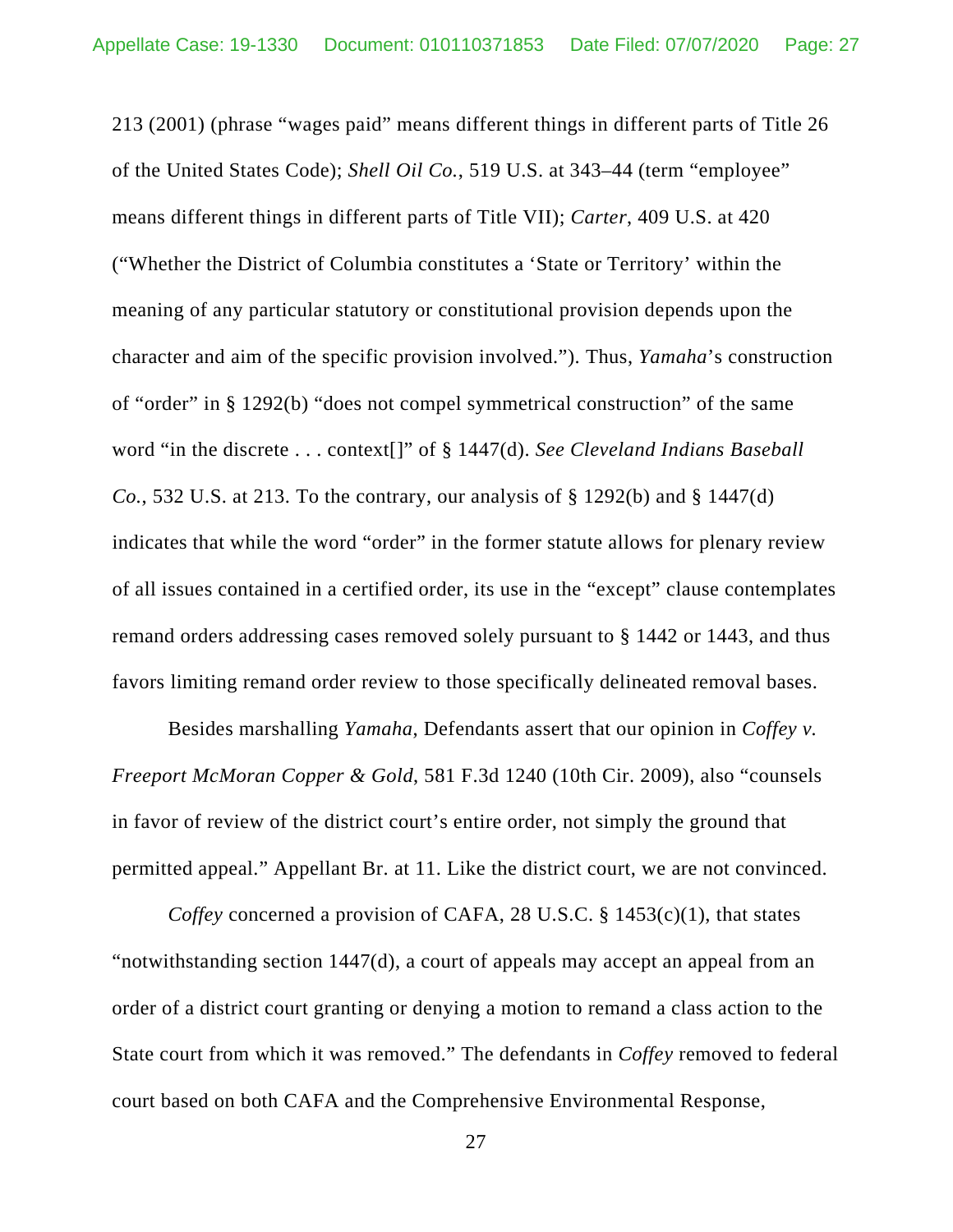Compensation and Liability Act ("CERCLA"), and the district court remanded after determining it lacked subject matter jurisdiction under either statute. 581 F.3d at 1242. When the defendants appealed that remand order under  $\S$  1453(c)(1), the plaintiffs argued that appellate jurisdiction existed to review only whether removal was proper under CAFA, and not to review "the district court's order with respect to the CERCLA determination." *Id.* at 1247.

We held that  $\S 1453(c)(1)$  did allow for discretionary review of the district court's determination regarding both the CAFA and CERCLA removal bases. *Id.* We found support for this conclusion in both *Yamaha*'s interpretation of § 1292(b) and the Seventh Circuit's application of *Yamaha* to § 1453(c)(1). In *Brill*, the Seventh Circuit determined it was "free to consider any potential error in the district court's decision, not just a mistake in application of [CAFA]," because "[w]hen a statute authorizes interlocutory appellate review, it is the district court's entire decision that comes before the court for review." 427 F.3d at 451–52 (citing *Yamaha*, 516 U.S. at 205). In *Coffey,* we "agree[d] with the *Brill* court that *Yamaha*'s analysis applies equally to"  $\S$  1453(c)(1). 581 F.3d at 1247. That statute "speaks in terms of the court of appeals accepting an appeal 'from an *order* of a district court granting or denying a motion to remand a class action.'" *Id.* (quoting  $\S 1453(c)(1)$ ). And it has "no language limiting the court's consideration solely to the CAFA issues in the remand order." *Id.*

We went on to hold, however, that while jurisdiction to review the district court's disposition of CERCLA removal existed, that jurisdiction was discretionary,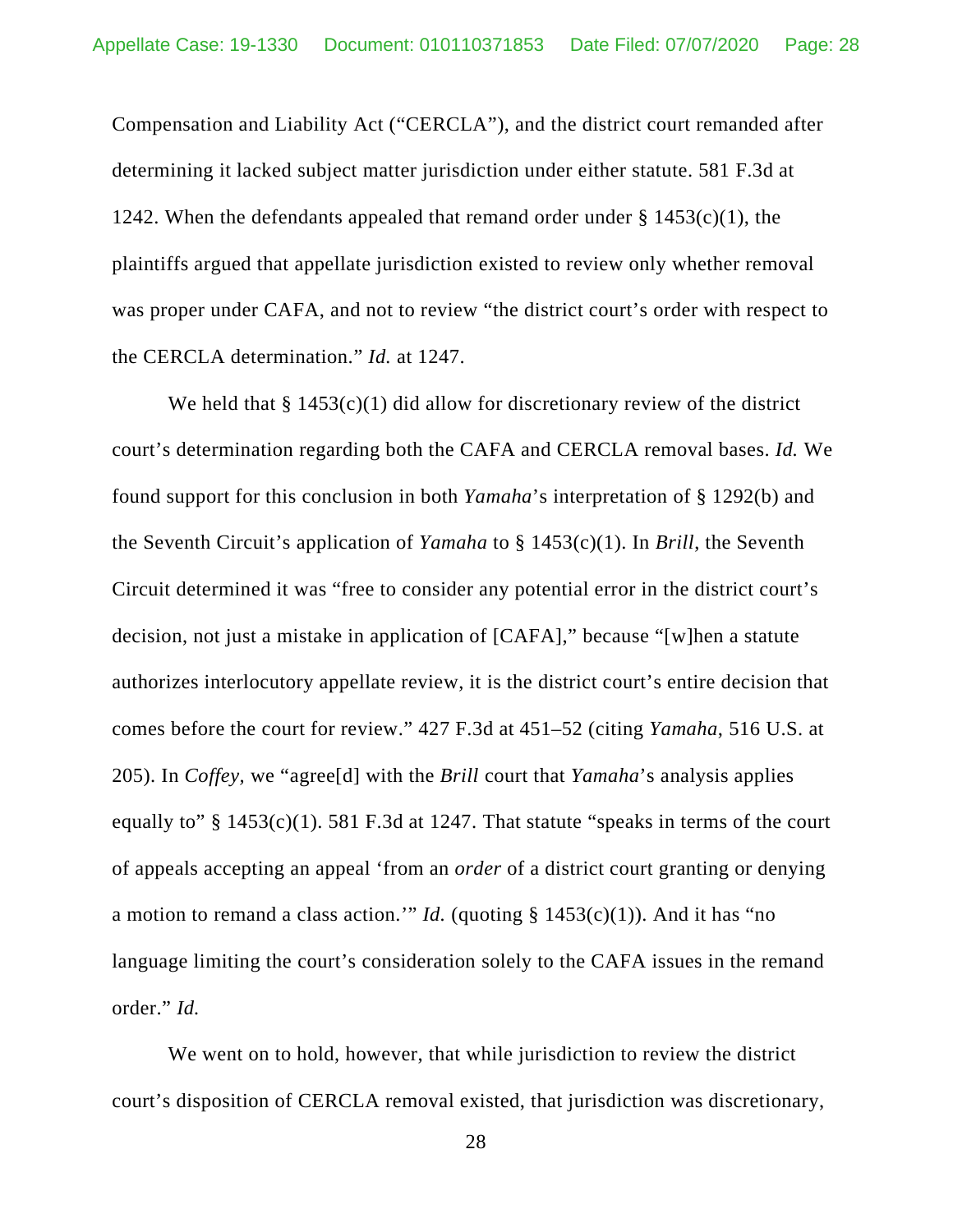and was best declined under the circumstances. *Id.* at 1247–48. We reasoned that if remand had been granted solely on the CERCLA issue, § 1447(d) would bar review of the district court's order. *Id.* at 1247. Therefore, review of that issue would not fit within  $\S 1453(c)(1)$ 's purpose, which is "to develop a body of appellate law interpreting [CAFA] without unduly delaying the litigation of class actions." *Id.*  (alteration in original) (quoting S. Rep. No. 109-14, at 49 (2005)).

Defendants thus correctly note that this circuit has "already applied *Yamaha*'s rationale to another statutory provision concerning removal." Appellant Br. at 14. But we reject their argument that the removal provision construed in *Coffey* "contains statutory language that mirrors the language of [§] 1447(d) in all relevant aspects." *Id*. To reiterate, we emphasized in *Coffey* that § 1453(c)(1) contains "no language limiting the court's consideration solely to the CAFA issues in the remand order." 581 F.3d at 1247. However, § 1447(d), as discussed above, *does* have limiting language. While  $\S 1453(c)(1)$  concerns "an order . . . to remand a class action," § 1447(d) concerns "an order remanding a case . . . *removed pursuant to section 1442 or 1443*." (emphasis added). "Class action" identifies a broad category of case, which a defendant can remove to federal court via any number of bases besides those created by CAFA. [10](#page-28-0) *See* 28 U.S.C. § 1332(d)(1) (defining "class action" as "any civil action filed under [Federal Rule of Civil Procedure 23] or similar State statute or rule

<span id="page-28-0"></span><sup>&</sup>lt;sup>10</sup> State court class actions were removable prior to the Class Action Fairness Act, provided they met the general requirements of 28 U.S.C. § 1446. CAFA simply made the removal of class actions easier. *See id.* § 1453(b).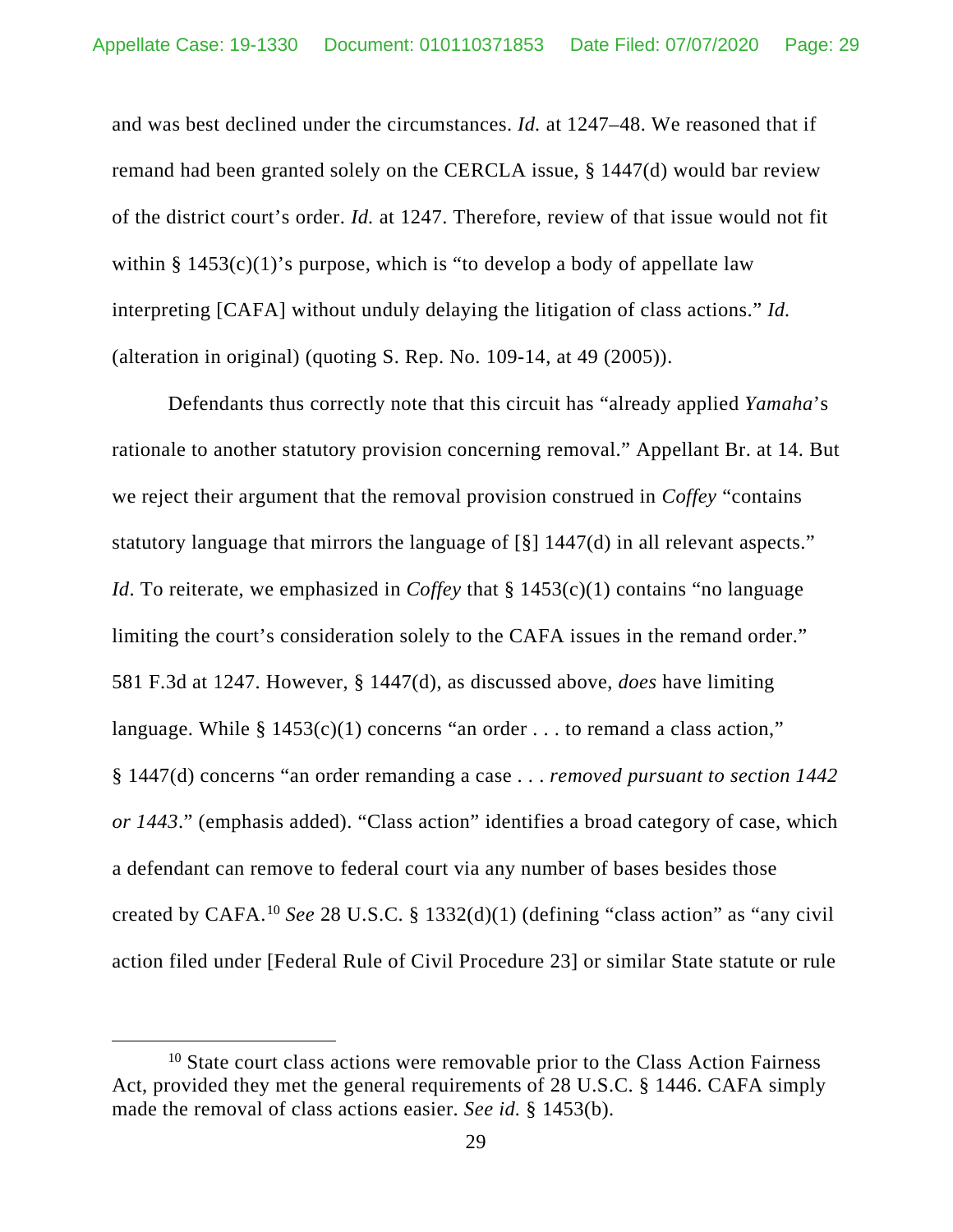of judicial procedure authorizing an action to be brought by 1 or more representative persons"); *id.* § 1453(b) (CAFA provision easing the requirements for class action removal). But "removed pursuant to section 1442 or 1443" identifies specific statutory removal bases that must be addressed in any corresponding remand order. Thus, while the language of  $\S 1453(c)(1)$  does not limit the reviewing court to consider solely "CAFA issues in the remand order," the language of § 1447(d) can be read to limit the reviewing court to consider solely "[§ 1442 or 1443] issues in the remand order." *See Coffey*, 581 F.3d at 1247*.* If, as Defendants assert, § 1453(c)(1) mirrored the language of § 1447(d) in all relevant aspects, it would instead speak of an order to remand a class action "removed pursuant to section 1453(b)," the CAFAspecific removal provision.

Other textual differences between the statutes also counsel against applying *Coffey*'s interpretation of § 1453(c)(1) to § 1447(d)'s "except" clause. Section 1453(c)(1) allows for appellate jurisdiction over orders "granting or denying a motion to remand a class action," while the § 1447(d) exceptions call only for appellate review of orders granting such motions. More significantly,  $\S$  1453(c)(1), like § 1292(b), vests discretion regarding whether to allow review with the court, *see Edmondson*, 613 F.3d at 1033, while the appellate jurisdiction created by the § 1447(d) exceptions is mandatory. *Compare* § 1453(c)(1) ("[A] court of appeals *may accept* an appeal from an order of a district court." (emphasis added)), *and* § 1292(b) ("The Court of Appeals . . . *may thereupon, in its discretion, permit* an appeal to be taken from such order." (emphasis added)), *with* § 1447(d) ("[A]n order remanding a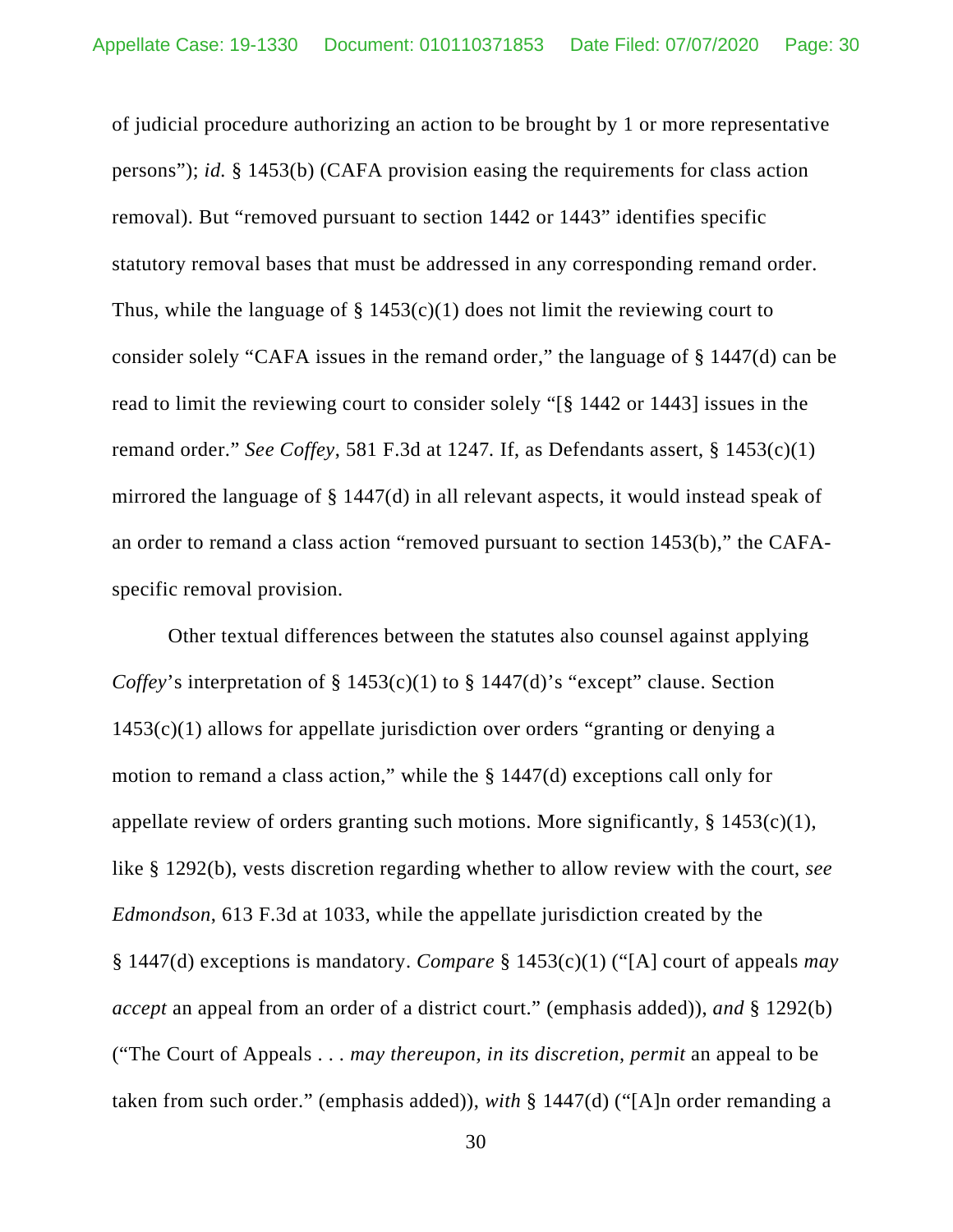case . . . removed pursuant to section 1442 or 1443 . . . *shall be reviewable*." (emphasis added)). These differences reflect opposing statutory thrusts: § 1447(d) being a provision that forecloses appellate jurisdiction, with two narrow exceptions, and  $\S$  1453(c)(1), like  $\S$  1292(b), being a provision that creates appellate jurisdiction—indeed, that explicitly carves it from § 1447(d)'s general prohibition. *See* § 1453(c)(1) ("except that notwithstanding § 1447(d)  $\dots$ "). The distinction between granting control over appellate jurisdiction to the court, and ceding such control to the defendant—who is sole master of her petition for removal—further suggests the definition of "order" applied to § 1292(b) in *Yamaha* and imported to § 1453(c)(1) in *Coffey* is a poor fit for the unique context of § 1447(d). In other words, a more expansive scope of jurisdiction is sensible when the appellate courts may exercise their discretion as gatekeepers, but not when the defendant holds the key to appellate review. [11](#page-30-0)

One further lesson relevant to our present task can be drawn from *Coffey*'s construction of  $\S$  1453(c)(1). The appellate discretion granted by that statute over whether to accept review of remand orders is framed as an either/or proposition: "a court of appeals may accept *an appeal from an order* . . . granting or denying a motion to remand a class action," not *part* of an appeal. 28 U.S.C. § 1453(c)(1)

<span id="page-30-0"></span><sup>11</sup> Compare, for example, the *Yamaha* Court's broad interpretation of the discretionary appellate jurisdiction created by 28 U.S.C. § 1292(b) with the narrow interpretation given by federal courts to the specific exceptions to the final judgment rule found in § 1291(a), which create mandatory appellate jurisdiction. *See generally United States v. Solco I, LLC*, --- F.3d ----, No. 19-4089, 2020 WL 3407013 (10th Cir. June 22, 2020).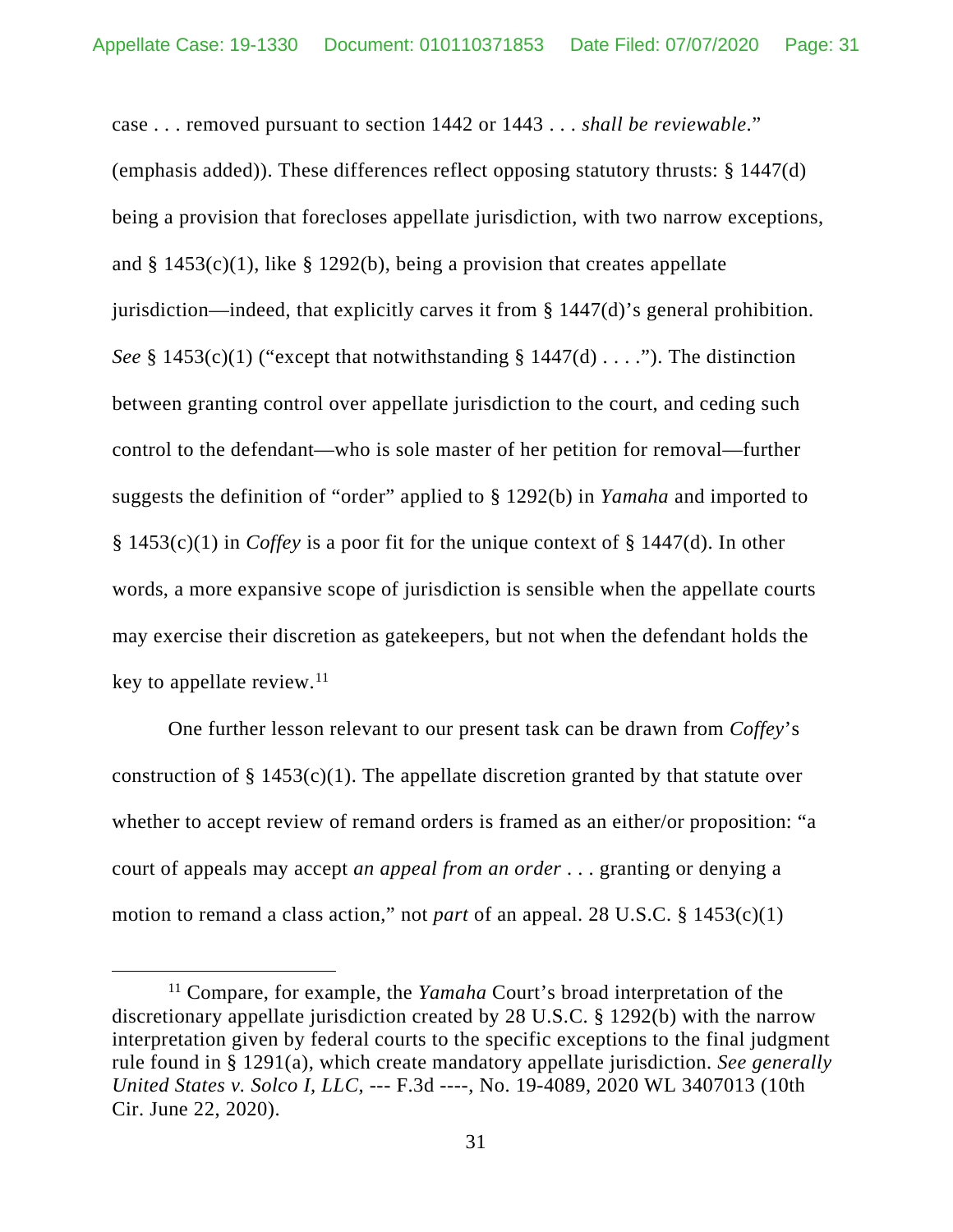(emphasis added). Under Defendants' reading of "an appeal from an order"—which would create "appellate review of the *whole* order, not just of particular issues or reasons," *Lu Junhong*, 792 F.3d at 811—the court of appeals would be required to exercise its discretion by either accepting review of the *entire* remand order (in effect, review of all bases for removal rejected by the district court and challenged by the defendant), or disclaiming appellate review entirely. It would not be permitted to chart a middle path by choosing to review only "particular issues or reasons" underlying the remand order. *See id*.

But such a middle path is exactly what was chosen in *Coffey*. We elected to review only one of the rejected bases for removal challenged by the defendants (the CAFA basis) while declining to exercise jurisdiction over the other (the CERCLA basis). *See* 581 F.3d at 1247–48. And we interpreted § 1453(c)(1) to allow for this jurisdictional partitioning based on our reading of the statutory purpose: that § 1453(c)(1) was aimed at developing CAFA doctrine in the courts of appeals, and that review of CERCLA removal would clearly not advance that purpose and would also not otherwise be allowable under § 1447(d). *Id.* Likewise here: section 1447(d) was aimed at accelerating litigation on the merits, *see Powerex Corp.*, 551 U.S. at 238, and reviewing the non-§ 1442 grounds for removal would clearly not advance that purpose and would also not otherwise be allowable under § 1447(d). *Coffey*  therefore supports disclaiming appellate jurisdiction over aspects of a remand order "that would otherwise be unreviewable." *Boulder County II*, 423 F. Supp. 3d at 1071; *see also Parson v. Johnson & Johnson*, 749 F.3d 879, 893 (10th Cir. 2014) (declining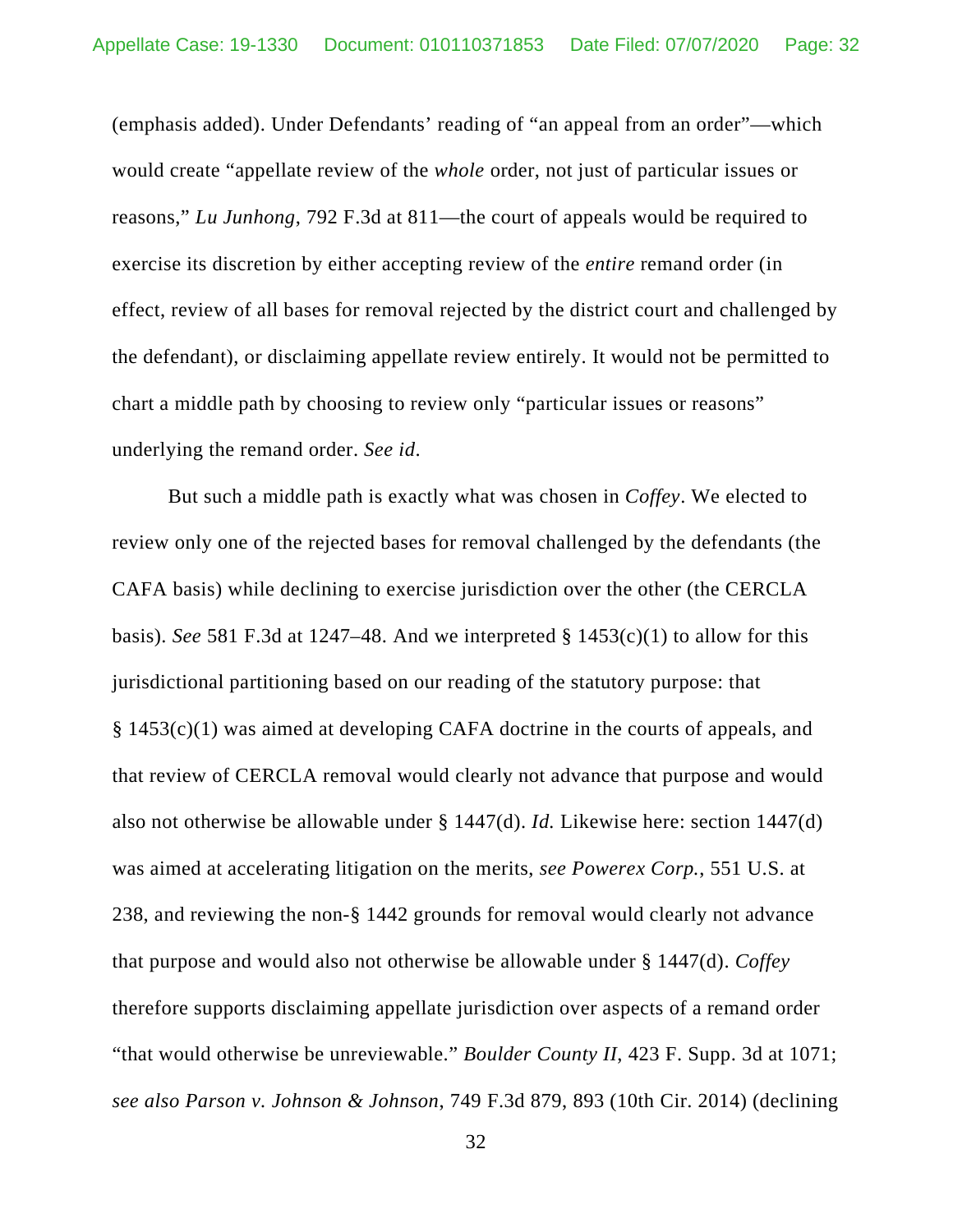to exercise  $\S 1453(c)(1)$  jurisdiction over the district court's decision to remand for lack of diversity jurisdiction, based in part on the absence of "freestanding appellate jurisdiction" over that non-CAFA ruling, "a factor we found significant in *Coffey*").

In sum, bearing in mind that "[a]mbiguity is a creature not of definitional possibilities but of statutory context," *Brown v. Gardner*, 513 U.S. 115, 118 (1994), our analysis of *Yamaha* and *Coffey* indicates that the word "order" in the singular statutory context of § 1447(d)'s "except" clause should not be read the same as it is in § 1292(b) and § 1453(c)(1). Specifically, comparing the three statutes convinces us that while "order" allows for plenary review in both  $\S 1292(b)$  and  $\S 1453(c)(1)$ , the same word used in § 1447(d) extends appellate jurisdiction to only the § 1442 or 1443 removal bases addressed in a district court's remand. Statutory context is thus sufficient to lift the textual ambiguity that cloaks the "except" clause, revealing the narrower construction of § 1447(d) appealability to be the proper one.

We recognize, however, that the question of ambiguity is close, as our extended exegesis necessarily implies. And the circuit split on which way § 1447(d)'s purportedly plain meaning cuts also indicates that the "except" clause is "capable of being understood by reasonably well-informed persons in two or more different senses." *Quarrell*, 310 F.3d at 669 (quotation marks omitted). *Compare, e.g.*, *Lu Junhong*, 792 F.3d at 812 (calling its "application of *Yamaha Motor* and *Brill* to the word 'order' in § 1447(d) . . . entirely textual"), *and Decatur Hosp. Auth. v. Aetna Health, Inc.*, 854 F.3d 292, 296 (5th Cir. 2017) (stating its conclusion that § 1442 removal creates plenary review "flows from the text of § 1447(d)"), *with Glanton*,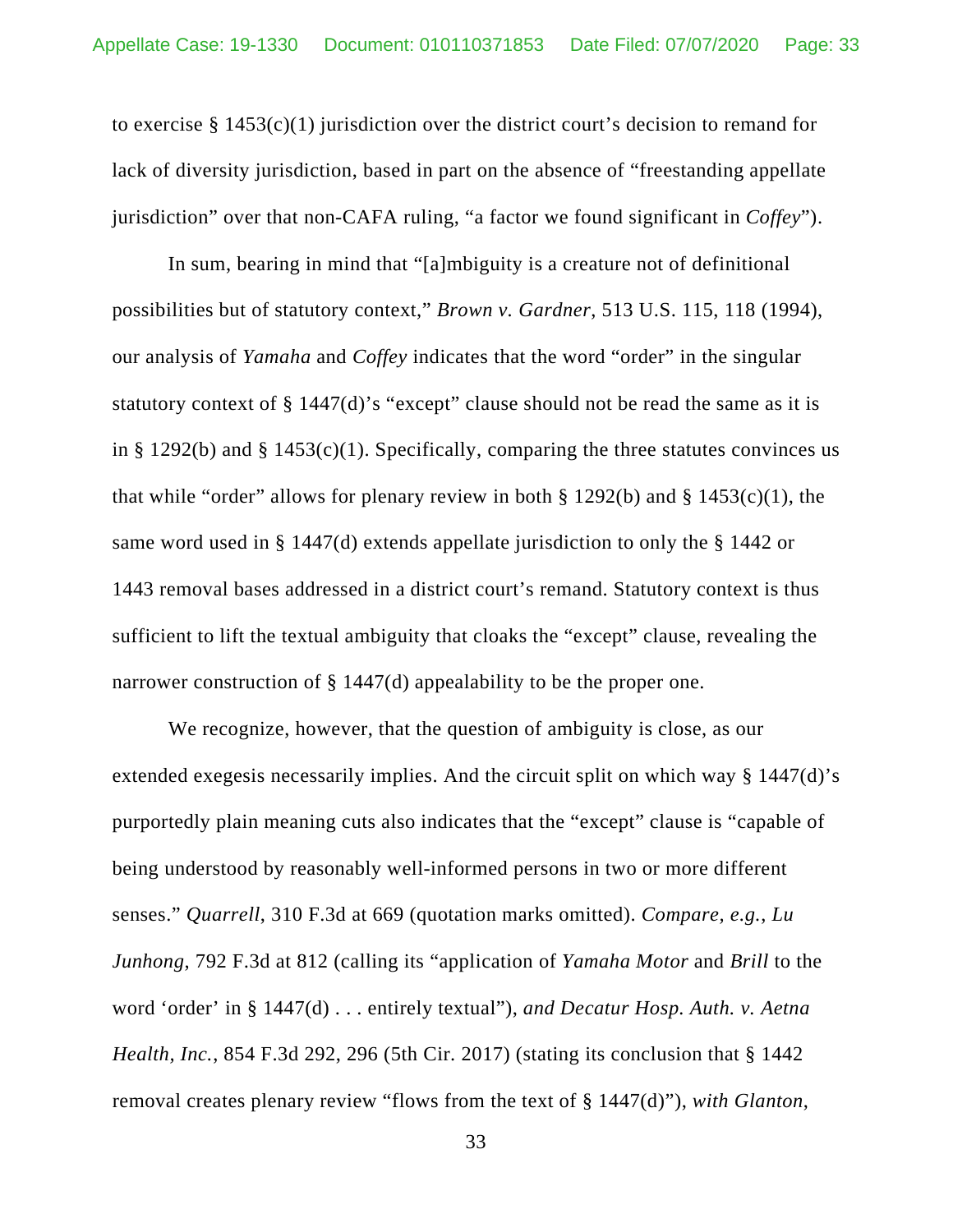107 F.3d at 1047 (dismissing appeal insofar as it challenged non-§ 1443 ground "follows from the clear text of § 1447(d)"), *and Jacks*, 701 F.3d at 1229 (retaining jurisdiction over part of remand order addressing § 1442, while rejecting jurisdiction over part addressing federal common law, based on "[t]he plain language of § 1447(d)"). In this circuit, such a clear divergence in the appellate courts on statutory plain meaning is not conclusive evidence of ambiguity, but it is worthy of some consideration. *In re S. Star Foods, Inc.*, 144 F.3d 712, 715 (10th Cir. 1998). Because the text of § 1447(d) is "arguably ambiguous," *see Pritchett v. Office Depot, Inc*., 420 F.3d 1090, 1097 (10th Cir. 2005), and has been interpreted inconsistently by the circuit courts, we venture beyond text and context to seek further elucidation of the "except" clause's scope of review. As we now discuss, the additional tools of statutory construction confirm our primary, context-based reading.

### *Presumption Against Jurisdiction*

If an ambiguity is found in the text, "[w]e then look to presumptions that might aid our analysis." *Pritchett*, 420 F.3d at 1094. "Because the jurisdiction of federal courts is limited, there is a presumption against our jurisdiction." *Merida Delgado v. Gonzales*, 428 F.3d 916, 919 (10th Cir. 2005) (quotation marks omitted); *see Kokkonen*, 511 U.S. at 377. This presumption is manifested in "the deeply felt and traditional reluctance of th[e Supreme] Court to expand the jurisdiction of the federal courts through a broad reading of jurisdictional statutes." *Romero v. Int'l Term. Op. Co.*, 358 U.S. 354, 379 (1959). Thus, "statutes conferring jurisdiction on federal courts are to be strictly construed, and doubts resolved against federal jurisdiction."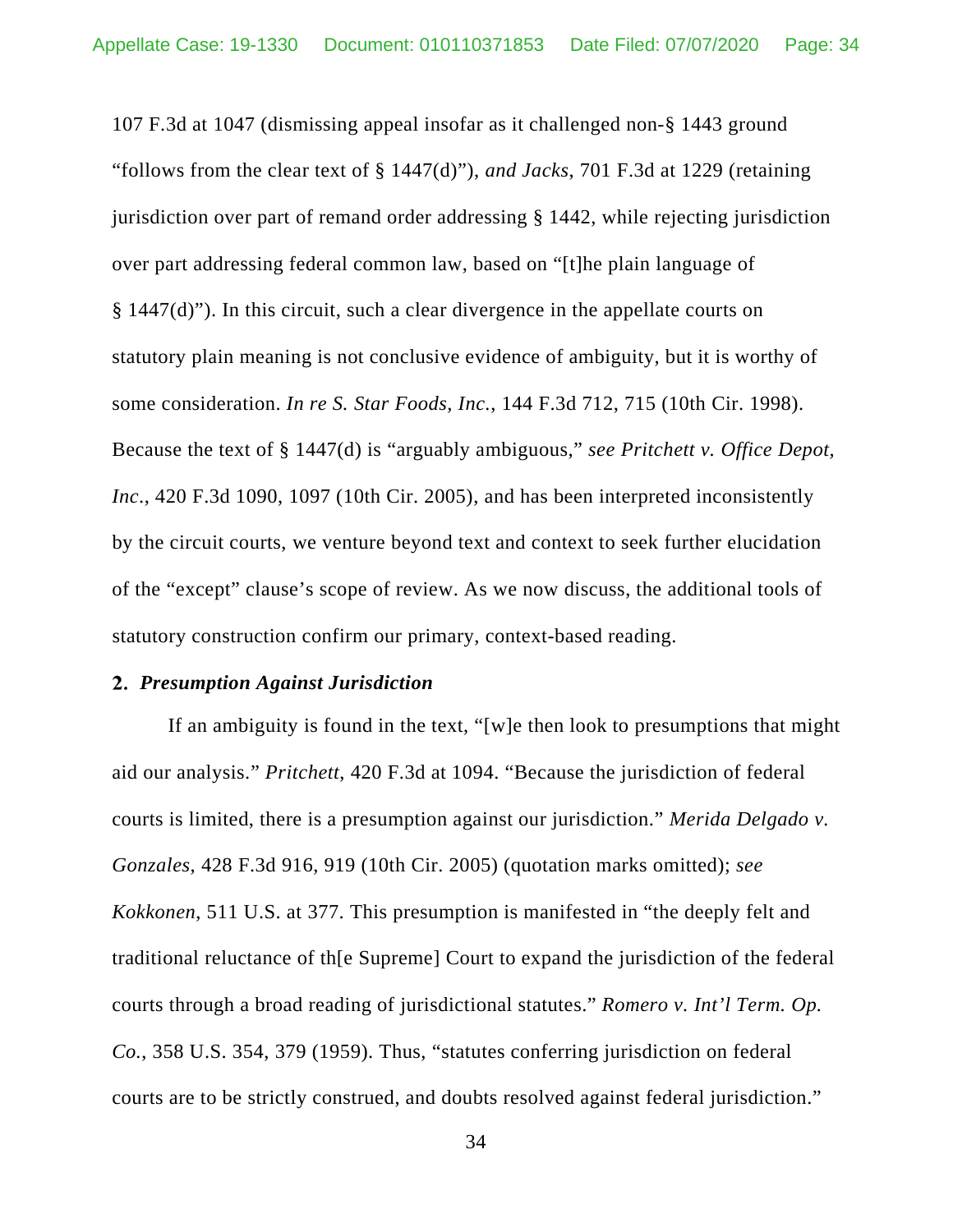*F & S Const. Co. v. Jensen*, 337 F.2d 160, 161 (10th Cir. 1964). This includes statutes authorizing federal appellate jurisdiction. *Cal. Coastal Comm'n v. Granite Rock Co.*, 480 U.S. 572, 579 (1987); *see, e.g.*, *Fornaris v. Ridge Tool Co.*, 400 U.S. 41, 42 n.1 (1970) ("[O]ur practice of strict construction of statutes authorizing appeals dictates that we not give an expansive interpretation to the word 'State' [in 28 U.S.C. § 1254].").

The presumption against jurisdiction also applies with full force to removal. Interpreting a precursor to the general removal statute, 28 U.S.C. § 1441, the Court determined in *Shamrock Oil & Gas Corp. v. Sheets*, 313 U.S. 100 (1941), that "[d]ue regard for the rightful independence of state governments, which should actuate federal courts, requires that they scrupulously confine their own jurisdiction to the precise limits which the statute has defined." *Id.* at 108–09 (quoting *Healy v. Ratta*, 292 U.S. 263, 270 (1934)); *see also Am. Fire & Cas. Co. v. Finn*, 341 U.S. 6, 17 (1951) ("The jurisdiction of the federal courts is carefully guarded against expansion by judicial interpretation." (interpreting § 1441)). As a result, "removal statutes[] are to be narrowly construed in light of our constitutional role as limited tribunals." *Pritchett*, 420 F.3d at 1094–95; *see also Syngenta Crop Protection, Inc. v. Henson*, 537 U.S. 28, 32 (2002).

*Pritchett v. Office Depot, Inc.* concerned the removal provisions of CAFA. *See*  420 F.3d at 1092. We acknowledged in *Pritchett* that while Congress sought to expand federal jurisdiction via those provisions, "when that expansion is made effective is what is at issue . . . , and that is an issue we approach cautiously." *Id.* at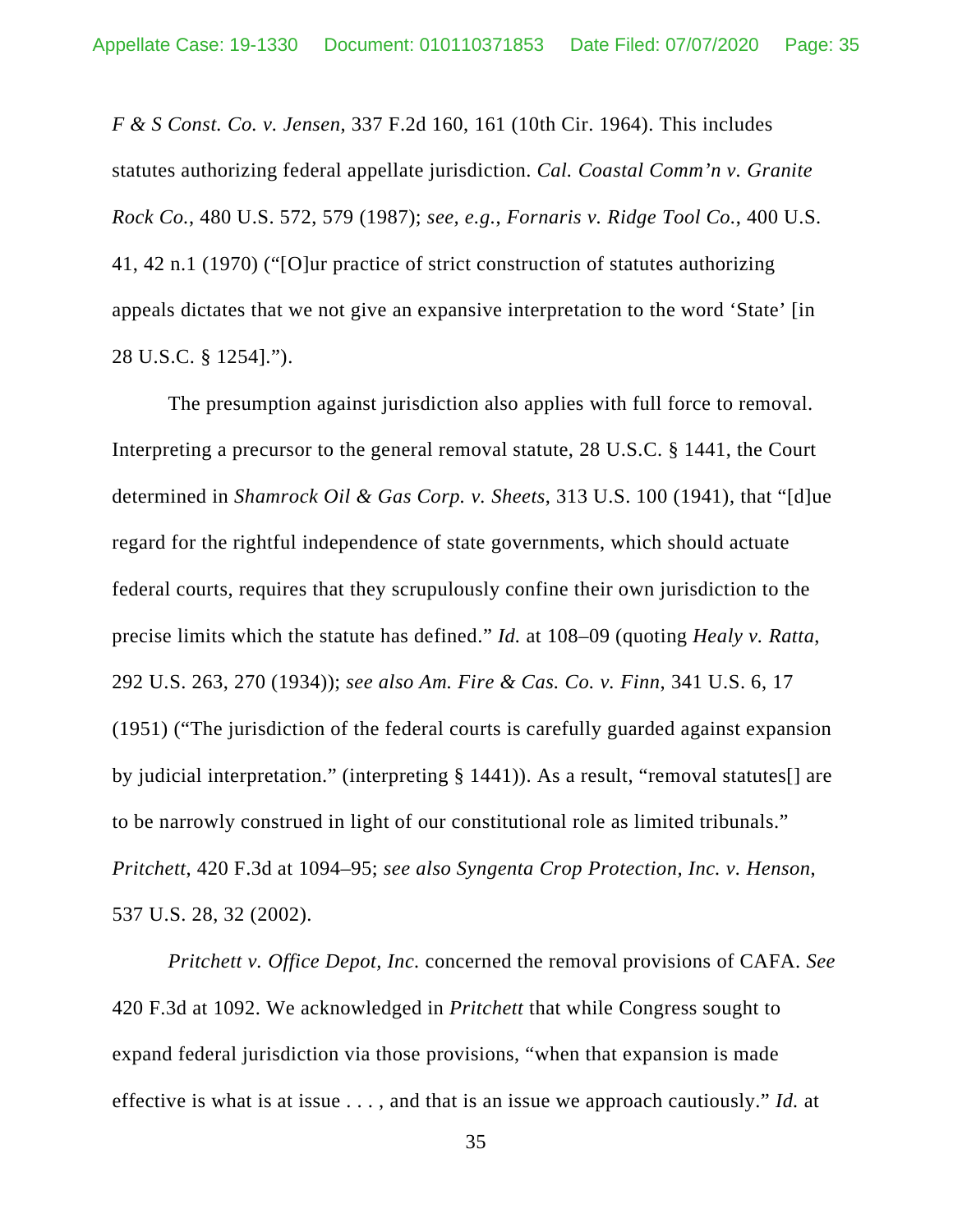1097 n.7 (citing *Shamrock*, 313 U.S. at 108–09); *see also Becenti v. Vigil*, 902 F.2d 777, 780 (10th Cir. 1990) (acknowledging that while Congress could authorize removal of tribal court actions against federal officers, at issue was whether it "has in fact done so" via 28 U.S.C. § 1442, and that the court "must be careful not to expand the jurisdiction of the federal courts beyond Congressional mandates"). Because this case concerns the scope of Congress's desired expansion of the specific exceptions to § 1447(d)'s general bar on remand order reviewability, we must likewise "approach cautiously." And while *Pritchett* and *Becenti* referenced statutes governing the procedure for removal, rather than "[p]rocedure after removal generally," *see* 28 U.S.C. § 1447, their logic should equally apply to § 1447(d), which governs removal's jurisdictional corollary. *See also* 28 U.S.C. §§ 1441–1455 (containing the chapter of the Judicial Code addressing "Removal of Cases from State Courts").

"Thus, if there is ambiguity as to whether the instant statute confers federal jurisdiction over this case, we are compelled to adopt a reasonable, narrow construction." *Pritchett*, 420 F.3d at 1095*.* By confining appellate review to only the § 1442 basis for removal, and not the handful of alternate § 1447(c) bases advanced by Defendants, the Counties' reading of § 1447(d) "is clearly the narrower of the two." *See Conrad v. Phone Directories, Inc.*, 585 F.3d 1376, 1382 (10th Cir. 2009). And it is also a reasonable reading, as evidenced by our contextual analysis and the weight of circuit authority interpreting the "except" clause. The presumption against jurisdiction thus supports our decision to adopt that reading.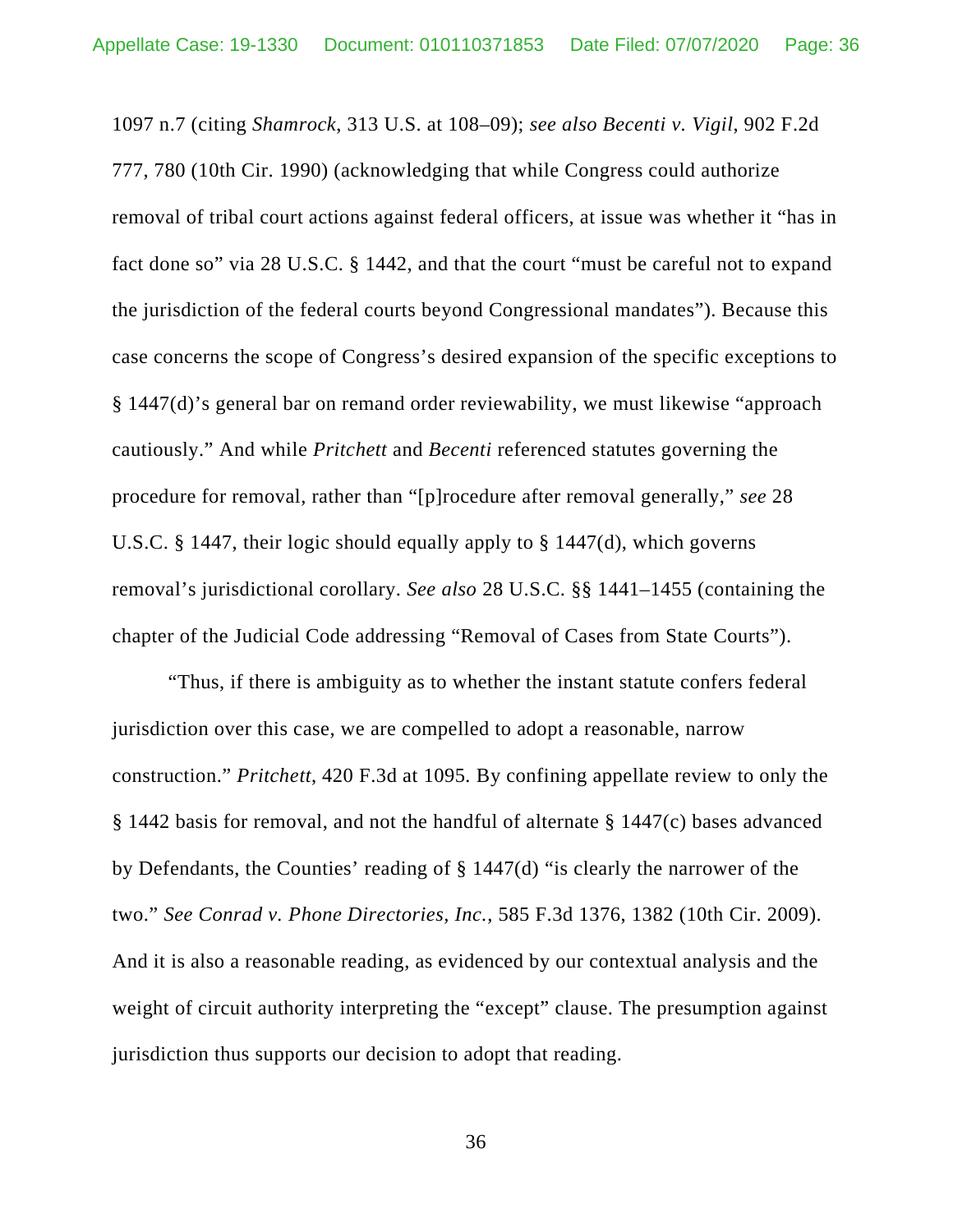### *Legislative Ratification*

A second presumption that can help parse ambiguous text is the principle of legislative ratification—that "Congress is presumed to be aware of an administrative or judicial interpretation of a statute and to adopt that interpretation when it re-enacts a statute without change," or when it "adopts a new law incorporating sections of a prior law." *Lorillard v. Pons*, 434 U.S. 575, 580–81 (1978); *see Consolidation Coal Co. v. Dir., Office of Workers' Comp. Programs*, 864 F.3d 1142, 1148 (10th Cir. 2017); *Bd. of Cty. Comm'rs v. E.E.O.C.*, 405 F.3d 840, 845 (10th Cir. 2005).

Both parties rely on this presumption to draw divergent meaning from Congress's passage of the Removal Clarification Act of 2011, which authorized appellate review of orders remanding cases removed pursuant to § 1442. Defendants contend that this revision to § 1447(d) incorporated the *Yamaha* Court's prior interpretation of the word "order," because "Congress is of course presumed to be aware of judicial interpretations of relevant statutory text." Appellant Br. at 10. As has been made clear, however, "*Yamaha* did not interpret the scope of § 1447(d), let alone involve a remand order." *City of Baltimore*, 952 F.3d at 460–61. And at the date of the Clarification Act's passage, *every* court of appeals to address the issue in a published opinion interpreted § 1447(d)'s "except" clause to create appellate jurisdiction only over the asserted § 1443 basis for removal, not the entire remand order. This included eight circuits<sup>[12](#page-36-0)</sup> in a line of authority that continued unbroken

<span id="page-36-0"></span><sup>12</sup> *See Patel v. Del Taco, Inc.*, 446 F.3d 996, 998 (9th Cir. 2006); *Alabama v. Conley*, 245 F.3d 1292, 1293 n.1 (11th Cir. 2001); *Davis v. Glanton*, 107 F.3d 1044,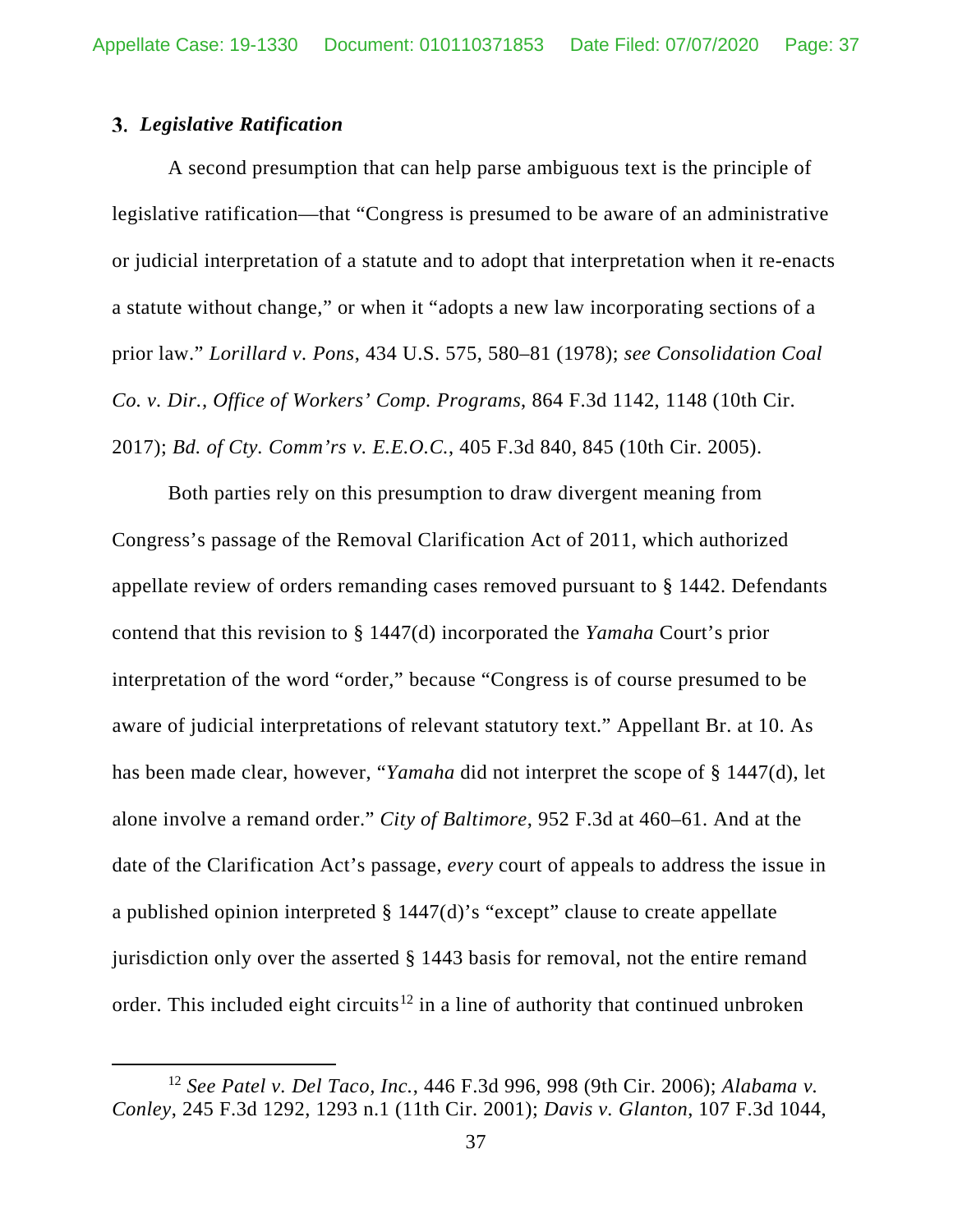following the 1996 decision in *Yamaha*. *See also County of San Mateo*, 960 F.3d at 597 (stating that when the Clarification Act was passed, "no circuit court had applied *Yamaha* to § 1447(d) or discussed its applicability in that context".

Against this "backdrop of unanimous judicial interpretation," *id.*, the Clarification Act's sole revision to § 1447(d) was to insert "1442 or" before "1443," 125 Stat. at 546. Such a minor change evidences Congress's intent to adopt the existing appellate consensus regarding proper construction of the "except" clause. *See Lindahl v. Office of Personnel Mgmt.*, 470 U.S. 768, 782 (1985) (reasoning that the fact Congress amended a statute "without explicitly repealing" the established interpretation given it by the Court of Claims "gives rise to a presumption that Congress intended to embody [that court's interpretation] in the amended version"); *see also Merrill Lynch, Pierce, Fenner & Smith Inc. v. Dabit*, 547 U.S. 71, 85 (2006) ("[W]hen 'judicial interpretations have settled the meaning of an existing statutory provision, repetition of the same language in a new statute indicates, as a general matter, the intent to incorporate its . . . judicial interpretations as well." (quoting *Bragdon v. Abbott*, 524 U.S. 624, 645 (1998))). Legislative history affirms this intent to incorporate the established contemporaneous judicial interpretation: As the House Report on the Act stated, the revision to  $\S 1447(d)$  "permit [ted] judicial review of

<sup>1047 (3</sup>d Cir. 1997); *Thornton v. Holloway*, 70 F.3d 522, 523 (8th Cir. 1995); *State Farm Mut. Auto Ins. Co. v. Baasch*, 644 F.2d 94, 97 (2d Cir. 1981); *Noel v. McCain*, 538 F.2d 633, 635 (4th Cir. 1976); *Robertson*, 534 F.2d at 65; *Appalachian Volunteers*, 432 F.2d at 534.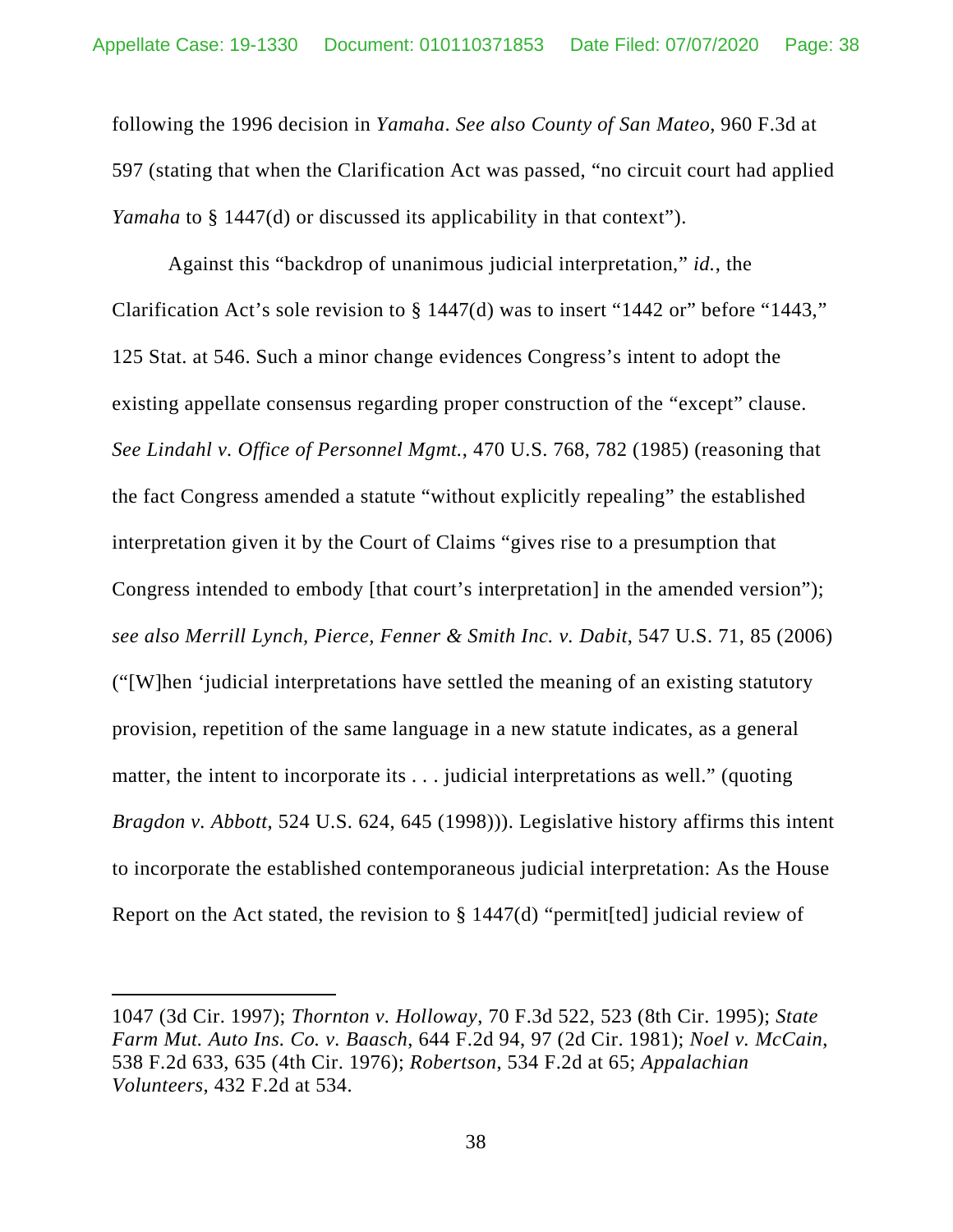§ 1442 cases that are remanded, *just as they are with civil rights cases.*" H.R. Rep. No. 112–17, pt. 1, at 7 (2011) (emphasis added). *Cf. Cannon v. Univ. of Chicago*, 441 U.S. 677, 696–98 (1979) (presuming Congress was aware of the prior federal district and circuit court interpretation of Title VI of the 1964 Civil Rights Act "and that that interpretation reflects their intent" with respect to Title IX, whose drafters "explicitly assumed that it would be interpreted and applied as Title VI had been").

"Absent a clear statutory command to the contrary, we assume that Congress is 'aware of the universality of th[e] practice' of denying appellate review of remand orders when Congress creates a new ground for removal." *Things Remembered*, 516 U.S. at 128 (alteration in original) (quoting *United States v. Rice*, 327 U.S. 742, 752 (1946)). Likewise, we will assume Congress was aware of the universality of denying plenary review of remand orders under the § 1447(d) "except" clause when it augmented that provision with a second narrow statutory avenue for appeal. Thus, if any judicial interpretation of relevant statutory text was ratified by Congress via 2011's Removal Clarification Act, it was the unanimous treatment of the scope of appellate review created by § 1447(d)'s civil rights exception by three quarters of the courts of appeals, and not the *Yamaha* Court's contrary reading of a single word in a distinct statute. $^{13}$  $^{13}$  $^{13}$ 

<span id="page-38-0"></span><sup>13</sup> We join the Fourth and Ninth Circuits in reaching this conclusion. *See City of Baltimore*, 952 F.3d at 460–61; *County of San Mateo*, 960 F.3d at 597.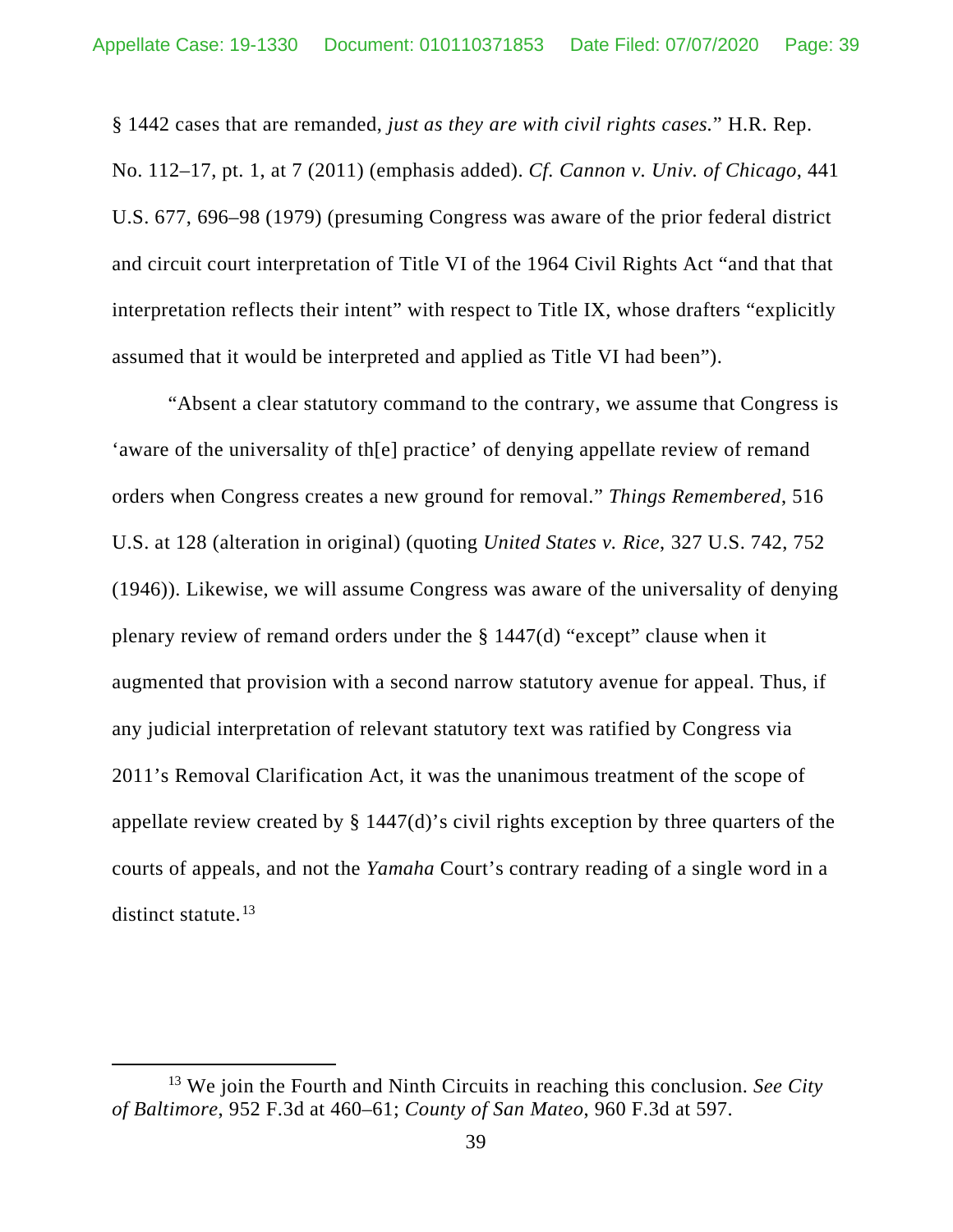### *Statutory Purpose*

"Where the language of a statute is arguably ambiguous, courts also look to public policy considerations to cast further elucidation on Congress'[s] likely intent." *Pritchett*, 420 F.3d at 1097. "Section 1447(d) reflects Congress's longstanding 'policy of not permitting interruption of the merits of a removed case by prolonged litigation of questions of jurisdiction of the district court to which the cause is removed.'" *Powerex Corp.*, 551 U.S. at 238 (quoting *Rice*, 327 U.S. at 751); *see Dalrymple v. Grand River Dam Auth.*, 145 F.3d 1180, 1185 n.8 (10th Cir. 1998) (referencing the "strong congressional policy against review of remand orders 'in order to prevent delay in the trial of remanded cases by protracted litigation of jurisdictional issues'" (quoting *Thermtron*, 423 U.S. at 351)); *see also Osborn*, 549 U.S. at 227 (labeling § 1447(d) an "antishuttling provision[]").

Defendants argue that mandating review of the complete remand order "comports with" this statutory purpose of preventing delay, because

[o]nce Congress has permitted appellate review of a remand order, an appellate court "has been authorized to take the time necessary to determine the right forum," and "[t]he marginal delay from adding an extra issue to a case where the time for briefing, argument, and decision has already been accepted is likely to be small."

Appellant Opp. to Mot. for Partial Dismissal at 9 (quoting *Lu Junhong*, 792 F.3d at 813). The leading treatise on federal civil procedure agrees: Although "it has been held that review [under  $\S 1447(d)$ ] is limited to removability under  $\S 1443$ ," it should "instead be extended to all possible grounds for removal underlying the order," for "[o]nce an appeal is taken there is little to be gained by limiting review." 15A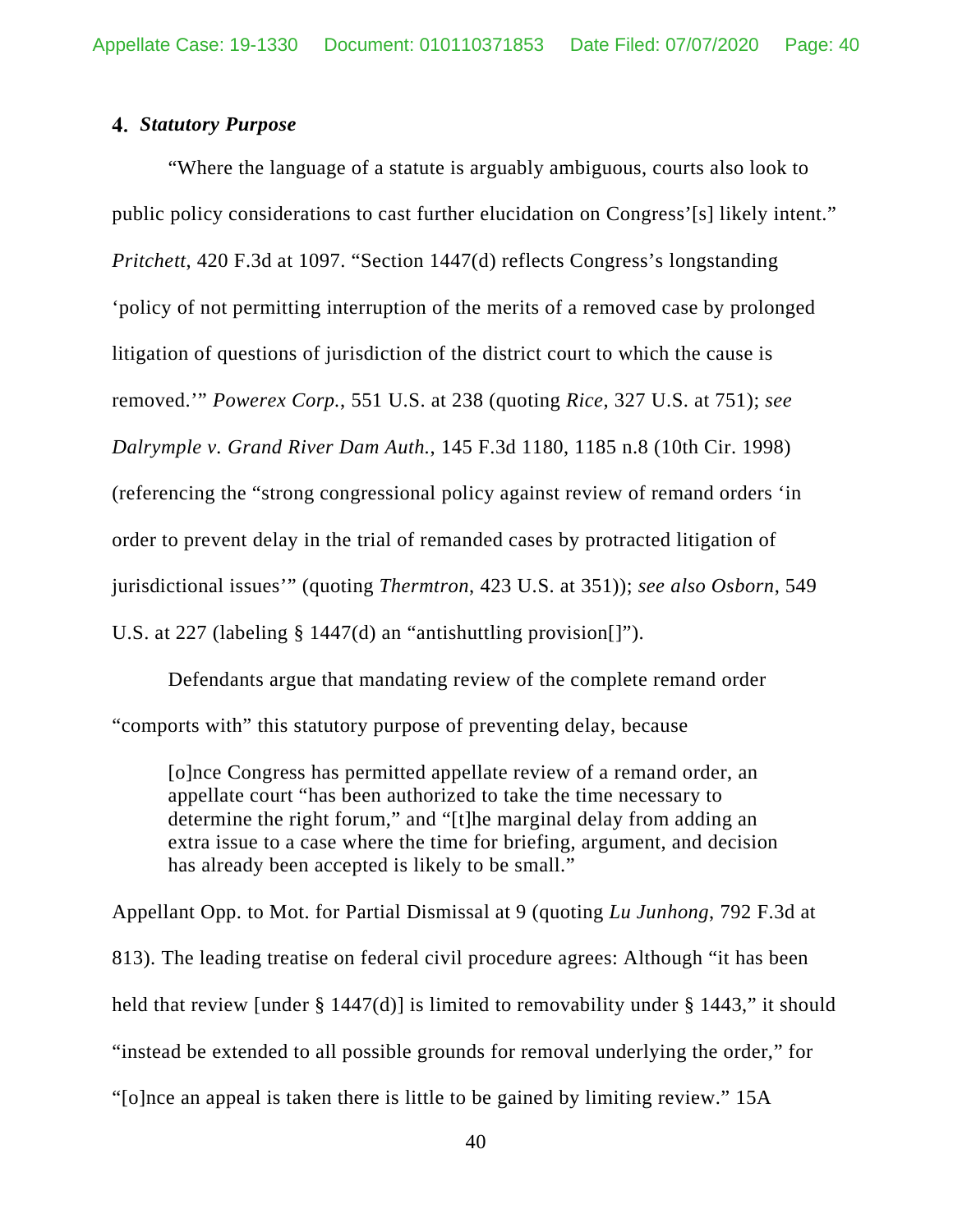Charles A. Wright et al., *Federal Practice and Procedure* § 3914.11, at 706 (2d ed. 2019); *see* Appellant Opp. to Mot. for Partial Dismissal at 9.

The Counties contend this argument "is not obvious on its face," because "a court of appeals may be able to summarily dispose—even in an expedited manner of a weak argument under Section 1442 . . . while it may require more time to consider a range of other, more complex federal jurisdictional issues." Appellee Mot. for Partial Dismissal at 10; *see, e.g.*, *Robertson v. Ball*, 534 F.2d 63, 66 n.5 (5th Cir. 1976) (contemplating summary dismissal of "an appeal from a remand when the removal purportedly based on § 1443 does not even colorably fall" under that statute). It was also not obvious to this court in *Coffey*: there, we declined to exercise discretionary jurisdiction over the remand order's non-CAFA issue because doing so would conflict with  $\S 1453(c)(1)$ 's purpose of "develop[ing] a body of appellate law interpreting [CAFA] *without unduly delaying the litigation of class actions.*" 581 F.3d at 1247 (second alteration in original) (emphasis added) (quoting S. Rep. No. 109-14, at 49 (2005)).

This case provides a prime example of the potential delay occasioned by adding more complex federal jurisdictional issues to the appellate docket. As the district court reasoned in denying Defendants' motion to stay the remand order: "Unlike the situation in [*Lu*] *Junhong*, where 'the marginal delay from adding an extra issue to [a] case . . . ['] would be small . . . the time needed to address the numerous additional jurisdictional issues in this case would be significant." *Boulder County II*, 423 F. Supp. 3d at 1071. In *Lu Junhong*, besides § 1442, the Seventh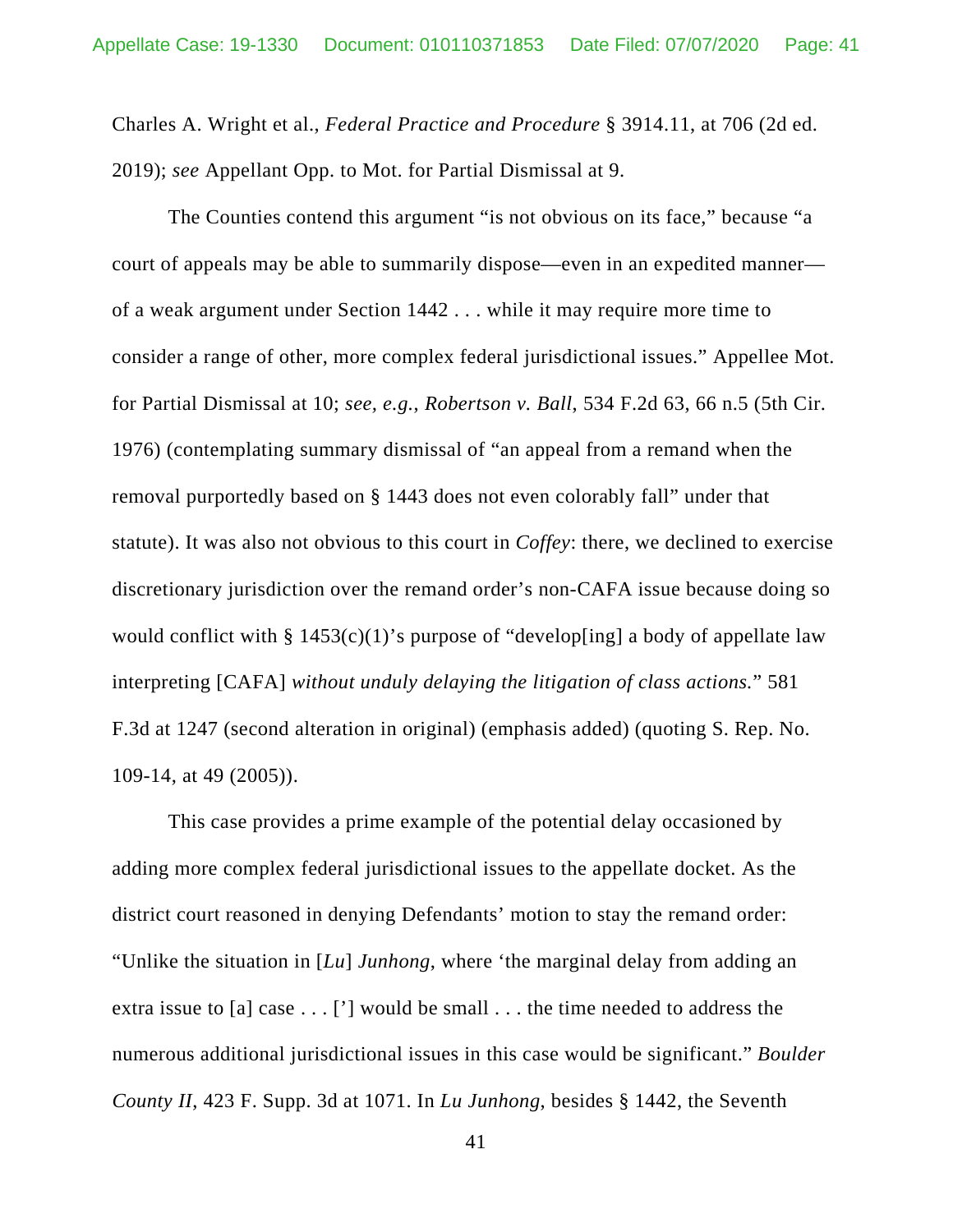Circuit needed to review only one other source of federal jurisdiction (admiralty jurisdiction under 28 U.S.C. § 1333). *See* 792 F.3d at 808. But here, expanding review to the entire remand order would force this court to grapple with complex judge-made doctrines of "arising under" jurisdiction—implicating federal common law, contested and substantial embedded federal issues, *see Grable*, 545 U.S. at 312– 13, and the complete preemption doctrine<sup>14</sup>—in addition to more "bespoke" jurisdictional law," *Rhode Island v. Chevron Corp.*, 393 F. Supp. 3d 142, 151 (D.R.I. 2019), pertaining to federal enclaves and the outer continental shelf. The pages of the Federal Supplement are rapidly filling with the extended discussions occasioned by application of these doctrines to global warming-based state law actions. *See, e.g.*, *Boulder County I*, 405 F. Supp. 3d at 956–79; *Mayor & City Council of Baltimore v.* 

<span id="page-41-0"></span> $14$  Federal district courts have come out differently on these meaty issues of federal question jurisdiction, further demonstrating the potential for delay if this court was forced to weigh in on their proper resolution. *Compare California v. BP P.L.C.*, Nos. 17-06011 & 17-06012, 2018 WL 1064293 (N.D. Cal. Feb. 27, 2018) (unpublished) (denying remand of global warming-related action and exercising federal subject matter jurisdiction based on federal common law), *rev'd sub nom City of Oakland v. BP P.L.C.*, 960 F.3d 570 (9th Cir. 2020), *and City of New York v. BP P.L.C.*, 325 F. Supp. 3d 466 (S.D.N.Y. 2018) (finding federal common law governed state common law global warming-related claims), *with Bd. of Cty. Comm'rs of Boulder County v. Suncor Energy (U.S.A.) Inc.*, 405 F. Supp. 3d 947 (D. Colo. 2019) (granting remand of similar global warming action and rejecting jurisdiction under federal common law, *Grable*, and complete preemption), *Rhode Island v. Chevron Corp.*, 393 F. Supp. 3d 142 (D.R.I. 2019) (same), *Mayor & City Council of Baltimore v. BP P.L.C.*, 388 F. Supp. 3d 538 (D. Md. 2019) (same), *aff'd*, 952 F.3d 452 (4th Cir. 2020), *and County of San Mateo v. Chevron Corp.*, 294 F. Supp. 3d 934 (N.D. Cal. 2018) (same), *aff'd*, 960 F.3d 586 (9th Cir. 2020).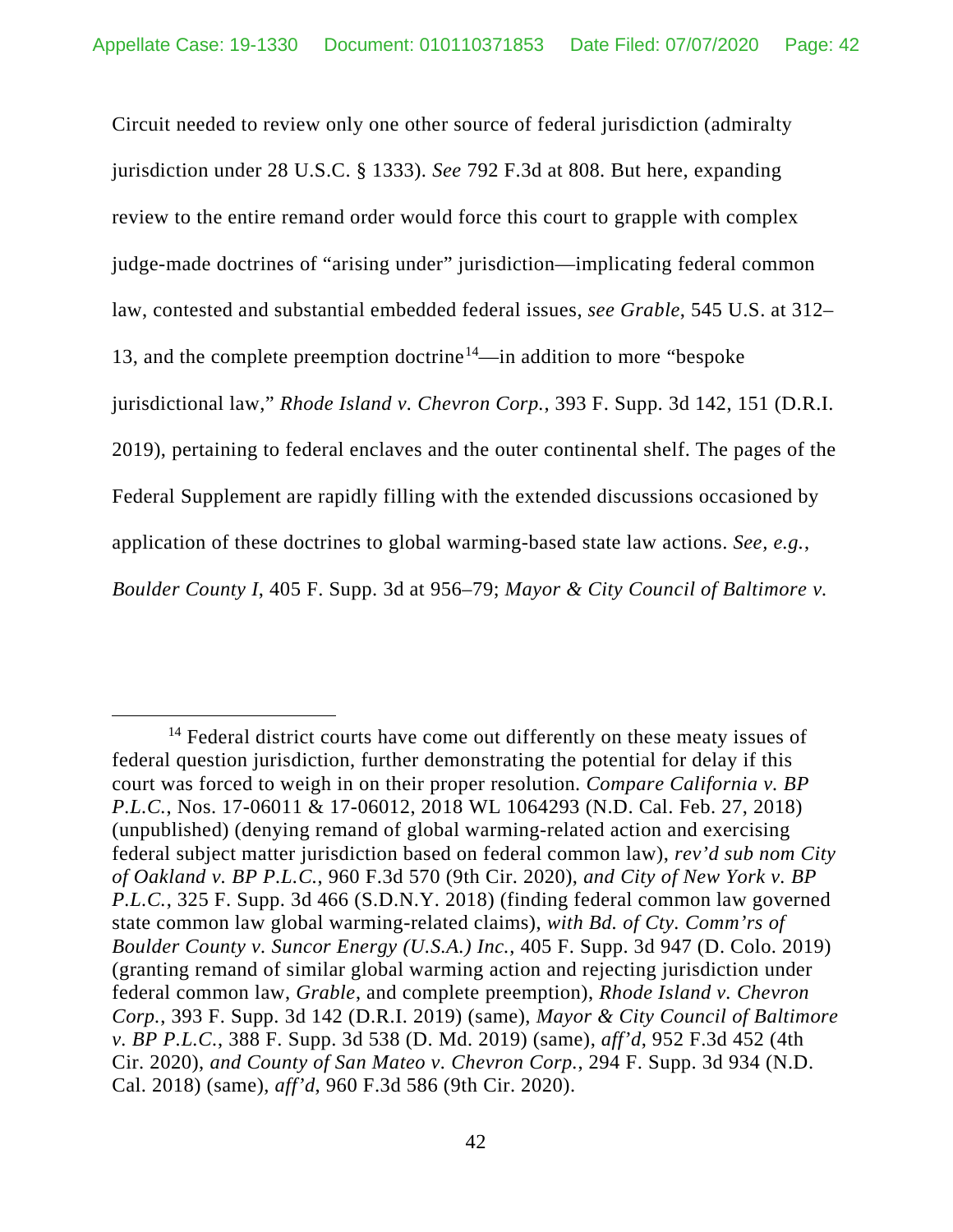*BP P.L.C.*, 388 F. Supp. 3d 538, 551–67 (D. Md. 2019), *aff'd*, 952 F.3d 452 (4th Cir. 2020).

It is thus not apparent that expanding the scope of § 1447(d) review will lead to merely marginal delay in litigation on the merits. To the contrary, the extra analysis necessitated by a broad interpretation has significant potential to foment "protracted litigation of jurisdictional issues," *Thermtron*, 423 U.S. at 351, "and prolong the interference with state jurisdiction that § 1447(d) clearly seeks to minimize," *Lambeth*, 443 F.3d at 760, thereby frustrating the statute's "clear Congressional policy of expedition," *Appalachian Volunteers, Inc. v. Clark*, 432 F.2d 530, 533 (6th Cir. 1970). Statutory purpose thus lends further support to our conclusion that the review granted by § 1447(d)'s "except" clause must be confined to the enumerated removal bases, for "[a] textually permissible interpretation that furthers rather than obstructs the document's purpose should be favored." *Medina v. Catholic Health Initiatives*, 877 F.3d 1213, 1226 (10th Cir. 2017) (quoting Antonin Scalia & Bryan A. Garner, *Reading Law* 63–65 (2012)). This is especially so because a holding that only the explicit exceptions in § 1447(d) are appealable, besides shortening the travel time of this particular "intercourt shuttle," *Osborn*, 549 U.S. at 244, could also prevent some gratuitous trips entirely—for example, by encouraging parties with weak  $\S$  1442 or 1443 removal arguments to forego appeals, <sup>[15](#page-42-0)</sup> or omit those two bases for removal in the first place.

<span id="page-42-0"></span><sup>15</sup> *Cf. Coffey v. Freeport McMoran Copper & Gold*, 581 F.3d 1240, 1242 n.2 (10th Cir. 2009) ("Defendants also argued that removal was authorized under 28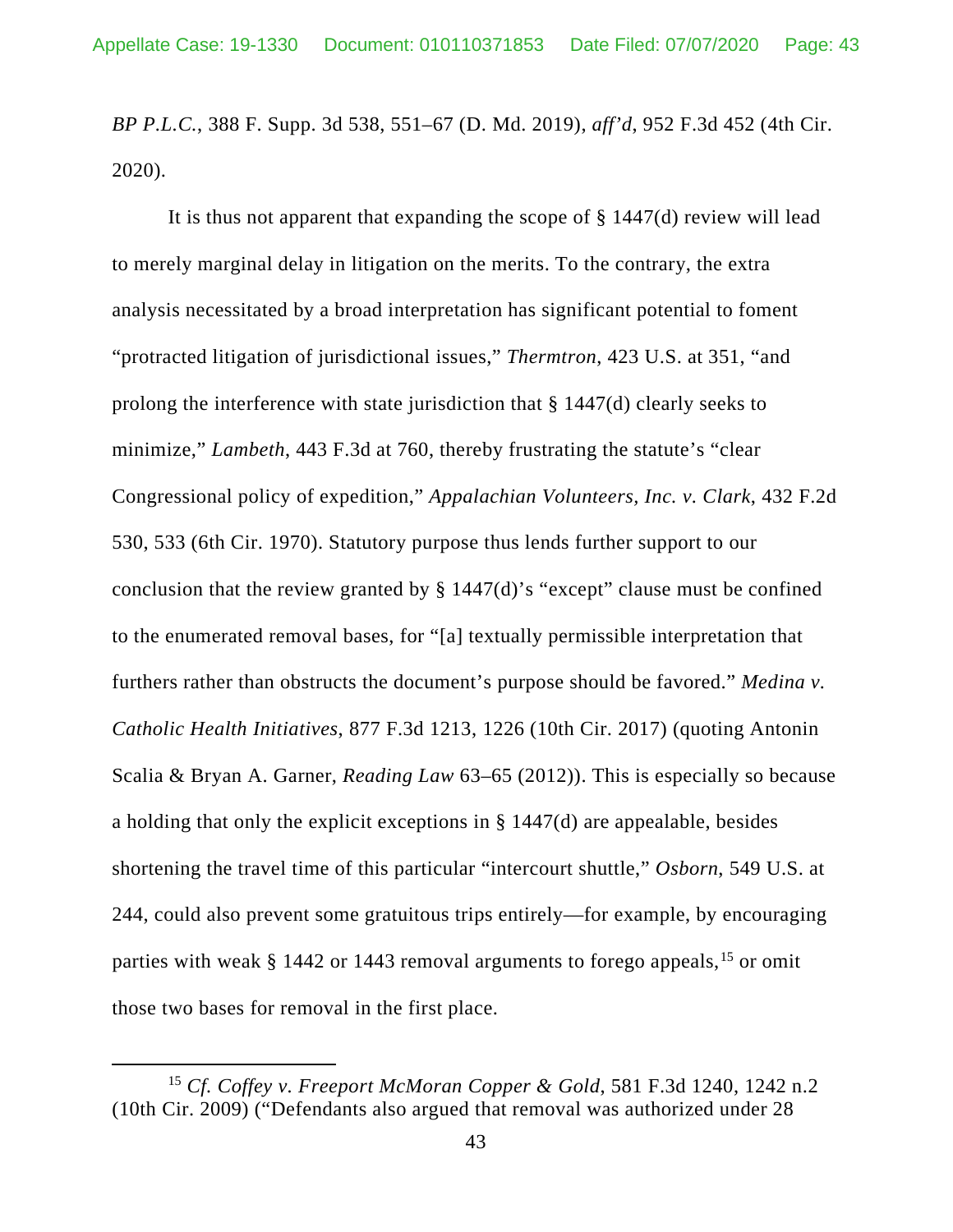The potential for this latter result speaks to the Counties' "moral hazard" policy argument—that allowing for an expanded scope of review "would encourage removing parties to assert frivolous federal officer claims in order to bring otherwise nonappealable removal arguments to the court of appeals." Appellee Mot. for Partial Dismissal at 10. Similar moral hazard issues of appealability have not escaped judicial notice. In *Abney v. United States*, 431 U.S. 651 (1977), the Supreme Court held that a criminal defendant may immediately appeal a district court's rejection of her motion to dismiss an indictment on double jeopardy grounds "based on the special considerations permeating claims of that nature." *Id.* at 663. But it further determined that "obviously, such considerations do not extend" to allow the appeal of "other claims presented to, and rejected by, the district court in passing on the accused's motion to dismiss." *Id.* "Any other rule would encourage criminal defendants to seek review of, or assert, frivolous double jeopardy claims in order to bring more serious, but otherwise nonappealable questions to the attention of the courts of appeals prior to conviction and sentence." *Id.* And while *Abney* was confined to the criminal context, "the concern expressed in *Abney* . . . bears on civil cases as well." *Swint v. Chambers Cty. Comm'n*, 514 U.S. 35, 49–50 (1995).

In *Lu Junhong*, the Seventh Circuit reasoned that sanctions and summary resolutions are sufficient tools to combat citing § 1442 or 1443 in a notice of removal

U.S.C. § 1442(a)(1). The district court disagreed, and that portion of the district court's decision [wa]s not . . . challenged on appeal."). *Coffey* was decided before Congress expanded § 1447(d)'s "except" clause to encompass § 1442 removal.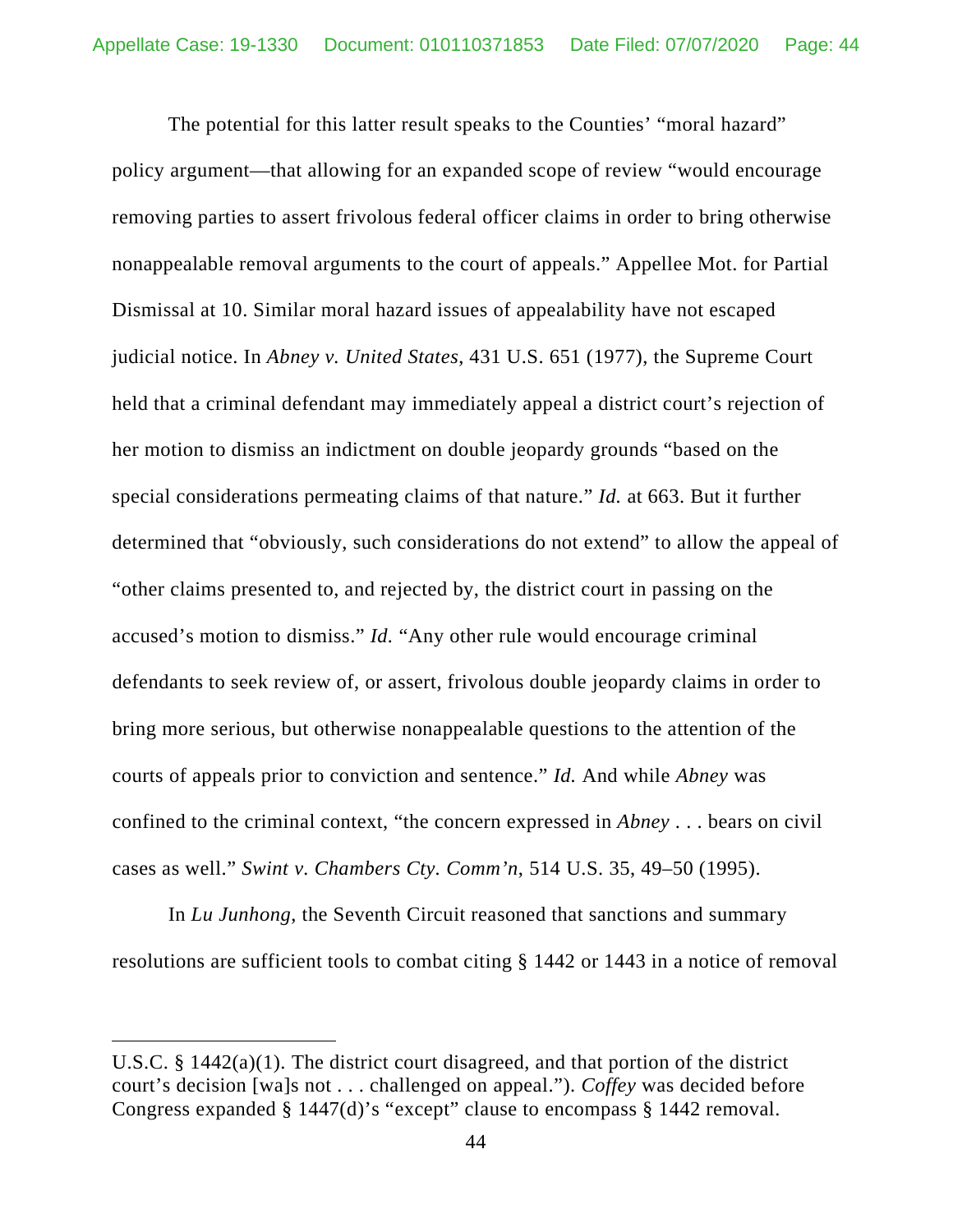merely as "a hook to allow appeal of some different subject." 792 F.3d at 813; *see also* Wright et al., *supra*, § 3914.11, at 706 (acknowledging the "plausible concern" that interpreting § 1447(d) to allow for review of otherwise nonreviewable removal bases would lead to frivolous removal arguments, but arguing that "[s]ufficient sanctions are available to deter" that "sorry possibility"). But should the scope of § 1447(d) review be expanded, we harbor serious doubt that either tool will prove dexterous enough to prevent the delay of litigation on the merits Congress so clearly sought to avoid. As one Amicus notes, "[i]f alleging federal-officer removal opens the door to appellate review of all other asserted bases for removal, no lawyer would neglect to find a defensible, if inadequate, way to assert that peculiar form of removal to avoid the bar on interlocutory appeal for all other justifications for removal." Brief of Nat'l Lg. of Cities as Amicus Curiae at 17 n.4; *cf. Robertson*, 534 F.2d at 66 n.5 (expressing concern that appeals from remands of removals under § 1443 could "be used as a dilatory tactic"); *County of San Mateo v. Chevron Corp.*, 294 F. Supp. 3d 934, 939 (N.D. Cal. 2018) (describing defendants' § 1442 argument as "dubious" in a case featuring substantially similar state law global warming-related causes of action and asserted grounds for removal), *aff'd*, 960 F.3d 586 (9th Cir. 2020).

#### \*\*\*

In sum, while the text of § 1447(d)'s "except" clause is arguably ambiguous, statutory context clarifies that the word "order" in that provision must be construed differently than the word "order" in 28 U.S.C. § 1292(b) and § 1453(c)(1). And the proper construction of the statute is the narrower one adopted by the majority of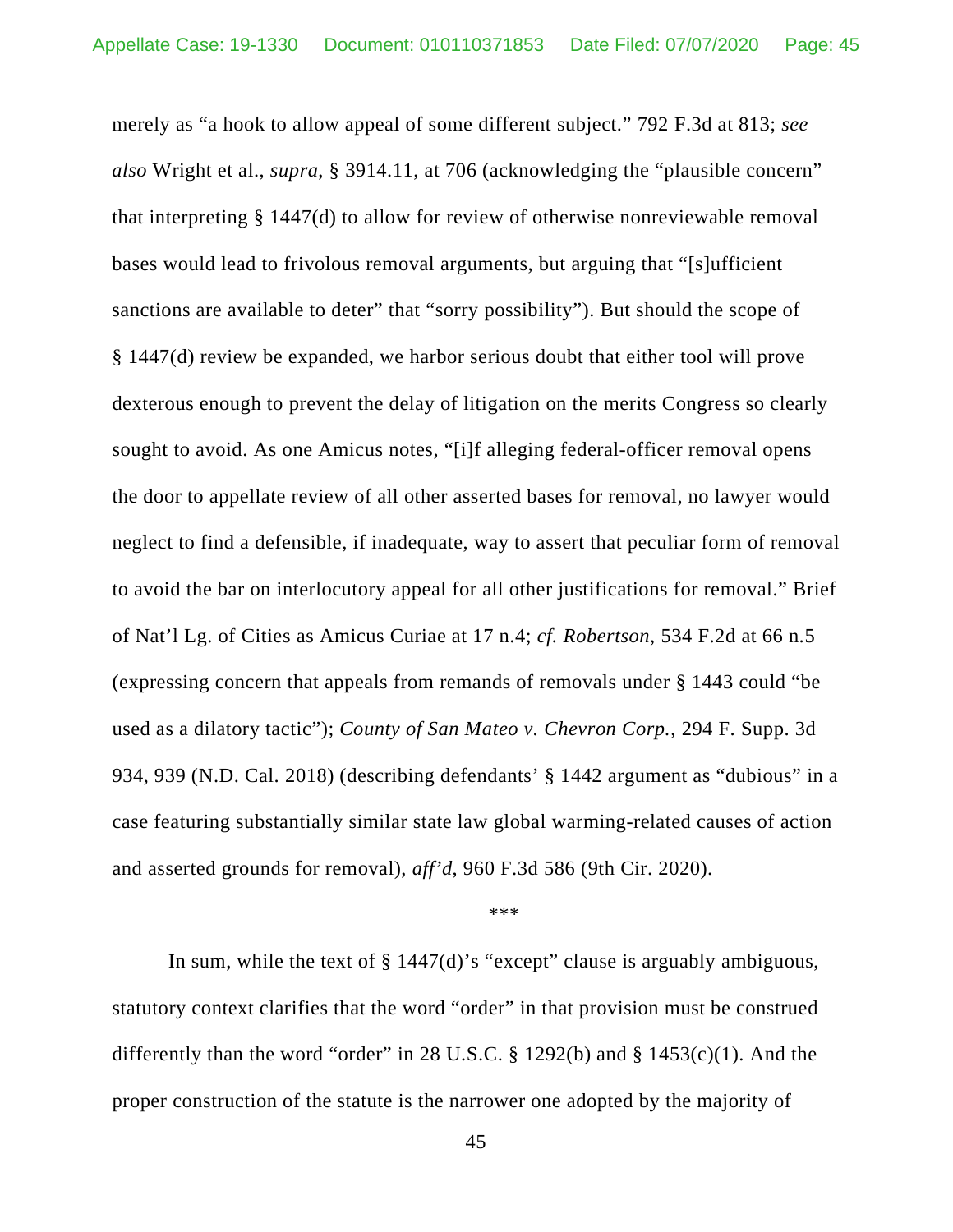federal circuits. We therefore hold that when a district court issues a remand order premised on a § 1447(c) ground, we are empowered to review that order only to the extent it addresses the removal bases explicitly excepted from § 1447(d)—in this case, removal under 28 U.S.C. § 1442.

### **III. FEDERAL OFFICER REMOVAL**

Having determined 28 U.S.C. § 1447(d) supplies appellate jurisdiction only to review the district court's rejection of removal based on federal officer jurisdiction, we now address that issue. Questions of removal are reviewed de novo. *Frederick v. Hartford Underwriters Ins. Co.*, 683 F.3d 1242, 1245 (10th Cir. 2012). ExxonMobil, as the party asserting federal officer removal, bears the burden of establishing jurisdiction by a preponderance of the evidence.[16](#page-45-0) *Dutcher v. Matheson*, 733 F.3d 980, 985 (10th Cir. 2013). This burden is met by "a substantial factual showing," *Wyoming v. Livingston*, 443 F.3d 1211, 1225 (10th Cir. 2006), that supports "'candid, specific and positive' allegations," *In re MTBE Prods. Liab. Litig.*, 488 F.3d 112, 130 (2d Cir. 2007) (quoting *Willingham v. Morgan*, 395 U.S. 402, 408 (1969)).

The federal officer removal statute permits removal of state court actions filed against "any officer (or any person acting under that officer) of the United States or of any agency thereof, in an official or individual capacity, for or relating to any act

<span id="page-45-0"></span><sup>16</sup> Suncor Energy asserts no basis for federal officer removal. *See* Appellant Br. at 38–39. However, unlike the typical removal petition, which requires joinder of all defendants, § 1442 allows for independent removal of an entire case by only one of several named defendants. *See Akin v. Ashland Chem Co.*, 156 F.3d 1030, 1034 (10th Cir. 1998).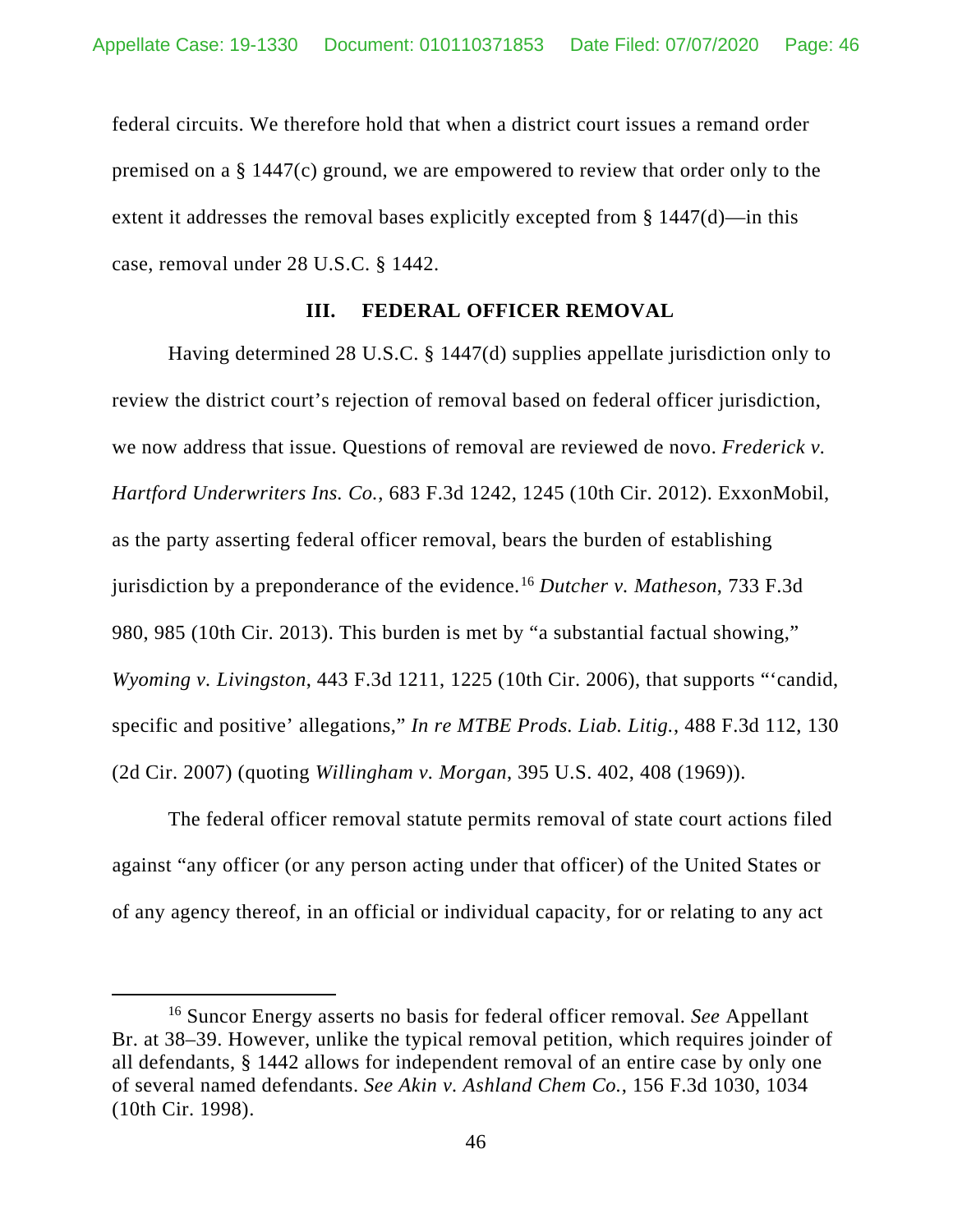under color of such office." 28 U.S.C.  $\S$  1442(a)(1). The statute's "basic purpose' is to protect against the interference with federal operations that would ensue if a state were able to arrest federal officers and agents acting within the scope of their authority and bring them to trial in a state court for an alleged state-law offense." *City of Baltimore*, 952 F.3d at 461 (quoting *Watson*, 551 U.S. at 150). Three fears animate this purpose: that "[s]tate-court proceedings may reflect 'local prejudice' against unpopular federal laws or federal officials," *Watson*, 551 U.S. at 150, "disable federal officials from taking necessary action designed to enforce federal law," *id.* at 152, or "deprive federal officials of a federal forum in which to assert federal immunity defenses,"[17](#page-46-0) *id.* at 150. In short, "the removal provision was an attempt to protect federal officers from interference by hostile state courts." *Willingham*, 395 U.S. at 405. Unlike other removal statutes, it should "be liberally construed to give full effect to th[at] purpose[]." *Colorado v. Symes*, 286 U.S. 510, 517 (1932).

Section  $1442(a)(1)$  removal can apply to private persons "who lawfully assist" federal officers "in the performance of [their] official duty," *Davis v. South Carolina*, 107 U.S. 597, 600 (1883), meaning the private person must be "authorized to act with

<span id="page-46-0"></span><sup>17</sup> Our precedent elevates this statutory concern above others. *See Christensen v. Ward*, 916 F.2d 1462, 1484 (10th Cir. 1990) ("The primary purpose for the removal statute is to assure that defenses of official immunity applicable to federal officers are litigated in federal court." (citing *Willingham v. Morgan*, 395 U.S. 402, 406–07 (1969)); *see also Jefferson County v. Acker*, 527 U.S. 423, 447 (1999) (Scalia, J., concurring in part) (asserting the "main point" of the statute "is to give officers a federal forum in which to litigate the merits of immunity defenses").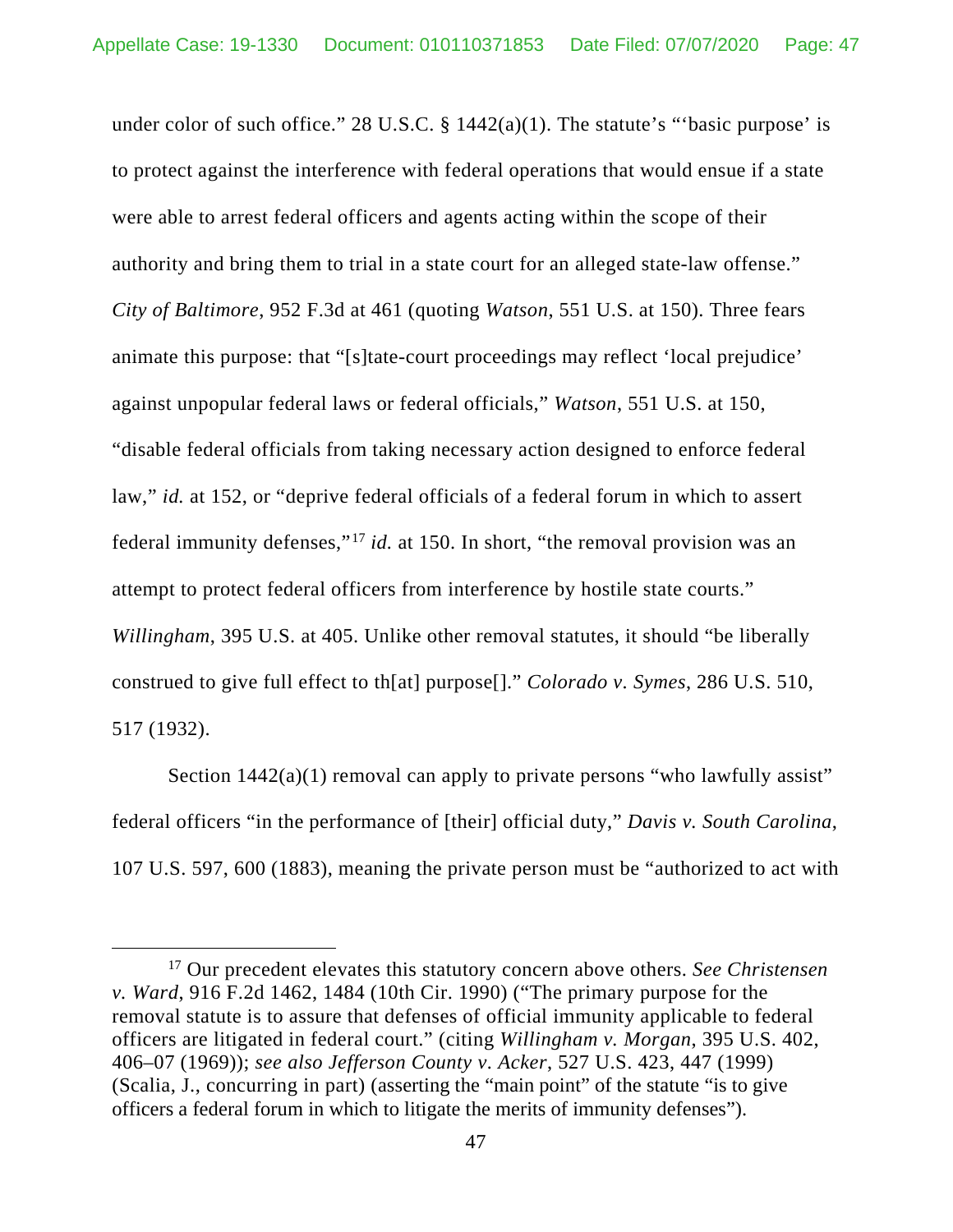or for [federal officers or agents] in affirmatively executing duties under . . . federal law," *Watson*, 551 U.S. at 151 (alterations in original) (quoting *City of Greenwood v. Peacock*, 384 U.S. 808, 824 (1966)). And § 1442(a)(1) has also been interpreted to allow removal by private corporations that meet the statutory requirements. *See, e.g.*, *Isaacson v. Dow Chem. Co.*, 517 F.3d 129, 135–36 (2d. Cir. 2008).

A private corporation may remove a case under  $\S 1442(a)(1)$  if it can show: (1) that it acted under the direction of a federal officer; (2) that there is a causal nexus between the plaintiff's claims and the acts the private corporation performed under the federal officer's direction; and (3) that there is a colorable federal defense to the plaintiff's claims.[18](#page-47-0)

*Greene v. Citigroup, Inc.*, No. 99-1030, 2000 WL 647190, at \*2 (10th Cir. May 19,

2000) (unpublished); *see also Sawyer v. Foster Wheeler LLC*, 860 F.3d 249, 254 (4th Cir. 2017).

ExxonMobil asserts federal officer removal jurisdiction based on its long-term mining of the Outer Continental Shelf ("OCS") for fossil fuels under government leases. Appellant Br. at 38; *see, e.g.*, App. 49, 62 ("Oil and Gas Lease of Submerged Lands Under the Outer Continental Shelf Lands Act."). To address this argument, we first lay out the regulatory background of these mineral leases.

The OCS "is a vast underwater expanse" beginning several miles off the coastline and extending seaward for roughly two hundred miles. *Ctr. for Sustainable* 

<span id="page-47-0"></span><sup>&</sup>lt;sup>18</sup> A colorable federal defense "constitutes the federal law under which the action against the federal officer arises for Art. III purposes." *Mesa v. California*, 489 U.S. 121, 136 (1989). This is required because the statute itself does not create a federal question, but "merely serves to overcome the 'well-pleaded complaint' rule which would otherwise preclude removal even if a federal defense were alleged." *Id.*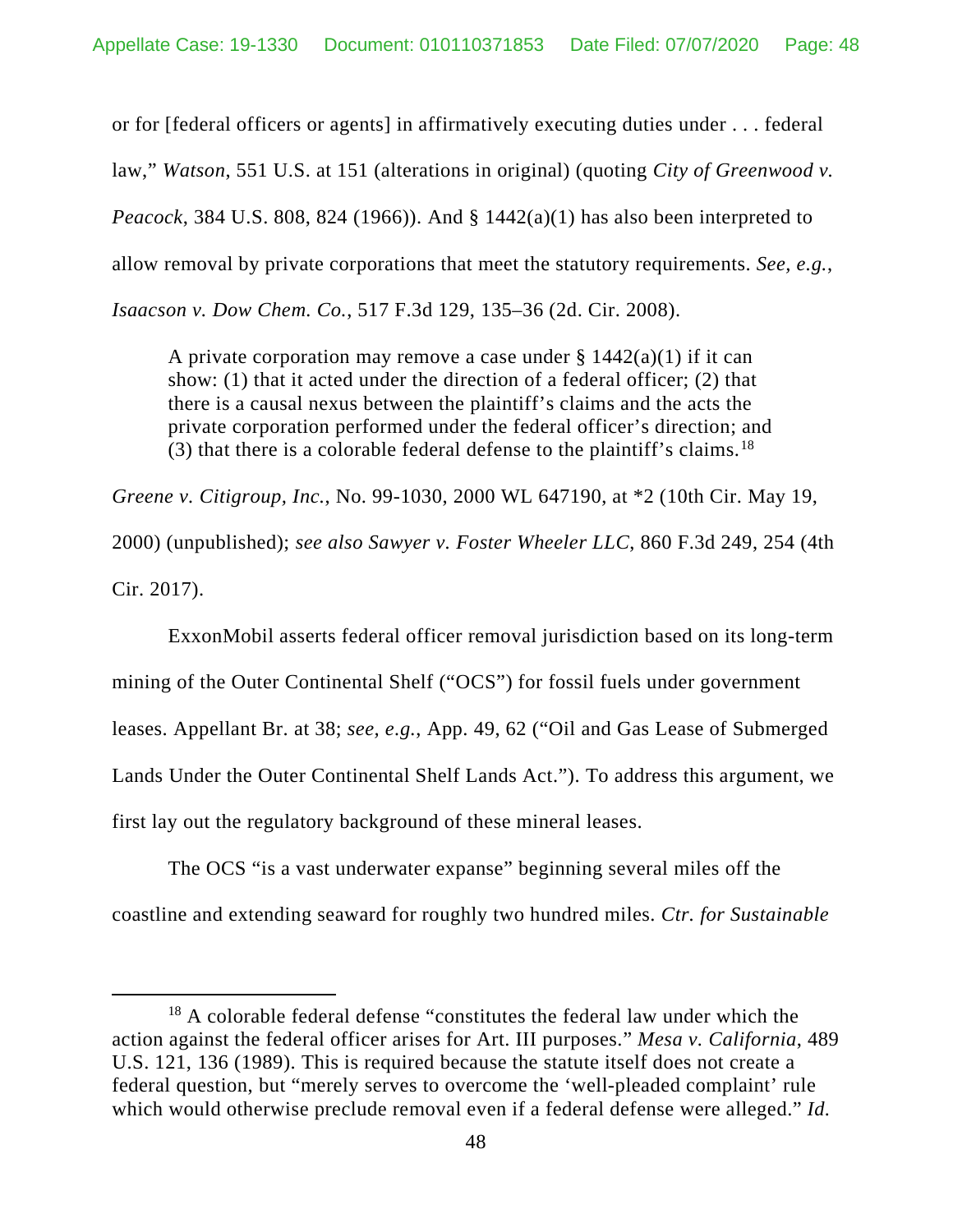*Econ. v. Jewell*, 779 F.3d 588, 592 (D.C. Cir. 2015). Its "subsoil and seabed appertain to the United States and are subject to its jurisdiction and control." 43 U.S.C. § 1331(a). "Billions of barrels of oil and trillions of cubic feet of natural gas lie beneath the OCS." *Jewell*, 779 F.3d at 592. Pursuant to the Outer Continental Shelf Lands Act ("OCSLA"), the United States Department of the Interior ("DOI") administers a federal leasing program to develop and exploit the oil and gas resources in these submerged lands in a sustainable manner. App. 38; *see* 43 U.S.C. §§ 1331– 1356(b); *Jewell*, 779 F.3d at 592 ("The [OCSLA] created a framework to facilitate the orderly and environmentally responsible exploration and extraction of oil and gas deposits on the OCS."). Under OCSLA, the Interior Secretary "is authorized to grant to the highest responsible qualified bidder or bidders by competitive bidding . . . any oil and gas lease" on the OCS, in exchange for payment of royalties. 43 U.S.C. § 1337(a)(1); *see County of San Mateo*, 960 F.3d at 602 ("[T]he government grants the lessee the right to explore and produce oil and gas resources in the submerged lands of the outer Continental Shelf, and in exchange the lessee agrees to pay the government rents and royalties."). ExxonMobil has participated in this competitive leasing program for decades and continues to conduct oil and gas operations under OCS leases. App. 40; *see* App. 61 (June 2016 DOI letter notifying ExxonMobil that its "bid for the [OCS] block described above is accepted"); App 62 (Ten-year ExxonMobil OCS lease starting July 1, 2016).

OCS lessees are required to conduct drilling in accordance with federally approved exploration, development, and production plans and conditions. App. 64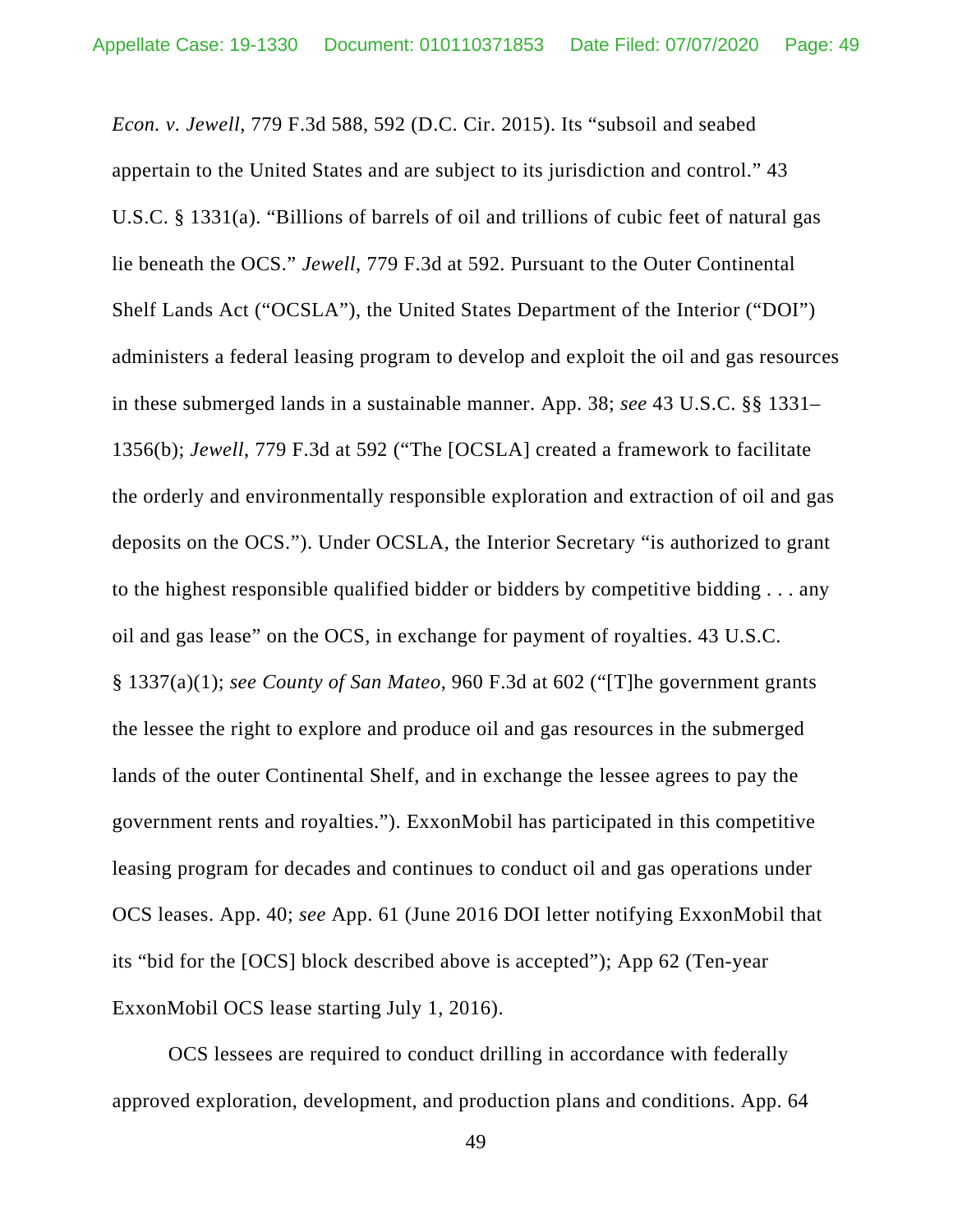§ 9 (2016 lease exemplar); *see* 30 C.F.R. §§ 550.200–.299 (outlining the plans and documents that must be submitted to and approved by the Bureau of Ocean Energy Management before starting to drill under OCS leases). These plans must "conform to sound conservation practices to preserve, protect, and develop minerals resources and maximize the ultimate recovery of hydrocarbons from the leased area." App. 64 § 10. Lessees are obligated to "exercise diligence in the development of the leased area and in the production of wells located thereon," to "prevent unnecessary damage to, loss of, or waste of leased resources," and to "comply with all applicable laws, regulations and orders related to diligence, sound conservation practices and prevention of waste." App. 64 § 10. A much earlier OCS lease, from 1979, further stated that "[a]fter due notice in writing, the Lessee shall drill such wells and produce at such rates as the Lessor may require in order that the Leased Area or any part thereof may be properly and timely developed and produced in accordance with sound operating principles." App. 50 § 10.

DOI officials reserve the right to obtain "prompt access" to facilities and records of private OCS lessees for the purpose of federal safety, health, or environmental inspections. App. 64 § 12 (2016 lease). The federal government can precondition an OCS lease on a right of first refusal to purchase all production "[i]n time of war or when the President of the United States shall so prescribe." App. 68 § 15(d). The government also mandates that twenty percent of all crude or natural gas produced pursuant to OCS leases be offered to small or independent refiners, "as defined in the Emergency Petroleum Allocation Act of 1973." App. 68 § 15(c).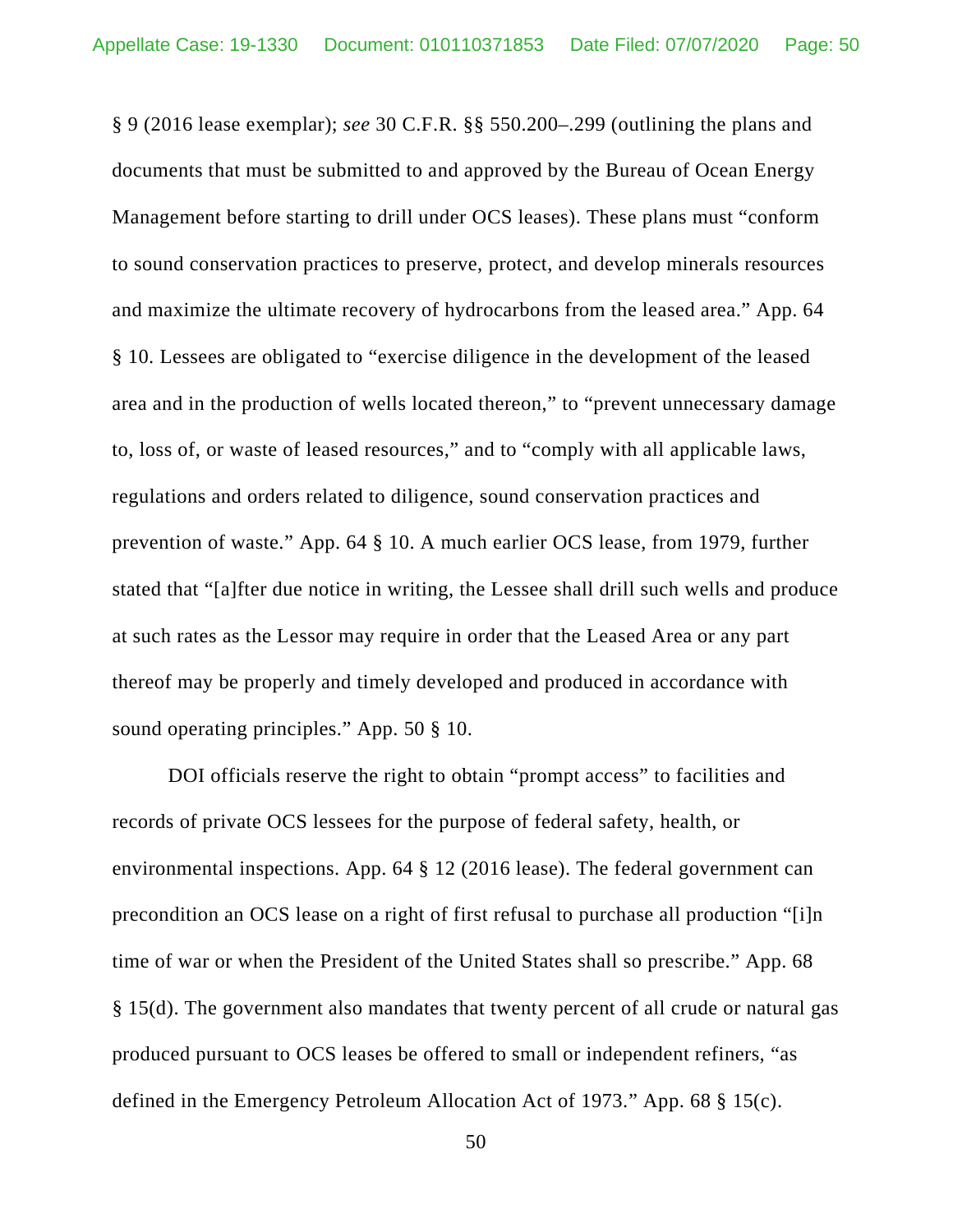ExxonMobil argues that its participation in the OCS leasing program under these terms and conditions satisfies the "acting under" element of federal officer removal. Appellant Br. at 38. We disagree.

"The statutory phrase 'acting under' describes 'the triggering relationship between a private entity and a federal officer.'" *City of Baltimore*, 952 F.3d at 462 (quoting *Watson*, 551 U.S. at 149). While "[t]he words 'acting under' are broad," they are "not limitless." *Watson*, 551 U.S. at 147. In this context, "under" describes a relationship between private entity and federal superior typically involving "subjection, guidance, or control." *Id.* at 151 (quoting *Webster's New International Dictionary* 948 (2d ed. 1953)). Thus, a "private person's 'acting under' must involve an effort to *assist*, or to help *carry out*, the duties or tasks of the federal superior." *Id.*  at 152. This "help or assistance necessary to bring a private person within the scope of the statute does *not* include simply *complying* with the law . . . , even if the regulation is highly detailed and even if the private firm's activities are highly supervised and monitored." *Id.* at 152–53. Rather, "there must exist a 'special relationship' between" private firm and federal superior that goes beyond the fulfillment of regulatory or statutory requirements. *Isaacson*, 517 F.3d at 137 (quoting *Watson*, 551 U.S. at 157).

In *Watson*, the Supreme Court addressed whether the Philip Morris Companies were "acting under" a federal officer or agency when they advertised cigarettes as "light" in compliance with detailed Federal Trade Commission supervision of cigarette testing. 551 U.S. at 146–47. As private contracting was not at issue, the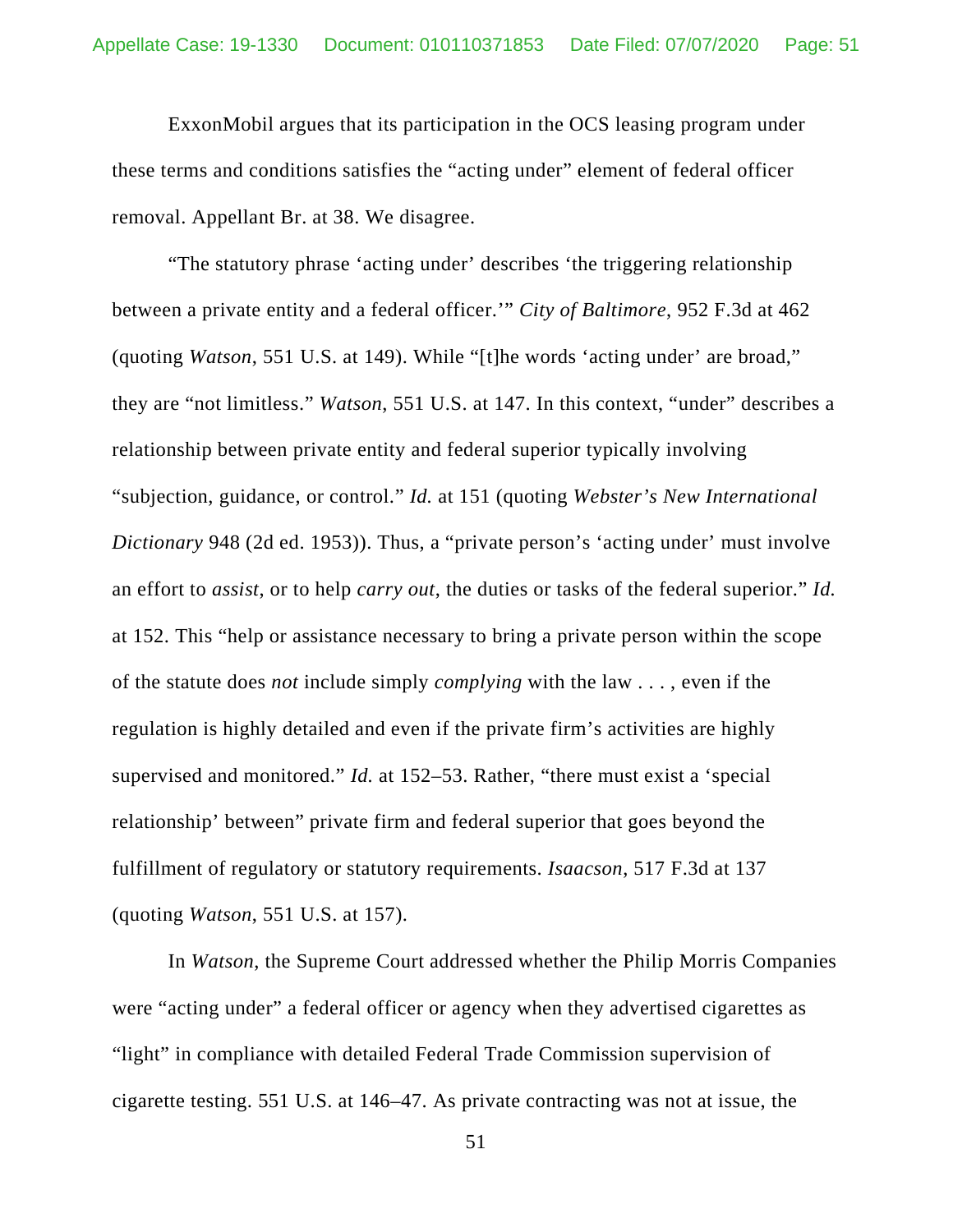Court disclaimed deciding "whether and when particular circumstances may enable private contractors to invoke the statute." *Id.* at 154. In an effort to establish the necessary amount of federal direction, however, the defendants highlighted various lower court cases that held government contractors could invoke § 1442 removal, "at least when the relationship between the contractor and the Government is an unusually close one involving detailed regulation, monitoring, or supervision." *Id.* at 153. The Court unanimously rejected this attempt to analogize the highlighted "close supervision" over contractors to "intense regulation" of firms, because "the private contractor in such cases is helping the Government to produce an item that it needs." *Id.* That is, "[t]he assistance that private contractors provide federal officers goes beyond simple compliance with the law and helps officers fulfill other basic governmental tasks." *Id.*

The *Watson* Court illustrated this point by reference to a Fifth Circuit case, *Winters v. Diamond Shamrock Chemical Co*., 149 F.3d 387 (5th Cir. 1998). *Winters* involved tort claims brought against chemical firms premised on their production of the defoliant known as Agent Orange under a Department of Defense contract for use in the Vietnam War. The Fifth Circuit concluded that both the "acting under" and causal nexus elements needed for a private company to remove under § 1442 were satisfied, due to "the government's detailed specifications concerning the make-up, packaging, and delivery of Agent Orange, the compulsion to provide the product to the government's specifications, and the on-going supervision the government exercised over the formulation, packaging, and delivery of Agent Orange." *Id.* at 400.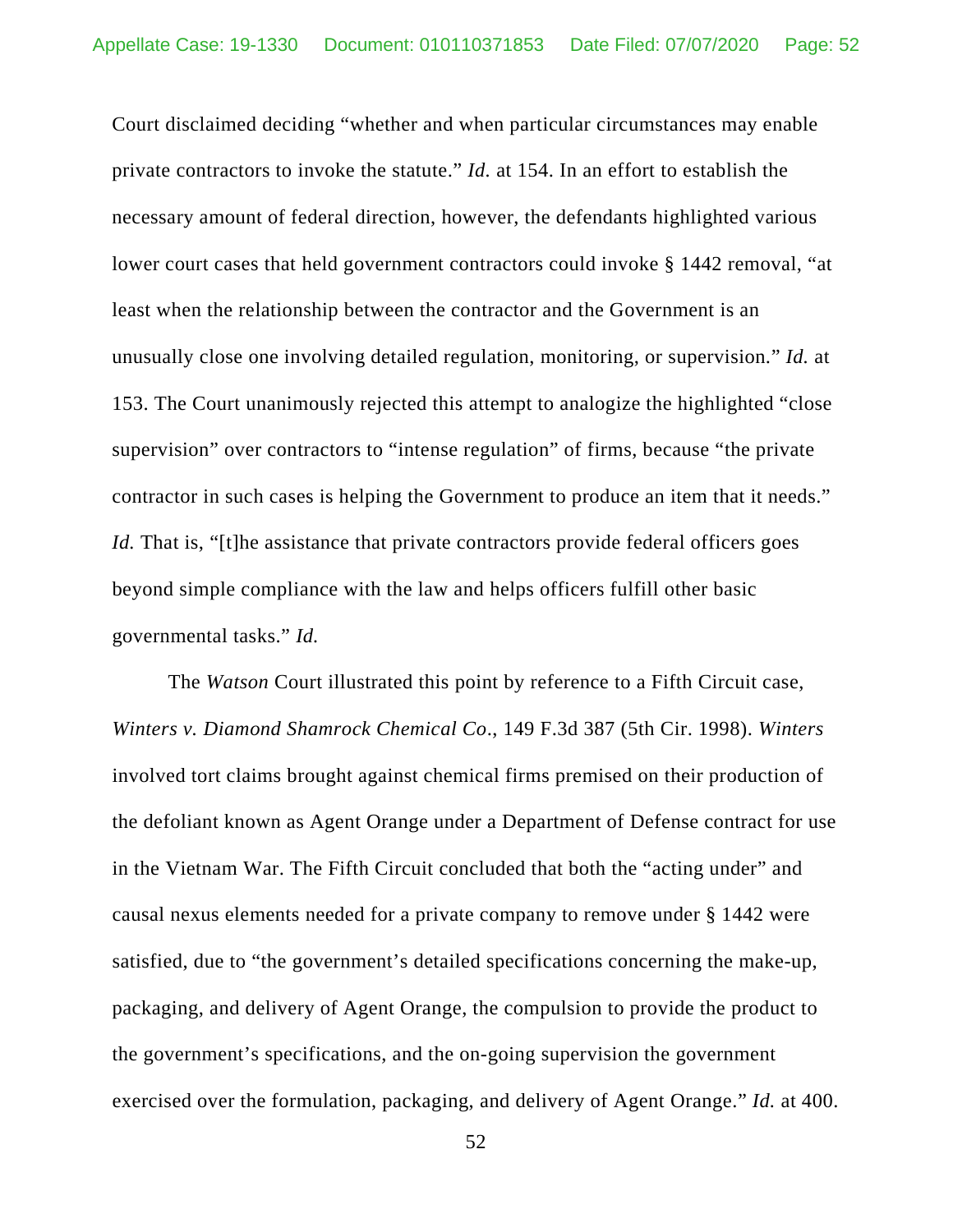The chemical companies "provid[ed] the Government with a product that it used to help conduct a war," and "at least arguably . . . performed a job that, in the absence of a contract with a private firm, the Government itself would have had to perform." *Watson*, 551 U.S. at 154. As such, they had a "special relationship" with the government, *see id.* at 157, whereby they "help[ed] *carry out*[] the duties or tasks of the federal superior," *id.* at 152.

The Phillip Morris Companies also claimed § 1442 removal was appropriate because the FTC had delegated testing authority to an industry-financed laboratory and the companies were "acting pursuant to that delegation." *Id.* at 153–54. The Court disagreed, finding "no evidence of any delegation of legal authority from the FTC to the industry association to undertake testing on the Government agency's behalf." *Id.* at 156.

*Watson* teaches that a private contractor's compliance with statutory or regulatory mandates, even if complex, is insufficient to satisfy the "acting under" requirement for federal officer removal. Rather, the company must agree to help carry out the duties of the federal superior under that superior's strict guidance and control. *See In re MTBE*, 488 F.3d at 125 ("describing the need for some government intervention or control, other than that contemplated by a generally applicable regulatory scheme, as 'regulation plus'" (quoting *Bakalis v. Crossland Sav. Bank*, 781 F. Supp. 140, 145 (E.D.N.Y. 1991))). In addition, this closely supervised and directed work must help federal officers fulfill basic government needs, accomplish key government tasks, or produce essential government products—that is, it must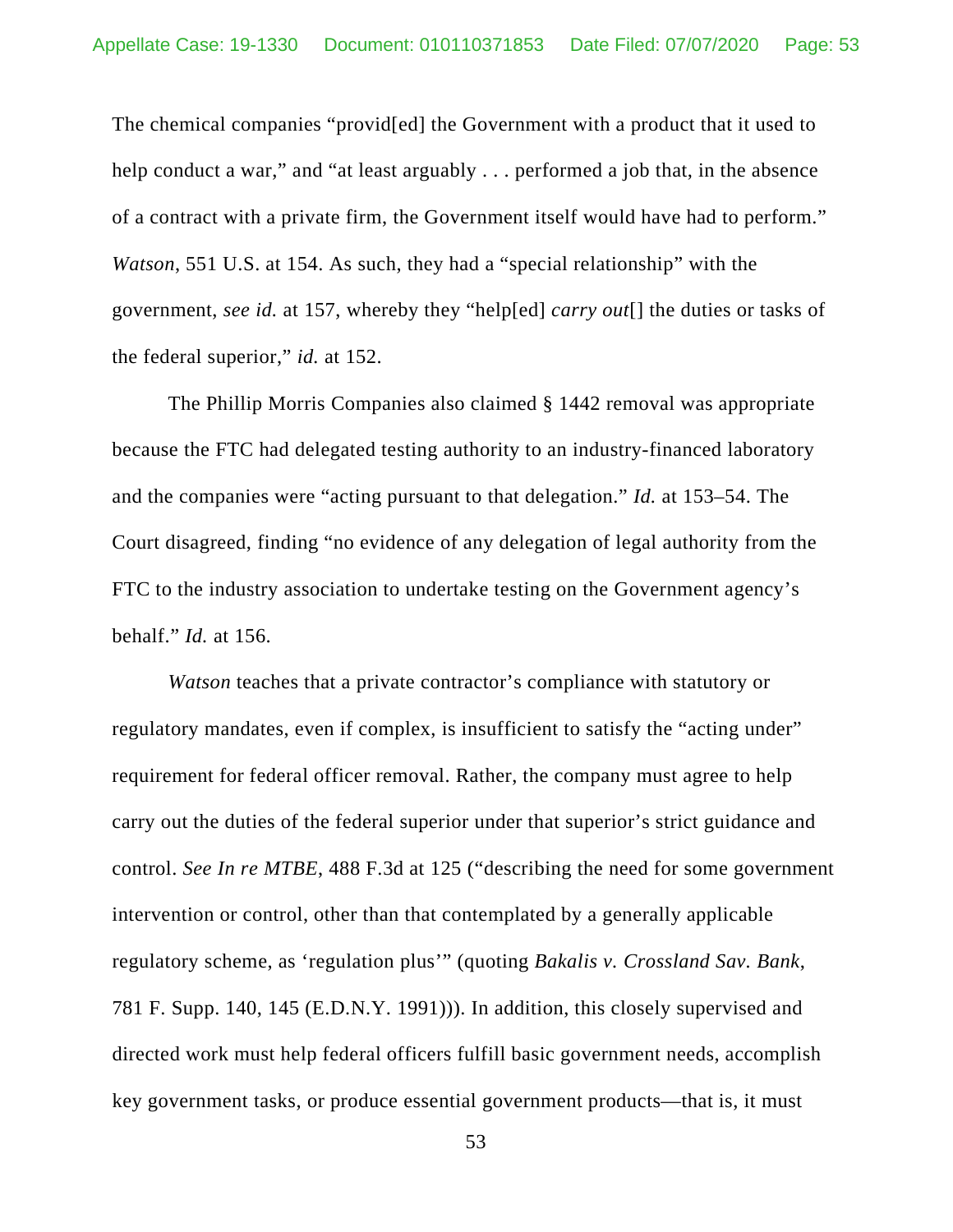stand in for critical efforts the federal superior would be required to undertake itself in the absence of a private contract, with wartime production being the paradigmatic example. *Compare Ruppel v. CBS Corp.*, 701 F.3d 1176, 1181 (7th Cir. 2016) ("Cases in which the Supreme Court has approved removal involve defendants working hand-in-hand with the federal government to achieve a task that furthers an end of the federal government."), *with County of San Mateo*, 960 F.3d at 600 ("[A] person is not 'acting under' a federal officer when the person enters into an arm'slength business arrangement with the federal government or supplies it with widely available commercial products or services."). Alternately, the requisite "special relationship" can be established through the explicit delegation of legal authority to act on the federal superior's behalf.

Here, ExxonMobil's OCS leases do not contemplate the "close supervision of the private entity by the Government," *Isaacson*, 517 F.3d at 137, needed to bring a federal contractor relationship within these strict parameters. We agree with the district court's determination that under the OCS leases "the government does not control the manner in which Defendants drill for oil and gas, or develop and produce the product." 405 F. Supp. 3d at 976; *accord City of Baltimore*, 952 F.3d at 466 ("[T]he leases do not appear to dictate that Defendants extract fossil fuels in a particular manner. . . . [n]or do they appear to vest the government with control over the composition of oil or gas to be refined and sold to third parties." (citations and quotation marks omitted)); *see also County of San Mateo*, 960 F.3d at 602–03 (holding the OCS leases do not require lessees to act under the government's "close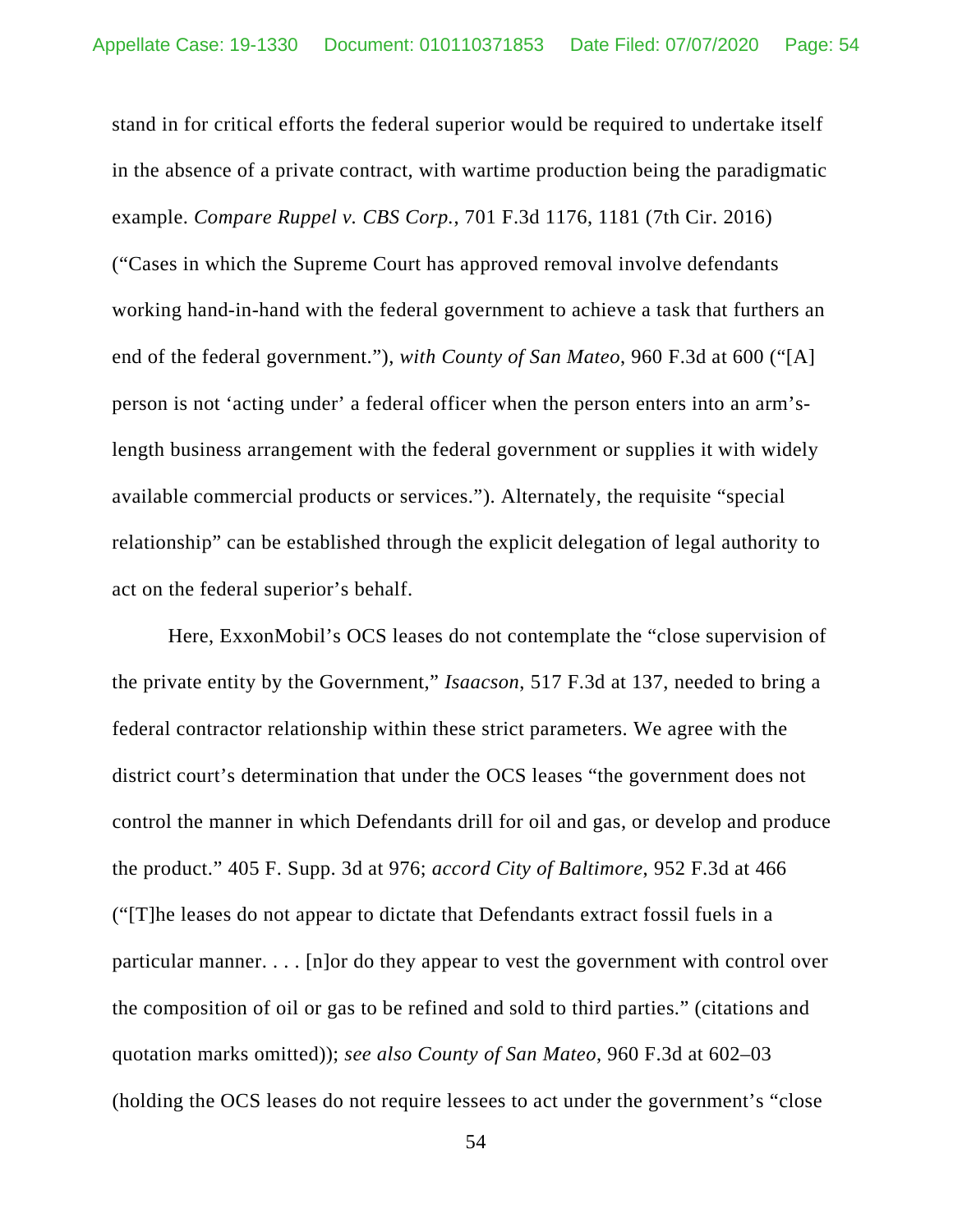direction"). As the physical mining of OCS fuels is not subject to DOI's "detailed and ongoing control," *see Betzner v. Boeing Co.*, 910 F.3d 1010, 1015 (7th Cir. 2018), and as OCS-produced fuel need not conform to "highly detailed . . . specifications," *see Sawyer*, 860 F.3d at 253, ExxonMobil was not "acting under" a federal superior within the meaning of the federal officer statute. *Compare Bennett v. MIS Corp.*, 607 F.3d 1076, 1087–88 (6th Cir. 2010) (holding a mold remediation firm whose workers were directly supervised by on-site federal officers and escorted at all times by federal personnel, and whose "closely monitored" contract work was subject to "explicit parameters for site containment and waste disposal," satisfied the "acting under" requirement), *with Cabalce v. Thomas E. Blanchard & Assocs.*, 797 F.3d 720, 728 (9th Cir. 2015) (holding a company that contracted to store and destroy fireworks seized by the government did not act under a federal officer due to a "lack of any evidence of the requisite federal control or supervision over the handling of the seized fireworks").

ExxonMobil disputes the district court's finding of insufficient government control by asserting that "the operative leases explicitly afford the federal government the right to control the rates of mining and production." Appellant Br. at 40. It supports this contention by reference to a single clause in the 1979 lease: "After due notice in writing, the Lessee shall drill such wells and produce at such rates as the Lessor may require in order that the leased area . . . may be properly and timely developed[.]" App. 50 § 10. There is no similar clause in the 2016 lease, however, and no indication that the 1979 language remains in effect. *See* App. 50 § 3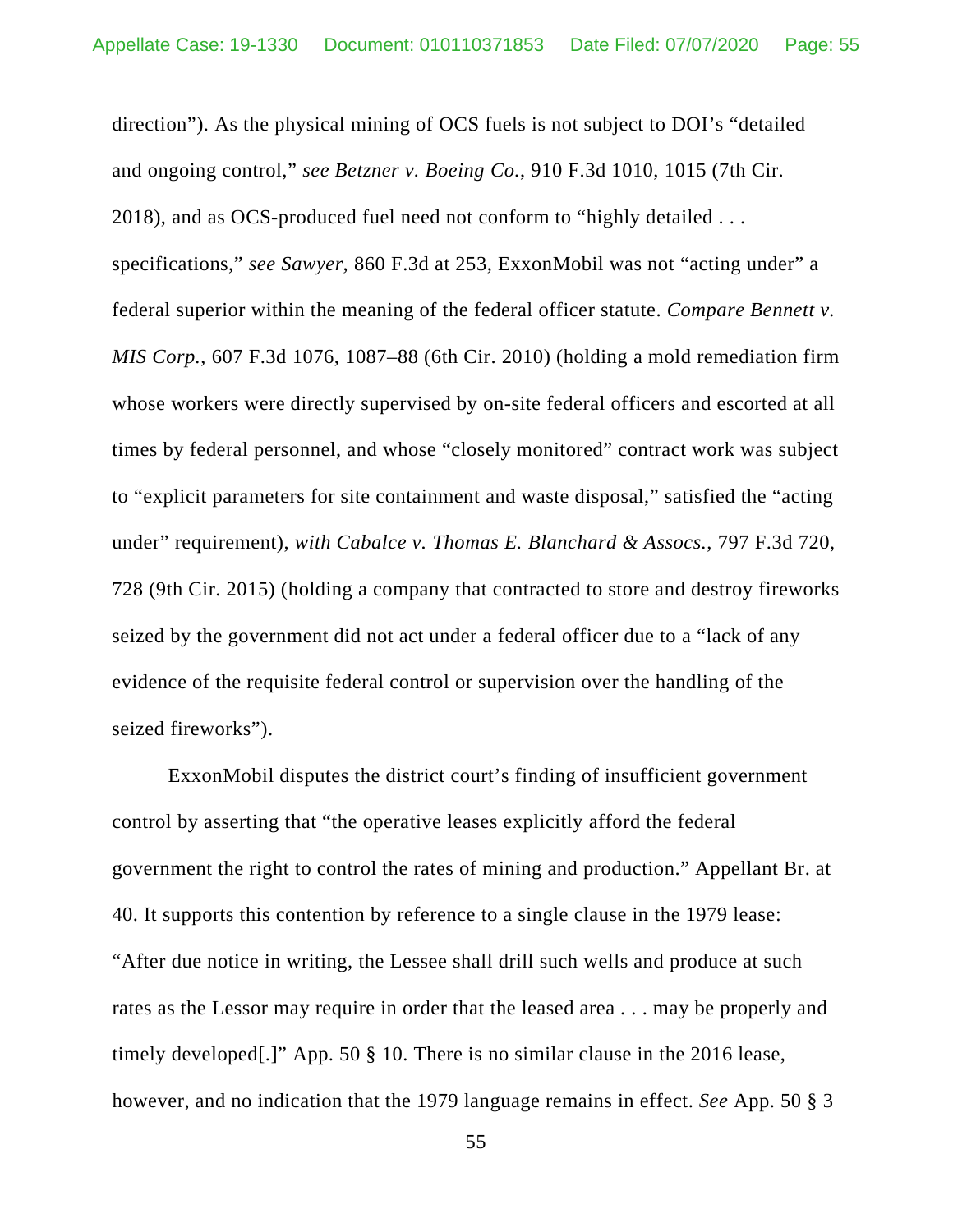(stating that the 1979 lease shall cover an initial five-year period, to be extended "so long thereafter" as production from or operation on the leased parcel continues). Additionally, there is no showing the government ever gave notice of its intent to direct ExxonMobil's drilling activity or rates of production by means of the OCS leases. The same is true with respect to the government's wartime right of first refusal over ExxonMobil's OCS output. Even if the exercise of these rights could create the necessary level of federal supervision, an issue we do not decide, ExxonMobil points us to no authority for the proposition that the reservation of such rights alone creates the "special relationship" needed for a private firm to invoke § 1442. *Cf. Mays v. City of Flint*, 871 F.3d 437, 447 (6th Cir. 2017) (disagreeing with the argument that the government's potential ability to intervene supports the invocation of federal officer removal in the absence of actual intervention). As a result, ExxonMobil has not met its "burden of providing 'candid, specific and positive' allegations that [it] w[as] acting under federal officers." *In re MTBE*, 488 F.3d at 130 (quoting *Willingham*, 395 U.S. at 408); *see also City of Baltimore*, 952 F.3d at 466 n.9 ("[T]he lack of any specificity as to federal direction leaves us unable to conclude that the leases rise to the level of an unusually close relationship, as required by the first 'acting under' prong.").

ExxonMobil's other attempts to parse the lease language in support of federal officer removal are likewise unavailing, *see Cabalce*, 797 F.3d at 729, because most of the contractual terms "are mere iterations of the OCSLA's regulatory requirements." *City of Baltimore*, 952 F.3d at 465; *accord County of San Mateo*, 960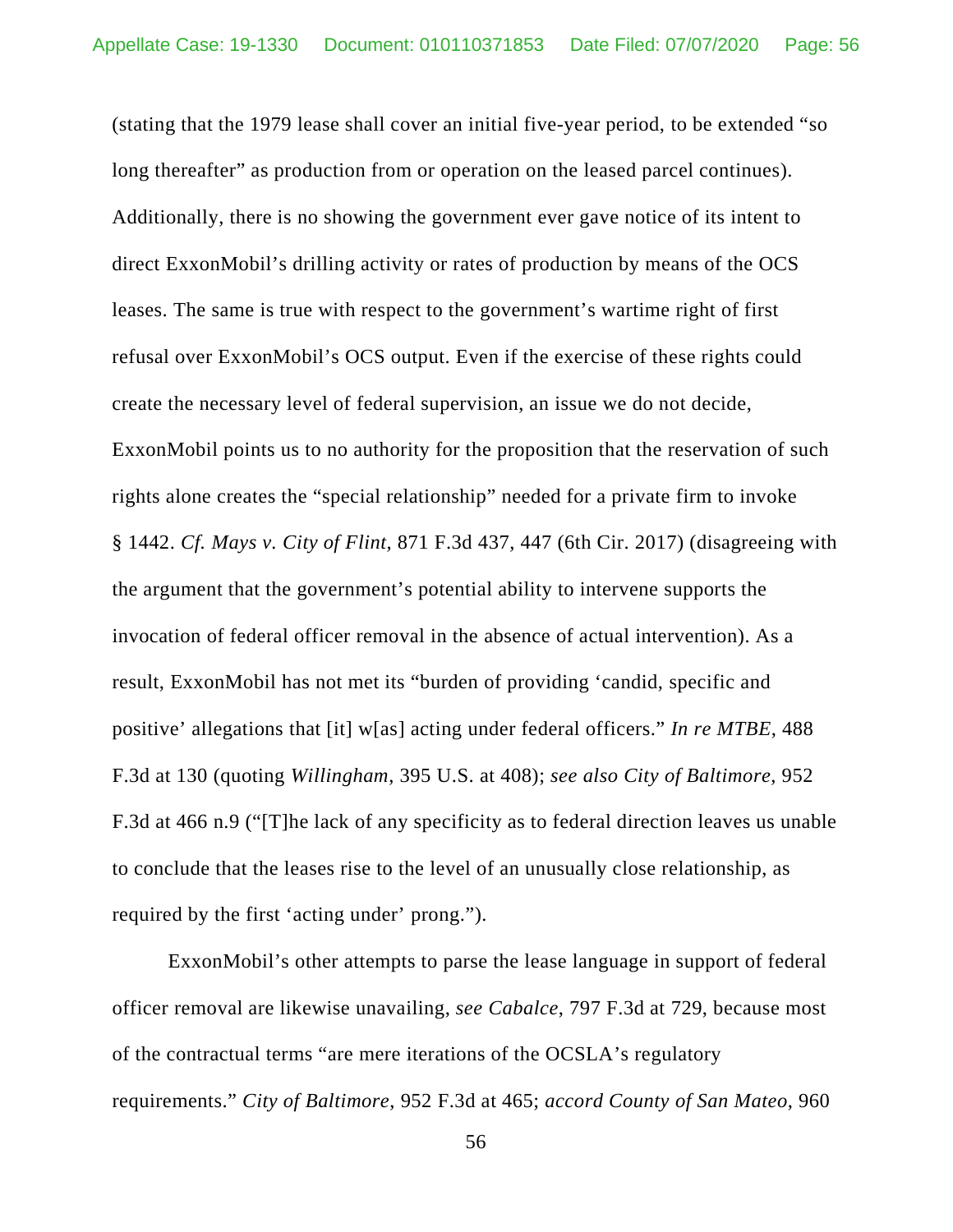F.3d at 603; *see, e.g.*, 43 U.S.C. § 1337(a)(1) (authorizing OCS leases to be granted "under regulations promulgated in advance"); *Jewell*, 779 F.3d at 594 (describing OCSLA as "a statute with a 'structure for every conceivable step to be taken' on the path to development of an OCS leasing site." (quoting *California v. Watt*, 668 F.2d 1290, 1297 (D.C. Cir. 1981))). For example, the plans and documents required by DOI to drill under OCS leases, which ExxonMobil advances as evidence of the government's "extensive control," Appellant Br. at 39, are detailed in Bureau of Ocean Energy Management regulations. *See* 30 C.F.R. §§ 550.211–.228 ("Contents of Exploration Plans"); *id.* § 550.241–.262 ("Contents of Development and Production Plans and Development Operations Coordination Documents"). And other lease terms cited by ExxonMobil as proof of close federal oversight—the requirement that a fifth of OCS production be offered to small or independent refiners, and the government's reservation of a wartime right of first refusal—are also duplications of regulatory details furnished by OCSLA. *See* 43 U.S.C. § 1337(b)(7) (OCS lessees must "offer 20 per centum of the crude oil, condensate, and natural gas liquids produced on such lease . . . to small or independent refiners"); *id.* § 1341(b) ("In time of war, or when the President shall so prescribe, the United States shall have the right of first refusal to purchase at the market price all or any portion of any mineral produced from the outer Continental Shelf."). Compliance with such legal requirements, no matter their complexity, cannot by itself create the "acting under" relationship required to support a federal officer claim. *Watson*, 551 U.S. at 153. Something more is needed—there must be "regulation plus." *In re*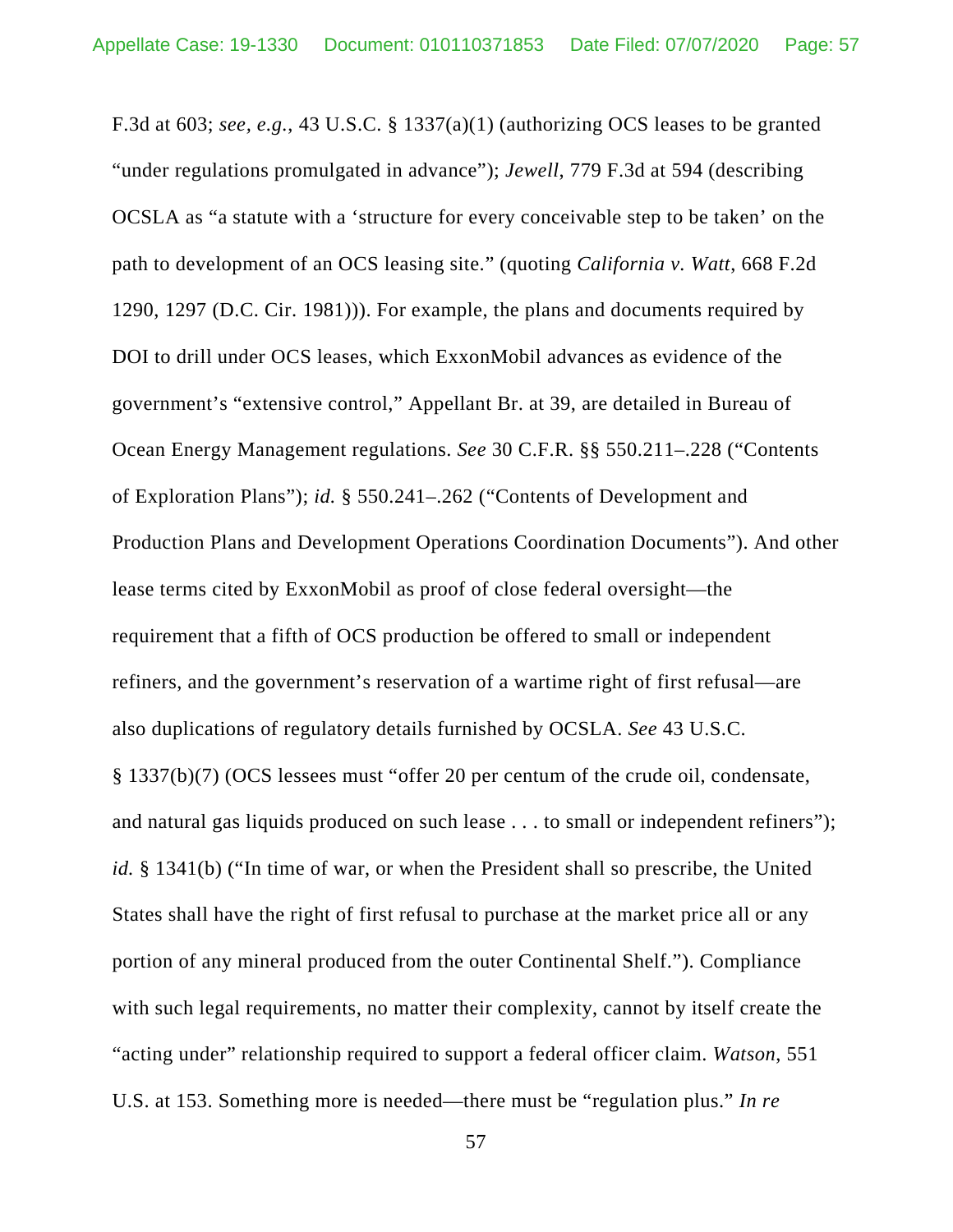*MTBE*, 488 F.3d at 125 (quoting *Bakalis*, 781 F. Supp. at 145). And here, this "plus" factor is absent from what appear to be "standard-form" leases containing mostly "boilerplate" provisions. *See County of San Mateo*, 960 F.3d at 602; *City of Baltimore*, 952 F.3d at 465.

A holding that "simple compliance" with the statutory and regulatory requirements embedded in these standard-form, boilerplate lease terms satisfies the "acting under" relationship would risk "expand[ing] the scope of the statute considerably" to include "state-court actions filed against private firms in many highly regulated industries." *See Watson*, 551 U.S. at 153 ("Neither language, nor history, nor purpose lead us to believe that Congress intended any such expansion."). Such a result is incompatible with the *Watson* Court's careful articulation of when a private firm can invoke federal officer removal. We thus agree with the Fourth and Ninth Circuits that "the willingness to lease federal property or mineral rights to a private entity for the entity's own commercial purposes, without more[,]' cannot be 'characterized as the type of assistance that is required' to show that the private entity is 'acting under' a federal officer." *County of San Mateo*, 960 F.3d at 603 (quoting *City of Baltimore*, 952 F.3d at 465).

Additionally, the OCS leases do not meet the "acting under" parameters because they do not call for production specially conformed to government use—the type of contract that "involve[s] an effort to *assist*, or to help *carry out*, the duties or tasks of the federal superior." *Watson*, 551 U.S. at 152. *See Sawyer*, 860 F.3d at 255 (stating that courts often find the "acting under" requirement satisfied "where a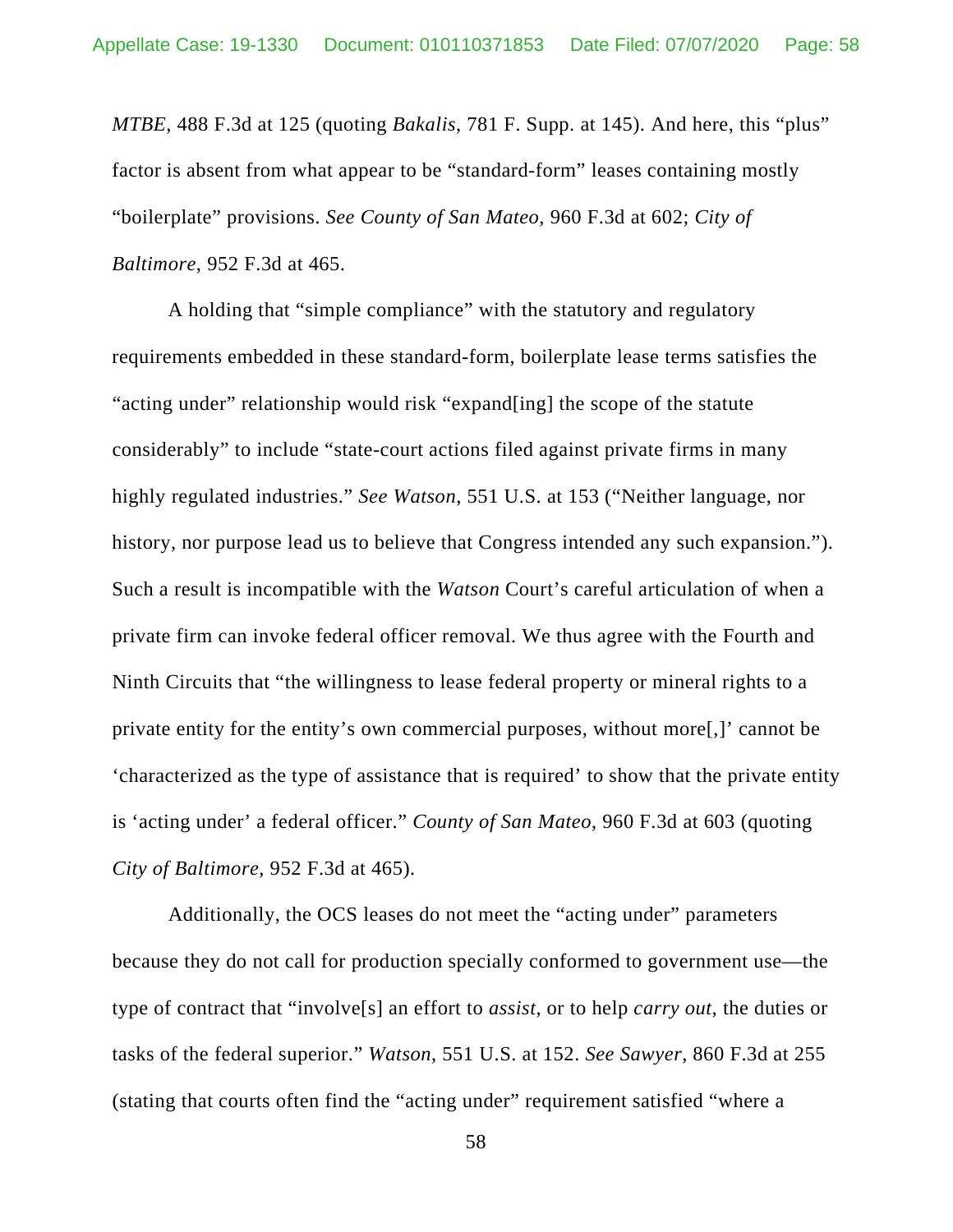contractor seeks to remove a case involving injuries arising from equipment that it *manufactured for the government*"); *Mays*, 871 F.3d at 445 ("[A] government contractor entitled to removal would presumably be contractually required to follow the federal government's specifications in making products or providing services.").

In the Agent Orange cases, for example, the military provided precise specifications to private firms that "included use of the two active chemicals in unprecedented quantities for the specific purpose of stripping certain areas of Vietnam of their vegetation." *Winters*, 149 F.3d at 399; *see also Betzner*, 910 F.3d at 1015 (holding that Boeing "acted under the military's detailed and ongoing control" in "manufactur[ing] heavy bomber aircraft for the United States Air Force"); *Sawyer*, 860 F.3d at 253, 255 (holding that a contractor "acted under the Navy" in manufacturing boilers "to match highly detailed ship specifications and military specifications provided by the Navy"). Here, ExxonMobil is not tailoring its output to detailed federal formulations customized to meet pressing federal needs. Rather, it is leasing federal land to facilitate commercial production of a standardized, undifferentiated consumer product. *See Jewell*, 779 F.3d at 607 (determining DOI's decision "not to earmark the point of consumption of OCS-derived energy" was rational "[b]ecause oil and natural gas are fungible and traded on integrated global markets"). And even assuming federal authorities purchase some of the fuel extracted by ExxonMobil from the OCS—the same as other buyers on the global markets supplying the government "with widely available commercial products or services" does not create the special relationship or assistance necessary to trigger "acting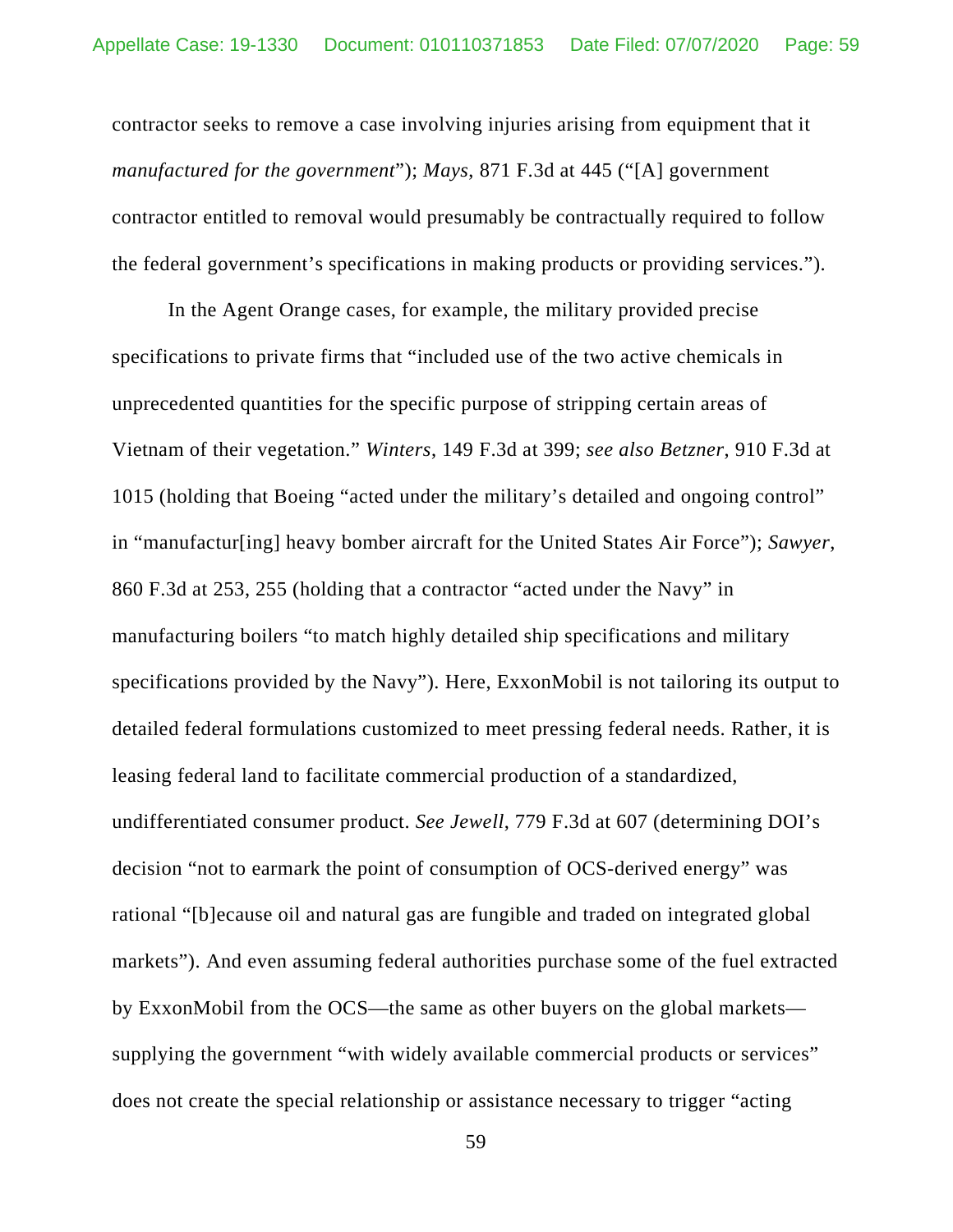under" removal. *County of San Mateo*, 960 F.3d at 600. Clearly, then, this "arrangement is not the procurement relationship that in previous cases has allowed a private firm to enjoy the benefit of federal officer removal." *City of Walker v. Louisiana*, 877 F.3d 563, 571 (5th Cir. 2017).

Lastly, ExxonMobil cannot show the delegation of legal authority that the *Watson* Court hypothesized would be sufficient to conclude a private corporation was "acting under" a government superior. No highlighted lease provision "establish[es] the type of formal delegation that might authorize [ExxonMobil] to remove the case." *Watson*, 551 U.S. at 156; *see County of San Mateo*, 960 F.3d at 602 ("The leases do not require that lessees act on behalf of the federal government."). And "neither Congress nor federal agencies normally delegate legal authority to private entities without saying that they are doing so." *Watson*, 551 U.S. at 157.

Our determination that ExxonMobil was not "acting under" federal officers in drilling pursuant to OCS leases is not altered by the OCS's status as a "vital national resource reserve held by the Federal Government for the public." 43 U.S.C. § 1332(3). While the leasing of OCS mining rights at least arguably implicates national energy needs, the facilitation of fossil fuel resource development by private companies is not a critical federal function in the same vein as law enforcement, *see Watson*, 551 U.S. at 151 (referencing a "private person" who "acts as an assistant to a federal official in helping that official to enforce federal law"); *Fidelitad, Inc. v. Insitu, Inc.*, 904 F.3d 1095, 1099 (9th Cir. 2018) (stating that the "paradigm" for a private party's § 1442 removal is a "person acting under the direction of a federal law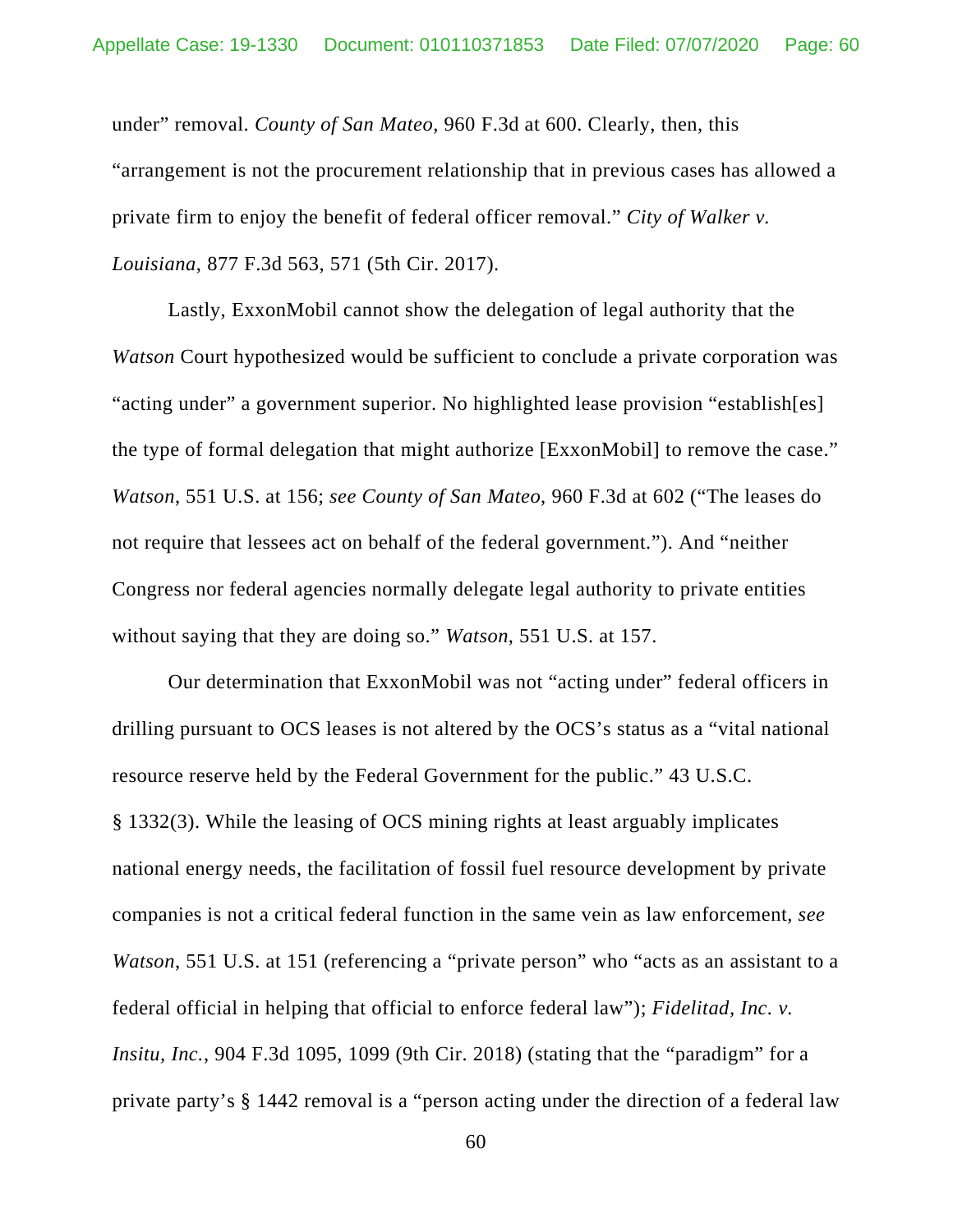enforcement officer"), military manufacturing, *see Papp v. Fore-Kast Sales Co.*, 842 F.3d 805, 813 (3d Cir. 2016) (labeling a government contract to manufacture military aircraft "an archetypal case" of a private firm acting under a federal officer), or wartime production, *see Isaacson*, 517 F.3d at 137 (reasoning that defendants "provide[d] a product that the Government was using during war" and that it otherwise "would have had to produce itself"). This conclusion is "a matter of statutory purpose," *Watson*, 551 U.S. at 152: As the Ninth Circuit reasoned in rejecting an identical § 1442 removal argument, by leasing government land for the commercial extraction of fossil fuels, private oil and gas firms are not "engaged in an activity so closely related to the government's function" that they might face the "significant risk of state-court 'prejudice'" that animates federal officer removal. *County of San Mateo*, 960 F.3d at 603 (quoting *Watson*, 551 U.S at 152); *see Watson*, 551 U.S. at 152 ("When a company subject to a regulatory order (even a highly complex order) complies with the order, it does not ordinarily create a significant risk of state-court 'prejudice.'").[19](#page-60-0)

<span id="page-60-0"></span><sup>19</sup> State-court claims against oil and gas firms operating under federal mineral leases also do not "disable federal officials from taking necessary action designed to enforce federal law." *Watson*, 551 U.S. at 152. As an example of this risk, *Watson* cited *Tennessee v. Davis*, 100 U.S. 257 (1879), where a federal revenue officer was charged with murder in state court for killing a man during a sanctioned raid on an illegal distillery. That type of hostile provincial proceeding, and others that might similarly "paralyze the operations of the [federal] government," *id.* at 263, is inapposite to the typical suit against a government contractor, which does not center on federal officers "enforcing a locally unpopular national law," *Wyoming v. Livingston*, 443 F.3d 1211, 1222 (10th Cir. 2006).